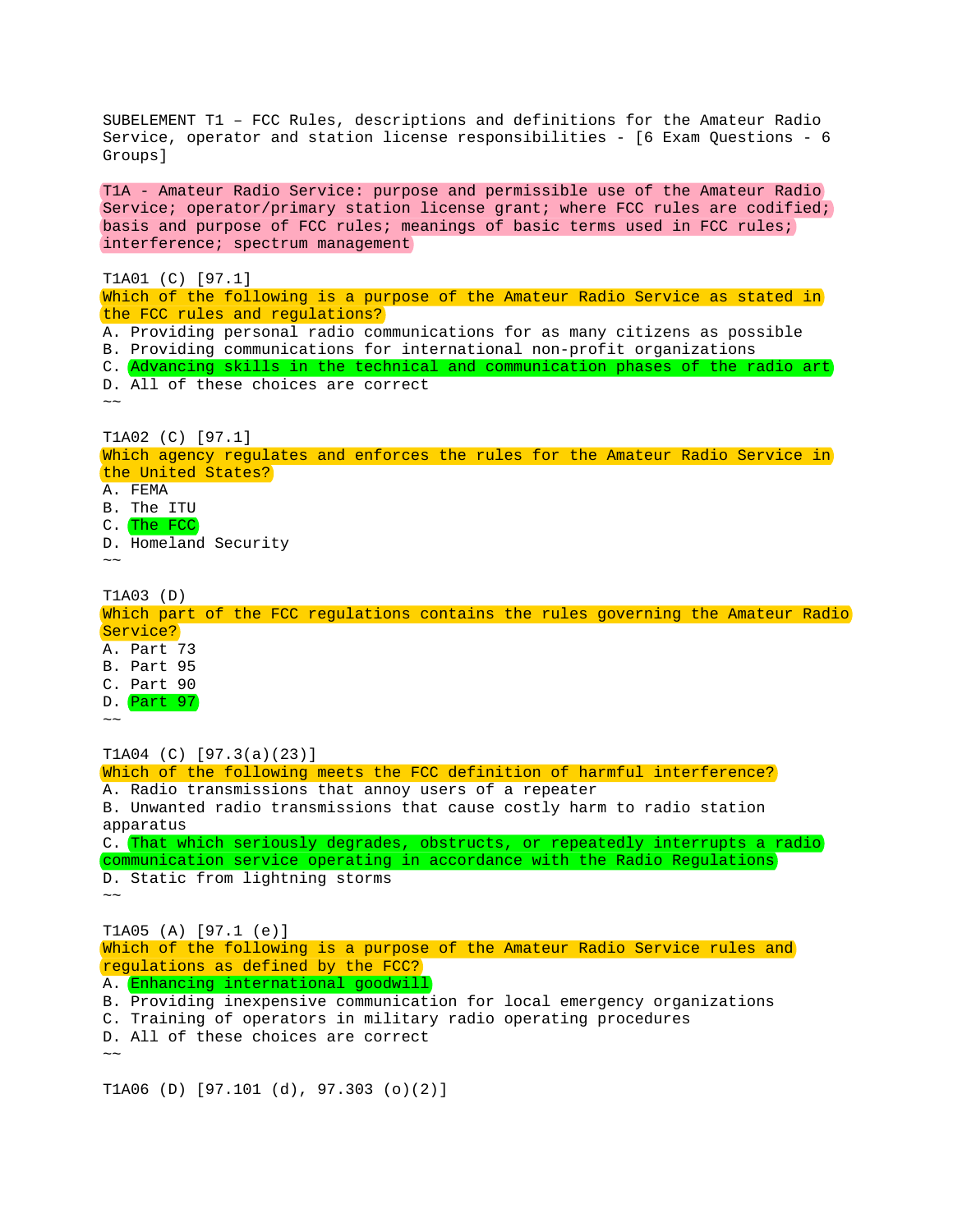```
Which of the following services are protected from interference by amateur
signals under all circumstances?
A. Citizens Radio Service
B. Broadcast Service
C. Land Mobile Radio Service
D. Radionavigation Service
\sim\simT1A07 (C) [97.3(a)(46)]
What is the FCC Part 97 definition of telemetry?
A. An information bulletin issued by the FCC
B. A one-way transmission to initiate, modify or terminate functions of a device
at a distance
C. A one-way transmission of measurements at a distance from the measuring
instrument
D. An information bulletin from a VEC
\sim\simT1A08 (B) [97.3(a)(22)]
Which of the following entities recommends transmit/receive channels and other
parameters for auxiliary and repeater stations?
A. Frequency Spectrum Manager
B. Frequency Coordinator
C. FCC Regional Field Office
D. International Telecommunications Union
\sim \simT1A09 (C) [97.3(a)(22)]
Who selects a Frequency Coordinator?
A. The FCC Office of Spectrum Management and Coordination Policy
B. The local chapter of the Office of National Council of Independent Frequency
Coordinators
C. Amateur operators in a local or regional area whose stations are eligible to
be auxiliary or repeater stations
D. FCC Regional Field Office
\sim\simT1A10 (A) [97.3(a)(5)]
What is the FCC Part 97 definition of an amateur station?
A. A station in the Amateur Radio Service consisting of the apparatus necessary
for carrying on radio communications
B. A building where Amateur Radio receivers, transmitters, and RF power
amplifiers are installed
C. Any radio station operated by a non-professional
D. Any radio station for hobby use
\sim \simT1A11 (B) [97.101 (d)]
When is willful interference to other amateur radio stations permitted?
A. Only if the station being interfered with is expressing extreme religious or
political views
B. At no time
C. Only during a contest
D. At any time, amateurs are not protected from willful interference
\sim\simT1A12 (D)
```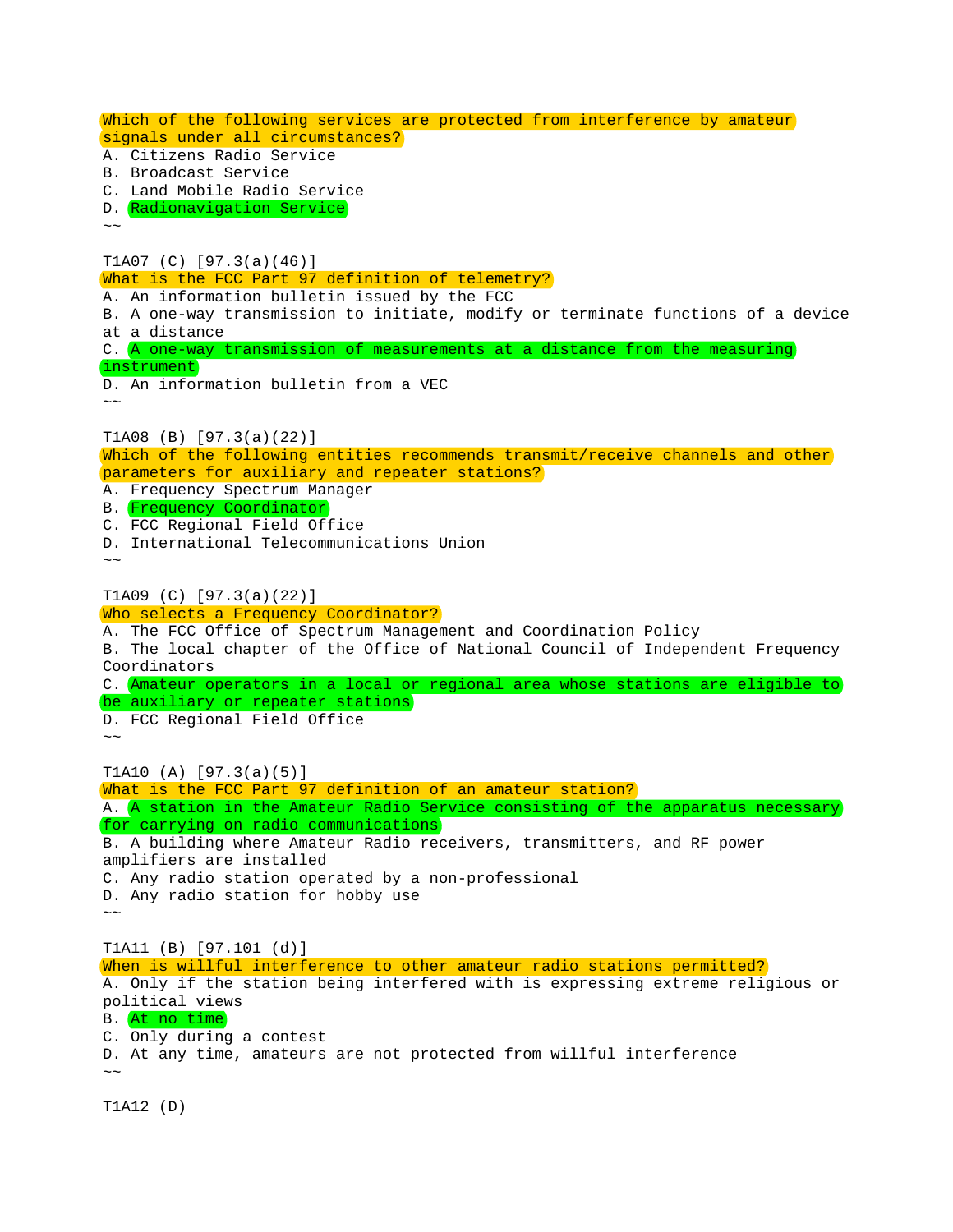Which of the following is a permissible use of the Amateur Radio Service? A. Broadcasting music and videos to friends B. Providing a way for amateur radio operators to earn additional income by using their stations to pass messages C. Providing low-cost communications for start-up businesses D. Allowing a person to conduct radio experiments and to communicate with other licensed hams around the world  $\sim\sim$ T1A13 (C) [97.3(a)(45)] What is the FCC Part 97 definition of telecommand? A. An instruction bulletin issued by the FCC B. A one-way radio transmission of measurements at a distance from the measuring instrument C. A one-way transmission to initiate, modify or terminate functions of a device at a distance D. An instruction from a VEC  $\sim\sim$ T1A14 (A) [97.303(d)] What must you do if you are operating on the 23 cm band and learn that you are interfering with a radiolocation station outside the United States? A. Stop operating or take steps to eliminate the harmful interference B. Nothing, because this band is allocated exclusively to the amateur service C. Establish contact with the radiolocation station and ask them to change frequency D. Change to CW mode, because this would not likely cause interference  $\sim\sim$ T1B - Authorized frequencies: frequency allocations; ITU regions; emission modes; restricted sub-bands; spectrum sharing; transmissions near band edges T1B01 (B) What is the ITU? A. An agency of the United States Department of Telecommunications Management B. A United Nations agency for information and communication technology issues C. An independent frequency coordination agency D. A department of the FCC  $\sim\sim$ T1B02 (A) [97.301] Why are the frequency assignments for some U.S. Territories different from those in the 50 U.S. States? A. Some U. S. Territories are located in ITU regions other than region 2 B. Territorial governments are allowed to select their own frequency allocations C. Territorial frequency allocations must also include those of adjacent countries D. Any territory that was in existence before the ratification of the Communications Act of 1934 is exempt from FCC frequency regulations  $\sim\sim$ T1B03 (B) [97.301(a)] Which frequency is within the 6 meter band? A. 49.00 MHz B. 52.525 MHz C. 28.50 MHz

D. 222.15 MHz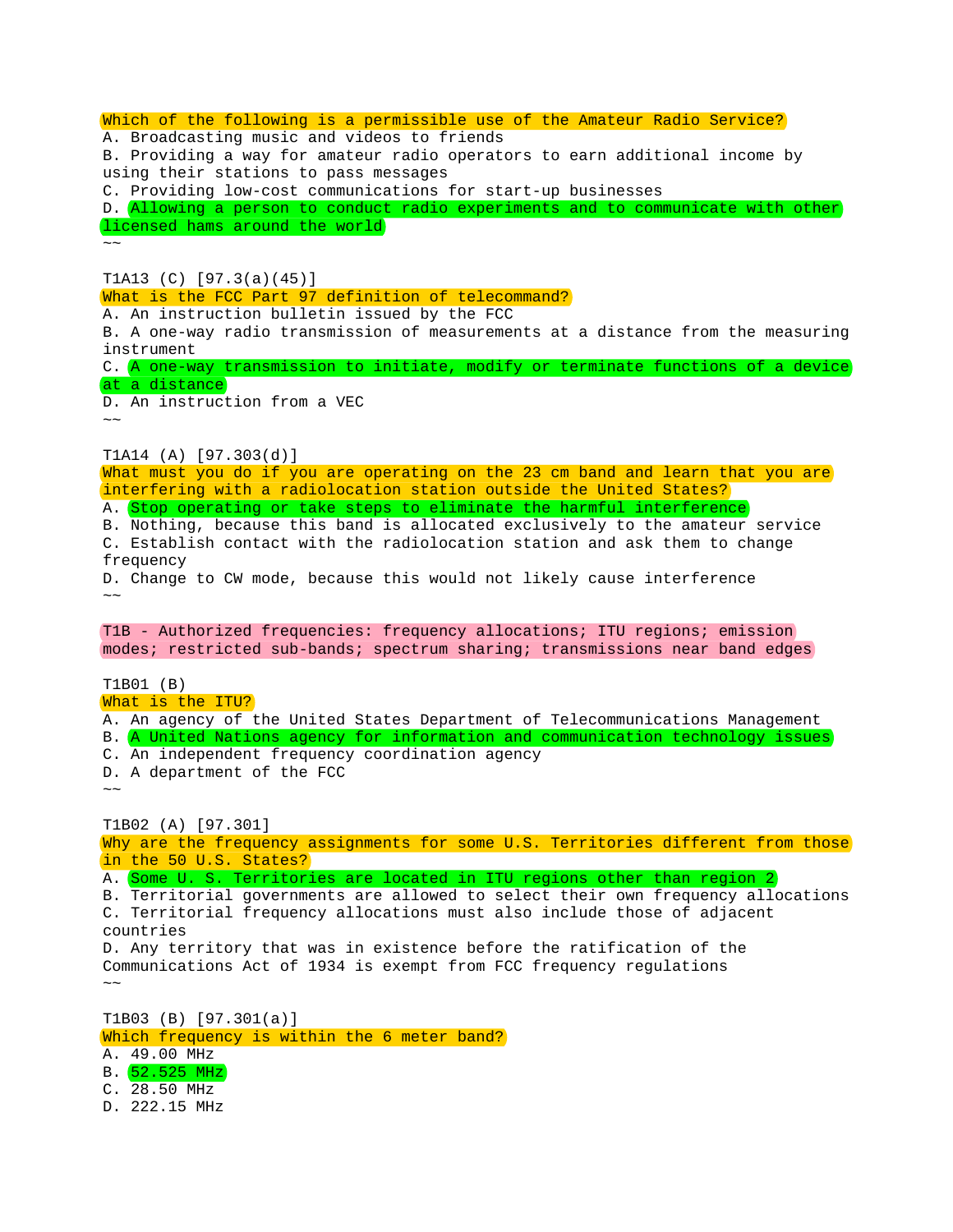$\sim$   $\sim$ 

T1B04 (A) [97.301(a)] Which amateur band are you using when your station is transmitting on 146.52 MHz? A. 2 meter band B. 20 meter band C. 14 meter band D. 6 meter band  $\sim$  ~ T1B05 (C) [97.301(a)] Which 70 cm frequency is authorized to a Technician Class license holder operating in ITU Region 2? A. 53.350 MHz B. 146.520 MHz C. 443.350 MHz D. 222.520 MHz ~~ T1B06 (B) [97.301(a)] Which 23 cm frequency is authorized to a Technician Class licensee? A. 2315 MHz B. 1296 MHz C. 3390 MHz D. 146.52 MHz  $\sim\sim$ T1B07 (D) [97.301(a)] What amateur band are you using if you are transmitting on 223.50 MHz? A. 15 meter band B. 10 meter band C. 2 meter band D. 1.25 meter band  $\sim\, \sim$ T1B08 (A) [97.303] Which of the following is a result of the fact that the amateur service is secondary in some portions of the 70 cm band? A. U.S. amateurs may find non-amateur stations in the bands, and must avoid interfering with them B. U.S. amateurs must give foreign amateur stations priority in those portions C. International communications are not permitted on 70 cm D. Digital transmissions are not permitted on 70 cm  $\sim$  ~ T1B09 (D) [97.101(a), 97.301(a-e)] Why should you not set your transmit frequency to be exactly at the edge of an amateur band or sub-band? A. To allow for calibration error in the transmitter frequency display B. So that modulation sidebands do not extend beyond the band edge C. To allow for transmitter frequency drift D. All of these choices are correct  $\sim\sim$ 

T1B10 (C) [97.301(e), 97.305(c)]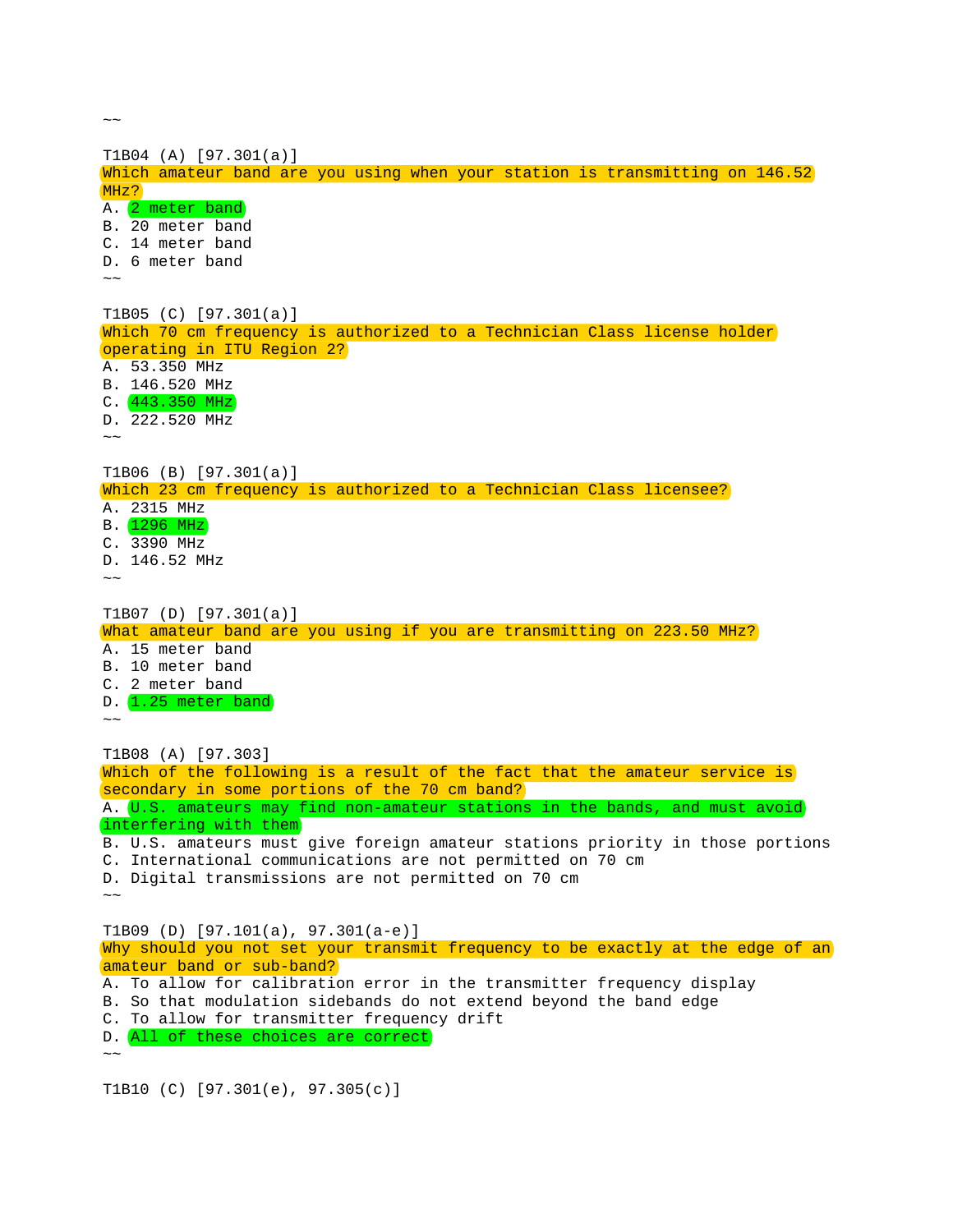Which of the bands above 30 MHz that are available to Technician Class operators have mode-restricted sub-bands? A. The 6 meter, 2 meter, and 70 cm bands B. The 2 meter and 13 cm bands C. The 6 meter, 2 meter, and 1.25 meter bands D. The 2 meter and 70 cm bands  $\sim\sim$ T1B11 (A) [97.301(a), 97.305 (a)(c)] What emission modes are permitted in the mode-restricted sub-bands at 50.0 to 50.1 MHz and 144.0 to 144.1 MHz? A. CW only B. CW and RTTY C. SSB only D. CW and SSB  $\sim\sim$ T1B12 (B) [97.301] Why are frequency assignments for U.S. stations operating maritime mobile not the same everywhere in the world? A. Amateur maritime mobile stations in international waters must conform to the frequency assignments of the country nearest to their vessel B. Amateur frequency assignments can vary among the three ITU regions C. Frequency assignments are determined by the captain of the vessel D. Amateur frequency assignments are different in each of the 90 ITU zones  $\sim\sim$ T1B13 (B) [97.305(c)] Which emission may be used between 219 and 220 MHz? A. Spread spectrum B. Data C. SSB voice D. Fast-scan television  $\sim\sim$ T1C - Operator licensing: operator classes; sequential, special event, and vanity call sign systems; international communications; reciprocal operation; station license and licensee; places where the amateur service is regulated by the FCC; name and address on FCC license database; license term; renewal; grace period T1C01 (C) [97.3(a)(11)(iii)] Which type of call sign has a single letter in both its prefix and suffix? A. Vanity B. Sequential C. Special event D. In-memoriam  $\sim\sim$ T1C02 (B) Which of the following is a valid US amateur radio station call sign? A. KMA3505 B. W3ABC C. KDKA D. 11Q1176  $\sim\sim$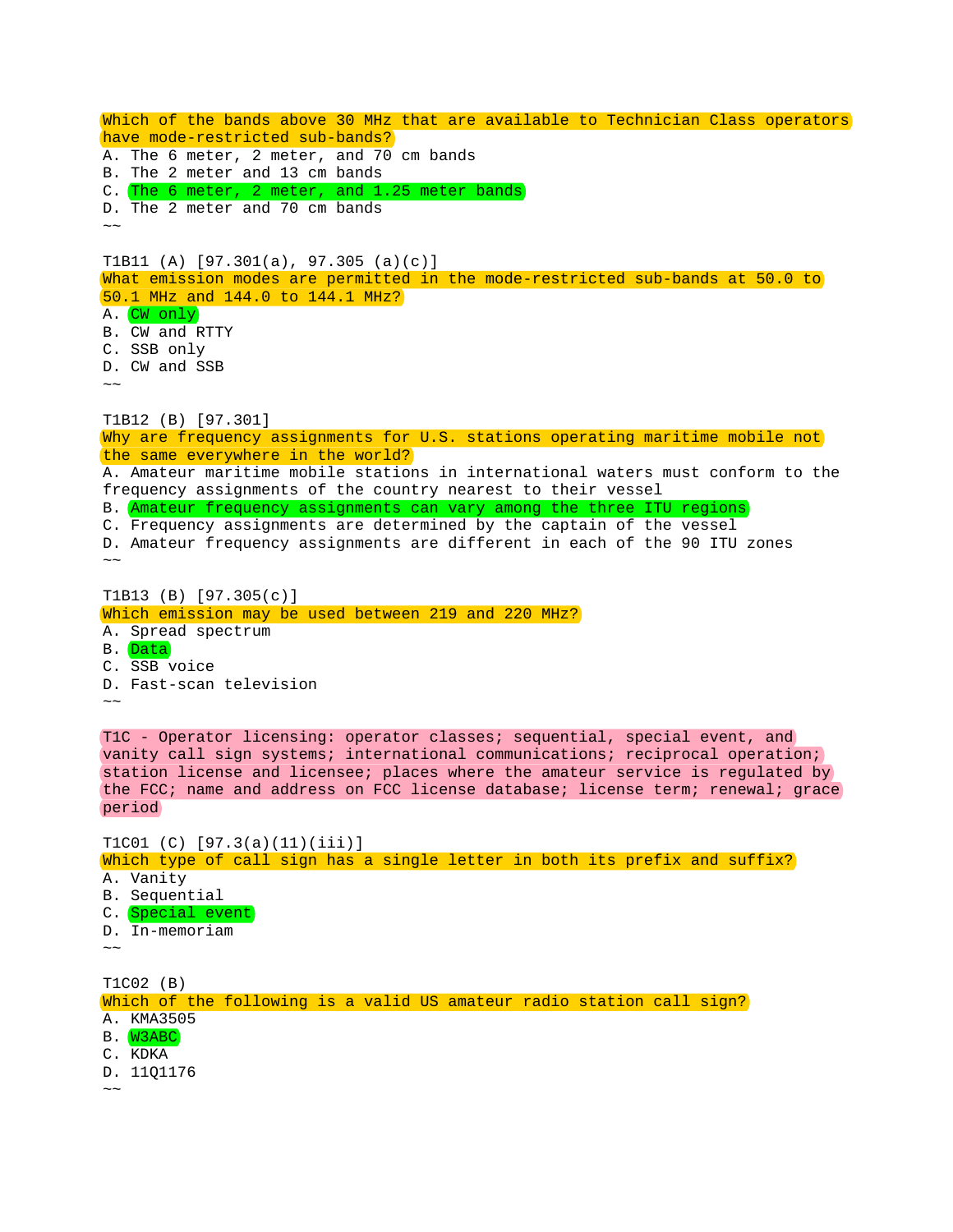T1C03 (A) [97.117] What types of international communications are permitted by an FCC-licensed amateur station? A. Communications incidental to the purposes of the amateur service and remarks of a personal character B. Communications incidental to conducting business or remarks of a personal nature C. Only communications incidental to contest exchanges, all other communications are prohibited D. Any communications that would be permitted by an international broadcast station  $\sim\sim$ T1C04 (A) [97.107] When are you allowed to operate your amateur station in a foreign country? A. When the foreign country authorizes it B. When there is a mutual agreement allowing third party communications C. When authorization permits amateur communications in a foreign language D. When you are communicating with non-licensed individuals in another country  $\sim\sim$ T1C05 (A) Which of the following is a vanity call sign which a technician class amateur operator might select if available? A. K1XXX B. KA1X C. W1XX D. All of these choices are correct  $\sim\!\sim$ T1C06 (D) [97.5(a)(2)] From which of the following locations may an FCC-licensed amateur station transmit, in addition to places where the FCC regulates communications? A. From within any country that belongs to the International Telecommunications Union B. From within any country that is a member of the United Nations C. From anywhere within in ITU Regions 2 and 3 D. From any vessel or craft located in international waters and documented or registered in the United States  $\sim\sim$ T1C07 (B) [97.23] What may result when correspondence from the FCC is returned as undeliverable because the grantee failed to provide the correct mailing address? A. Fine or imprisonment B. Revocation of the station license or suspension of the operator license C. Require the licensee to be re-examined D. A reduction of one rank in operator class  $\sim$  ~ T1C08 (C) [97.25] What is the normal term for an FCC-issued primary station/operator amateur radio license grant? A. Five years B. Life C. Ten years D. Twenty years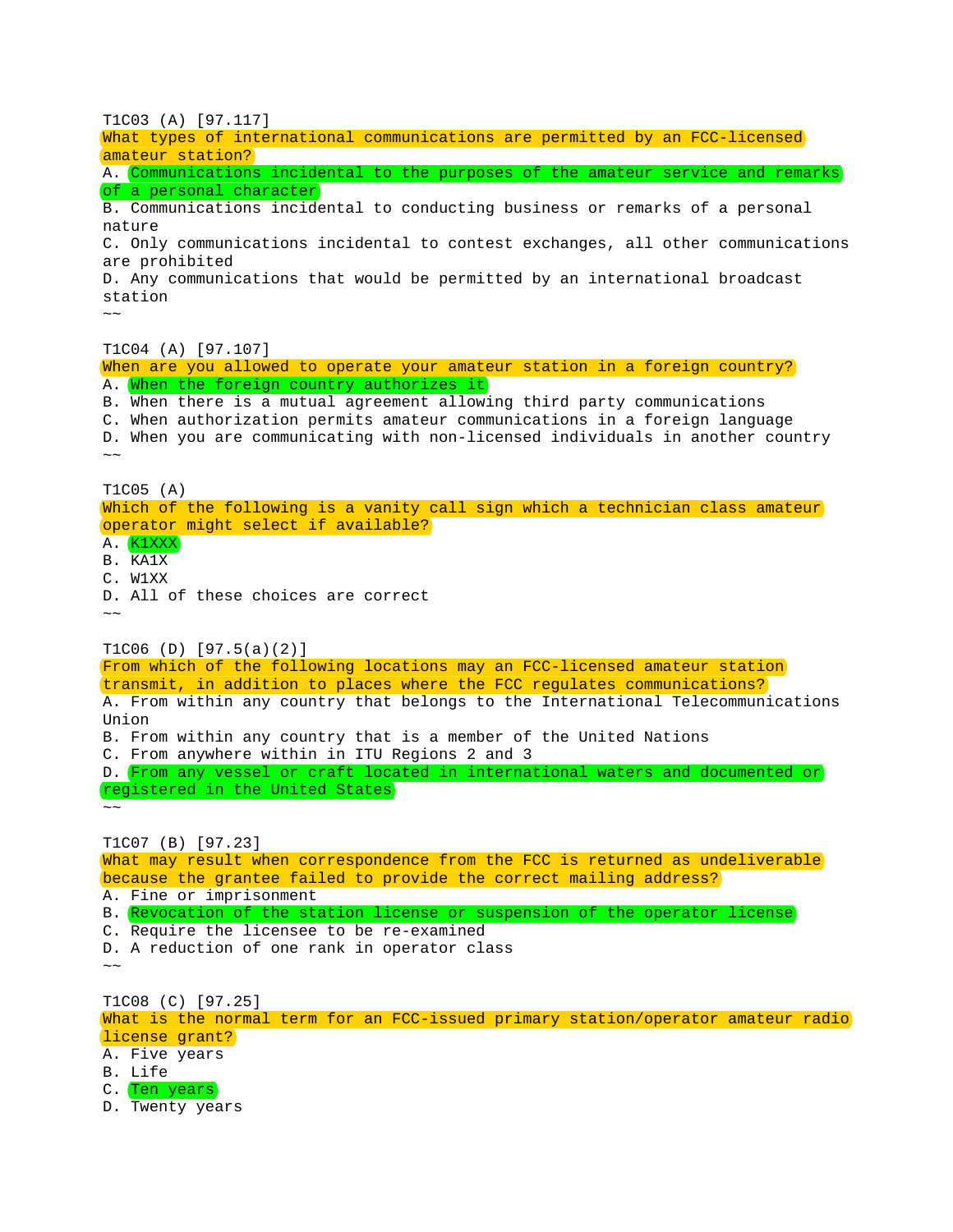$\sim$  ~

T1C09 (A) [97.21(a)(b)] What is the grace period following the expiration of an amateur license within which the license may be renewed? A. Two years B. Three years C. Five years D. Ten years  $\sim\sim$ T1C10 (C) [97.5a] How soon after passing the examination for your first amateur radio license may you operate a transmitter on an amateur service frequency? A. Immediately B. 30 days after the test date C. As soon as your operator/station license grant appears in the FCC's license database D. You must wait until you receive your license in the mail from the FCC  $\sim\sim$ T1C11 (A) [97.21(b)] If your license has expired and is still within the allowable grace period, may you continue to operate a transmitter on amateur service frequencies? A. No, transmitting is not allowed until the FCC license database shows that the license has been renewed B. Yes, but only if you identify using the suffix GP C. Yes, but only during authorized nets D. Yes, for up to two years ~~ T1C12 (D) [97.19] Who may select a desired call sign under the vanity call sign rules? A. Only licensed amateurs with general or extra class licenses B. Only licensed amateurs with an extra class license C. Only an amateur licensee who has been licensed continuously for more than 10 years D. Any licensed amateur  $\sim$  ~ T1C13 (D) [97.9(a), 97.17(a)] For which licenses classes are new licenses currently available from the FCC? A. Novice, Technician, General, Advanced B. Technician, Technician Plus, General, Advanced C. Novice, Technician Plus, General, Advanced D. Technician, General, Amateur Extra  $\sim\sim$ T1C14 (D) [97.21(a) (1)] Who may select a vanity call sign for a club station? A. Any Extra Class member of the club B. Any member of the club C. Any officer of the club D. Only the person named as trustee on the club station license grant  $\sim$  ~ T1D - Authorized and prohibited transmission: communications with other countries; music; exchange of information with other services; indecent language; compensation for use of station; retransmission of other amateur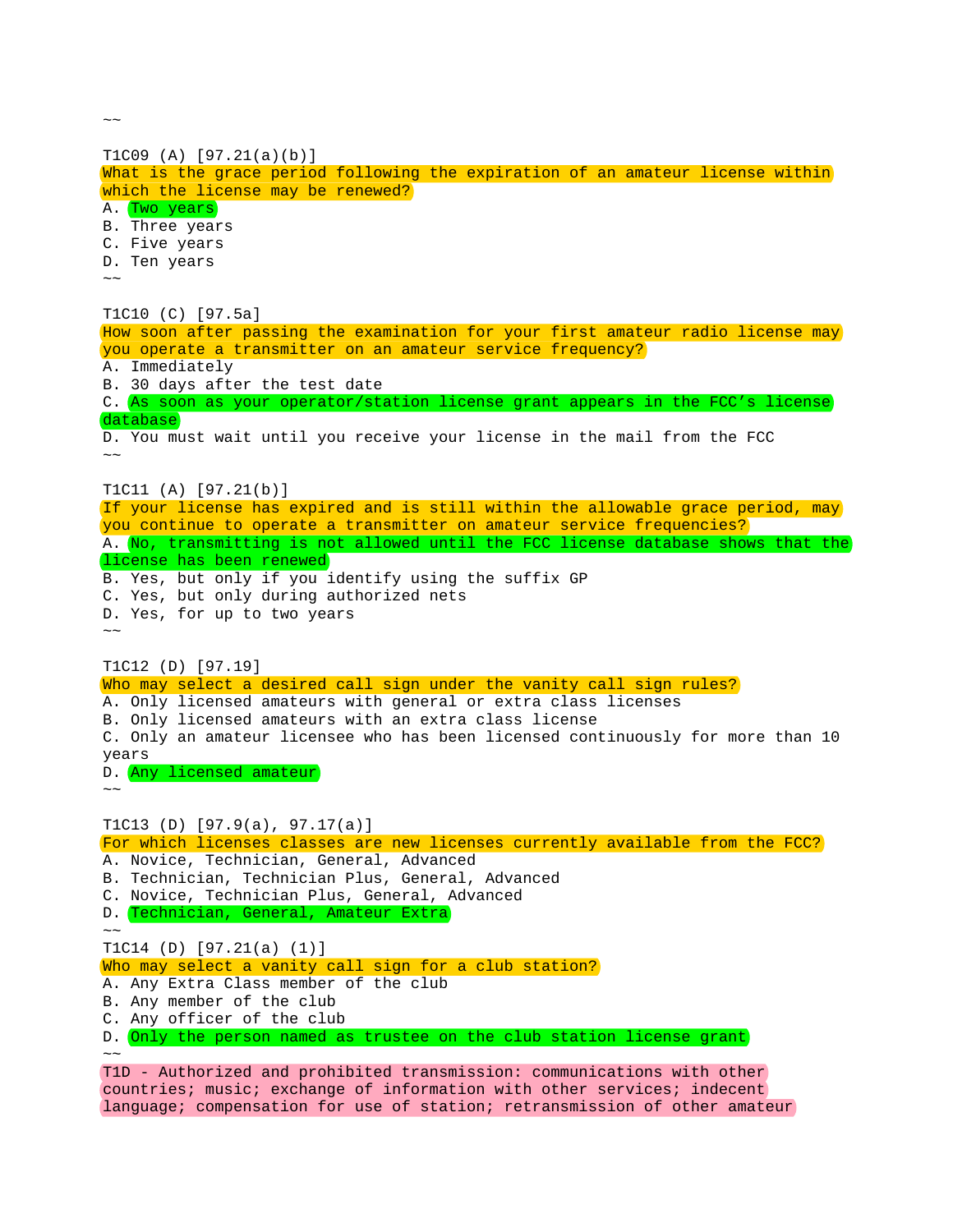signals; codes and ciphers; sale of equipment; unidentified transmissions; broadcasting

T1D01 (A) [97.111(a)(1)] With which countries are FCC-licensed amateur stations prohibited from exchanging communications? A. Any country whose administration has notified the ITU that it objects to such communications B. Any country whose administration has notified the ARRL that it objects to such communications C. Any country engaged in hostilities with another country D. Any country in violation of the War Powers Act of 1934  $\sim\sim$ T1D02 (A) [97.111(a)(5)] On which of the following occasions may an FCC-licensed amateur station exchange messages with a U.S. military station? A. During an Armed Forces Day Communications Test B. During a Memorial Day Celebration C. During an Independence Day celebration D. During a propagation test  $\sim$  ~ T1D03 (C) [97.211(b), 97.215(b)] When is the transmission of codes or ciphers that hide the meaning of a message allowed by an amateur station? A. Only during contests B. Only when operating mobile C. Only when transmitting control commands to space stations or radio control craft D. Only when frequencies above 1280 MHz are used  $\sim\sim$ T1D04 (A) [97.113(a)(4), 97.113(c)] What is the only time an amateur station is authorized to transmit music? A. When incidental to an authorized retransmission of manned spacecraft communications B. When the music produces no spurious emissions C. When the purpose is to interfere with an illegal transmission D. When the music is transmitted above 1280 MHz  $\sim\,$   $\sim$ T1D05 (A) [97.113(a)(3)(ii)] When may amateur radio operators use their stations to notify other amateurs of the availability of equipment for sale or trade? A. When the equipment is normally used in an amateur station and such activity is not conducted on a regular basis B. When the asking price is \$100.00 or less C. When the asking price is less than its appraised value D. When the equipment is not the personal property of either the station licensee or the control operator or their close relatives  $\sim$   $\sim$ T1D06 (B) [97.113(a)(4)]

What, if any, are the restrictions concerning transmission of language that may be considered indecent or obscene?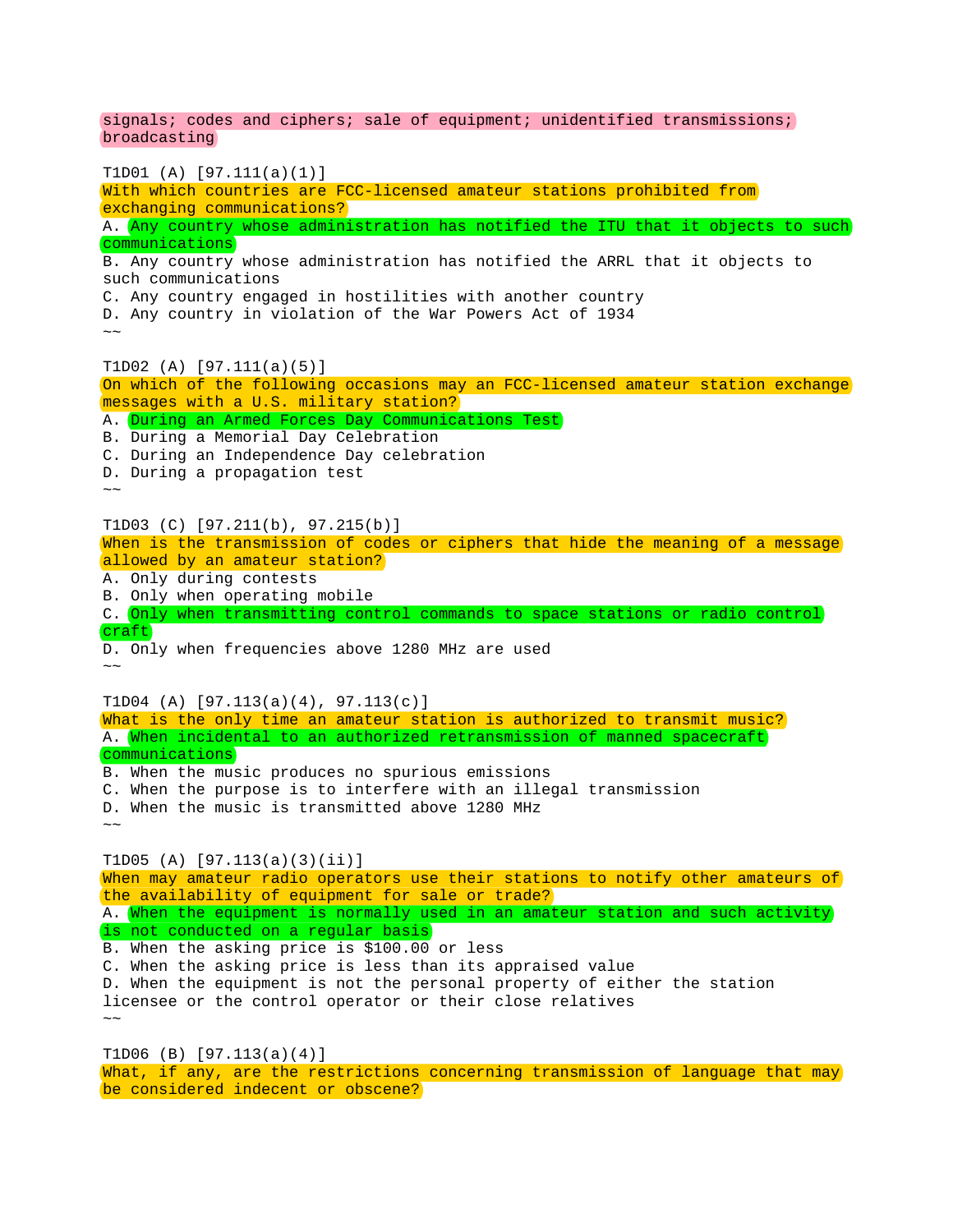A. The FCC maintains a list of words that are not permitted to be used on amateur frequencies B. Any such language is prohibited C. The ITU maintains a list of words that are not permitted to be used on amateur frequencies D. There is no such prohibition  $\sim\sim$ T1D07 (B) [97.113(d)] What types of amateur stations can automatically retransmit the signals of other amateur stations? A. Auxiliary, beacon, or Earth stations B. Auxiliary, repeater, or space stations C. Beacon, repeater, or space stations D. Earth, repeater, or space stations  $\sim\sim$ T1D08 (B) [97.113(a)(3)(iii)] In which of the following circumstances may the control operator of an amateur station receive compensation for operating the station? A. When engaging in communications on behalf of their employer B. When the communication is incidental to classroom instruction at an educational institution C. When re-broadcasting weather alerts during a RACES net D. When notifying other amateur operators of the availability for sale or trade of apparatus  $\sim\sim$ T1D09 (A) [97.113(5)(b)] Under which of the following circumstances are amateur stations authorized to transmit signals related to broadcasting, program production, or news gathering, assuming no other means is available? A. Only where such communications directly relate to the immediate safety of human life or protection of property B. Only when broadcasting communications to or from the space shuttle C. Only where noncommercial programming is gathered and supplied exclusively to the National Public Radio network D. Only when using amateur repeaters linked to the Internet  $\sim\sim$ T1D10 (D) [97.3(a)(10)] What is the meaning of the term "broadcasting" in the FCC rules for the amateur services? A. Two-way transmissions by amateur stations B. Transmission of music C. Transmission of messages directed only to amateur operators D. Transmissions intended for reception by the general public  $\sim$  ~ T1D11 (D) [97.119(a)] When may an amateur station transmit without identifying? A. When the transmissions are of a brief nature to make station adjustments B. When the transmissions are unmodulated C. When the transmitted power level is below 1 watt D. When transmitting signals to control a model craft  $\sim\sim$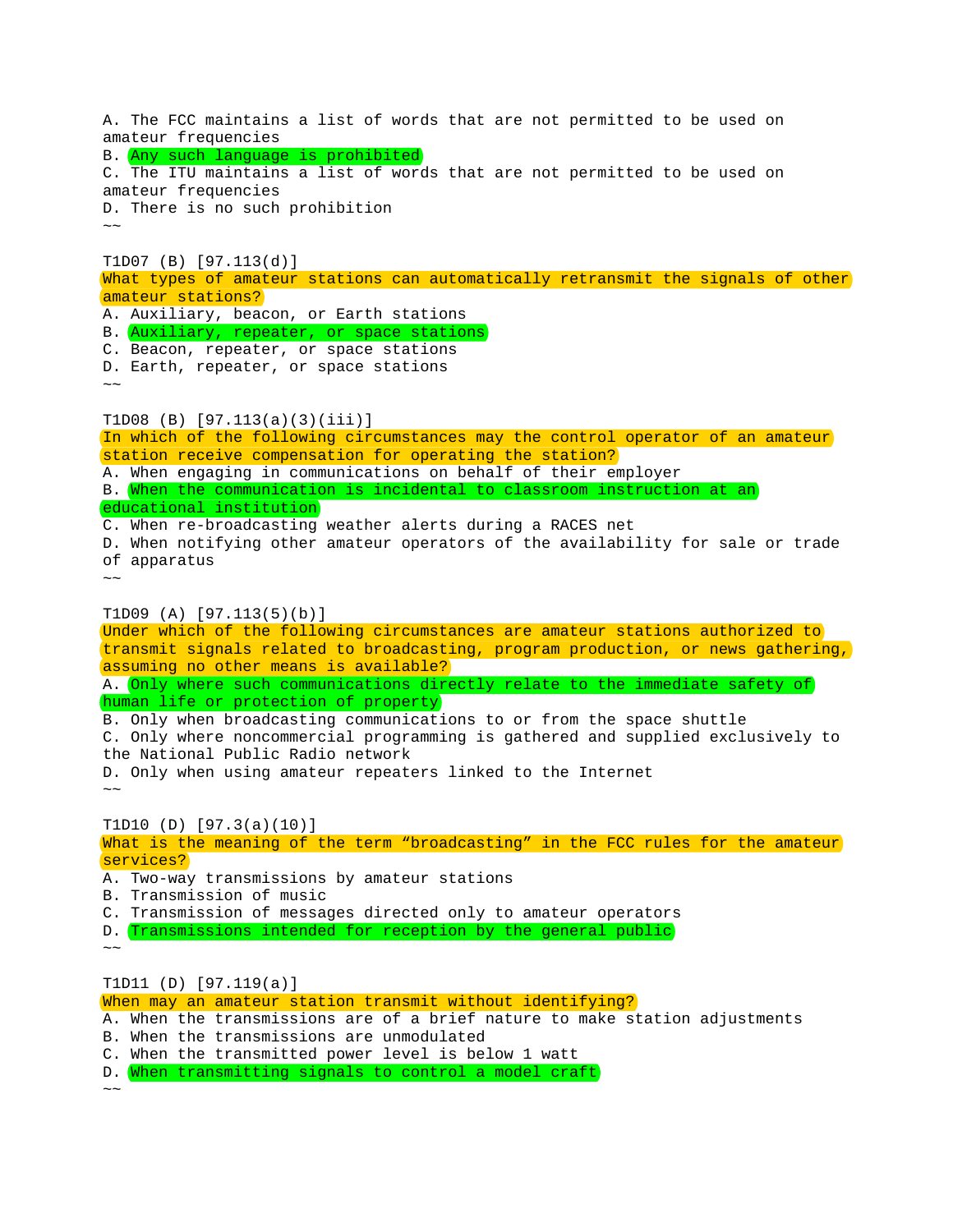T1D12 (B) [97.111(b)(4,5,6) Under which of the following circumstances may an amateur radio station engage in broadcasting? A. Under no circumstances B. When transmitting code practice, information bulletins, or transmissions necessary to provide emergency communications C. At any time as long as no music is transmitted D. At any time as long as the material being transmitted did not originate from a commercial broadcast station  $\sim\sim$ T1E - Control operator and control types: control operator required; eligibility; designation of control operator; privileges and duties; control point; local, automatic and remote control; location of control operator T1E01 (D) [97.7(a)] When is an amateur station permitted to transmit without a control operator? A. When using automatic control, such as in the case of a repeater B. When the station licensee is away and another licensed amateur is using the station C. When the transmitting station is an auxiliary station D. Never  $\sim\, \sim$ T1E02 (D) [97.7(a)] Who may a station licensee designate to be the control operator of an amateur station? A. Any U.S. citizen or registered alien B. Any family member of the station licensee C. Any person over the age of 18 D. Only a person for whom an amateur operator/primary station license grant appears in the FCC database or who is authorized for alien reciprocal operation  $\sim\sim$ T1E03 (A) [97.103(b)] Who must designate the station control operator? A. The station licensee B. The FCC C. The frequency coordinator D. The ITU  $\sim\, \sim$ T1E04 (D) [97.103(b)] What determines the transmitting privileges of an amateur station? A. The frequency authorized by the frequency coordinator B. The class of operator license held by the station licensee C. The highest class of operator license held by anyone on the premises D. The class of operator license held by the control operator  $\sim$  ~ T1E05 (C) [97.3(a)(14)] What is an amateur station control point? A. The location of the station's transmitting antenna B. The location of the station transmitting apparatus C. The location at which the control operator function is performed D. The mailing address of the station licensee  $\sim\sim$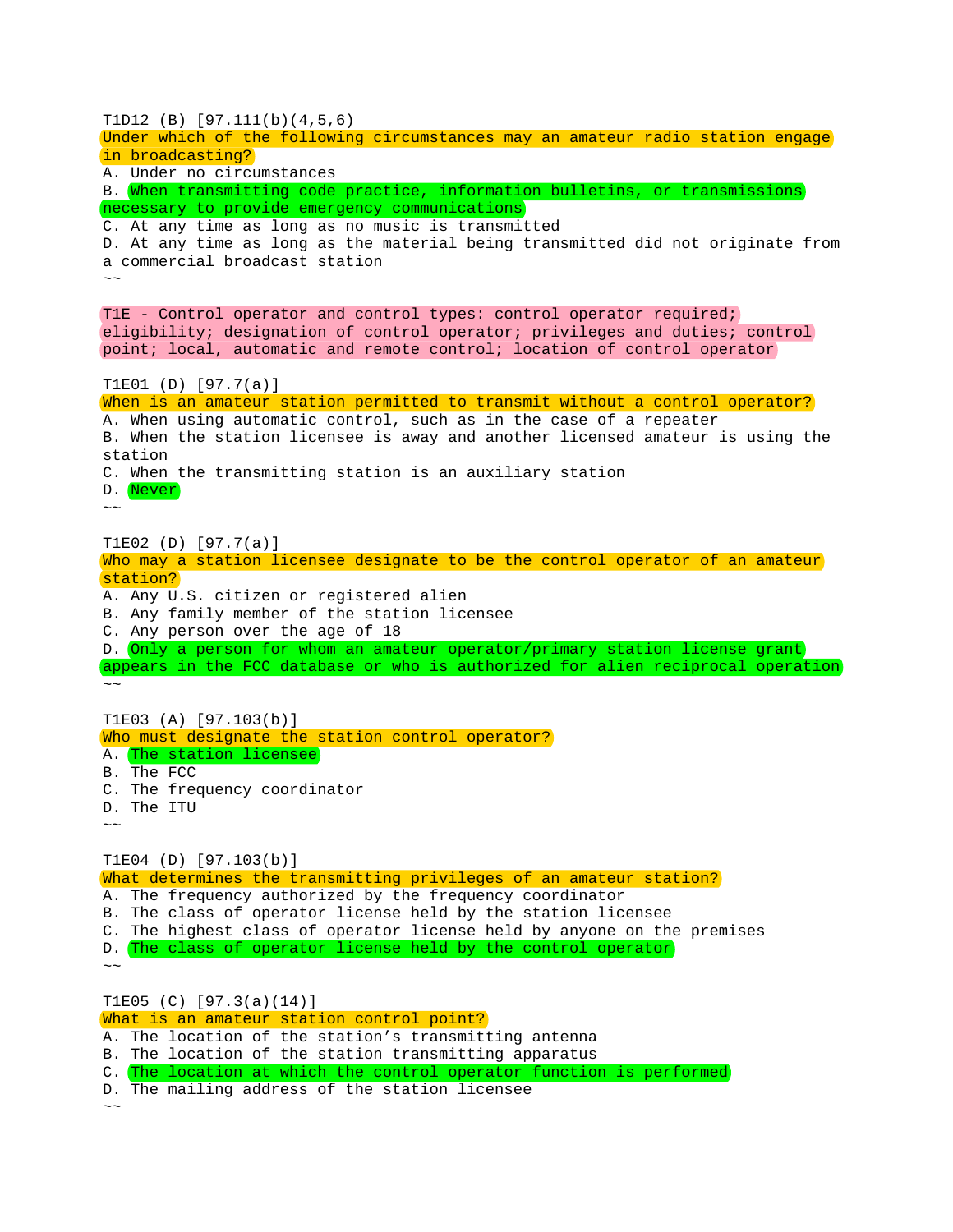T1E06 (A) [97.109(d)] Under what type of control do APRS network digipeaters operate? A. Automatic B. Remote C. Local D. Manual  $\sim\sim$ T1E07 (D) [97.103(a)] When the control operator is not the station licensee, who is responsible for the proper operation of the station? A. All licensed amateurs who are present at the operation B. Only the station licensee C. Only the control operator D. The control operator and the station licensee are equally responsible  $\sim\sim$ T1E08 (A) [97.3(a)(6), 97.205(d)] Which of the following is an example of automatic control? A. Repeater operation B. Controlling the station over the Internet C. Using a computer or other device to automatically send CW D. Using a computer or other device to automatically identify  $\sim\sim$ T1E09 (D) [97.109(b)] What type of control is being used when the control operator is at the control point? A. Radio control B. Unattended control C. Automatic control D. Local control  $\sim\sim$ T1E10 (B) [97.3(a)(39)] Which of the following is an example of remote control as defined in Part 97? A. Repeater operation B. Operating the station over the Internet C. Controlling a model aircraft, boat or car by amateur radio D. All of these choices are correct  $\sim$   $\sim$ T1E11 (D) [97.103(a)] Who does the FCC presume to be the control operator of an amateur station, unless documentation to the contrary is in the station records? A. The station custodian B. The third party participant C. The person operating the station equipment D. The station licensee  $\sim\sim$ T1E12 (A) [97.119(e)] When, under normal circumstances, may a Technician Class licensee be the control operator of a station operating in an exclusive Extra Class operator segment of the amateur bands? A. At no time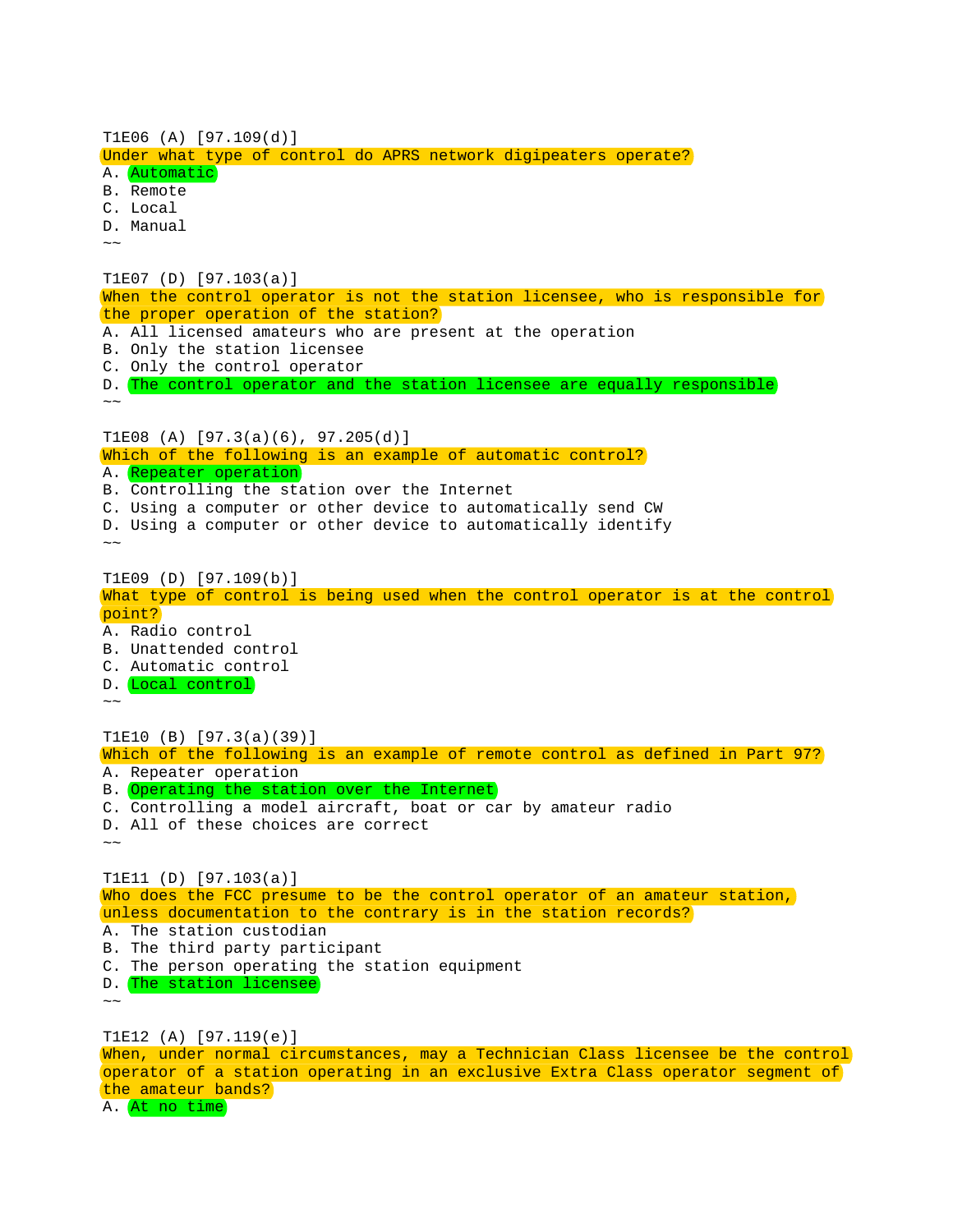B. When operating a special event station C. As part of a multi-operator contest team D. When using a club station whose trustee is an Extra Class operator licensee  $\sim\sim$ T1F - Station identification; repeaters; third party communications; club stations; FCC inspection T1F01 (A) What type of identification is being used when identifying a station on the air as Race Headquarters? A. Tactical call sign B. An official call sign reserved for RACES drills C. SSID D. Broadcast station  $\sim\sim$ T1F02 (C) [97.119 (a)] When using tactical identifiers such as "Race Headquarters" during a community service net operation, how often must your station transmit the station's FCCassigned call sign? A. Never, the tactical call is sufficient B. Once during every hour C. At the end of each communication and every ten minutes during a communication D. At the end of every transmission  $\sim\sim$ T1F03 (D) [97.119(a)] When is an amateur station required to transmit its assigned call sign? A. At the beginning of each contact, and every 10 minutes thereafter B. At least once during each transmission C. At least every 15 minutes during and at the end of a communication D. At least every 10 minutes during and at the end of a communication  $\sim\sim$ T1F04 (C) [97.119(b)(2)] Which of the following is an acceptable language to use for station identification when operating in a phone sub-band? A. Any language recognized by the United Nations B. Any language recognized by the ITU C. The English language D. English, French, or Spanish  $\sim$  ~ T1F05 (B) [97.119(b)(2)] What method of call sign identification is required for a station transmitting phone signals? A. Send the call sign followed by the indicator RPT B. Send the call sign using CW or phone emission C. Send the call sign followed by the indicator R D. Send the call sign using only phone emission  $\sim\, \sim$ T1F06 (D) [97.119(c)] Which of the following formats of a self-assigned indicator is acceptable when identifying using a phone transmission? A. KL7CC stroke W3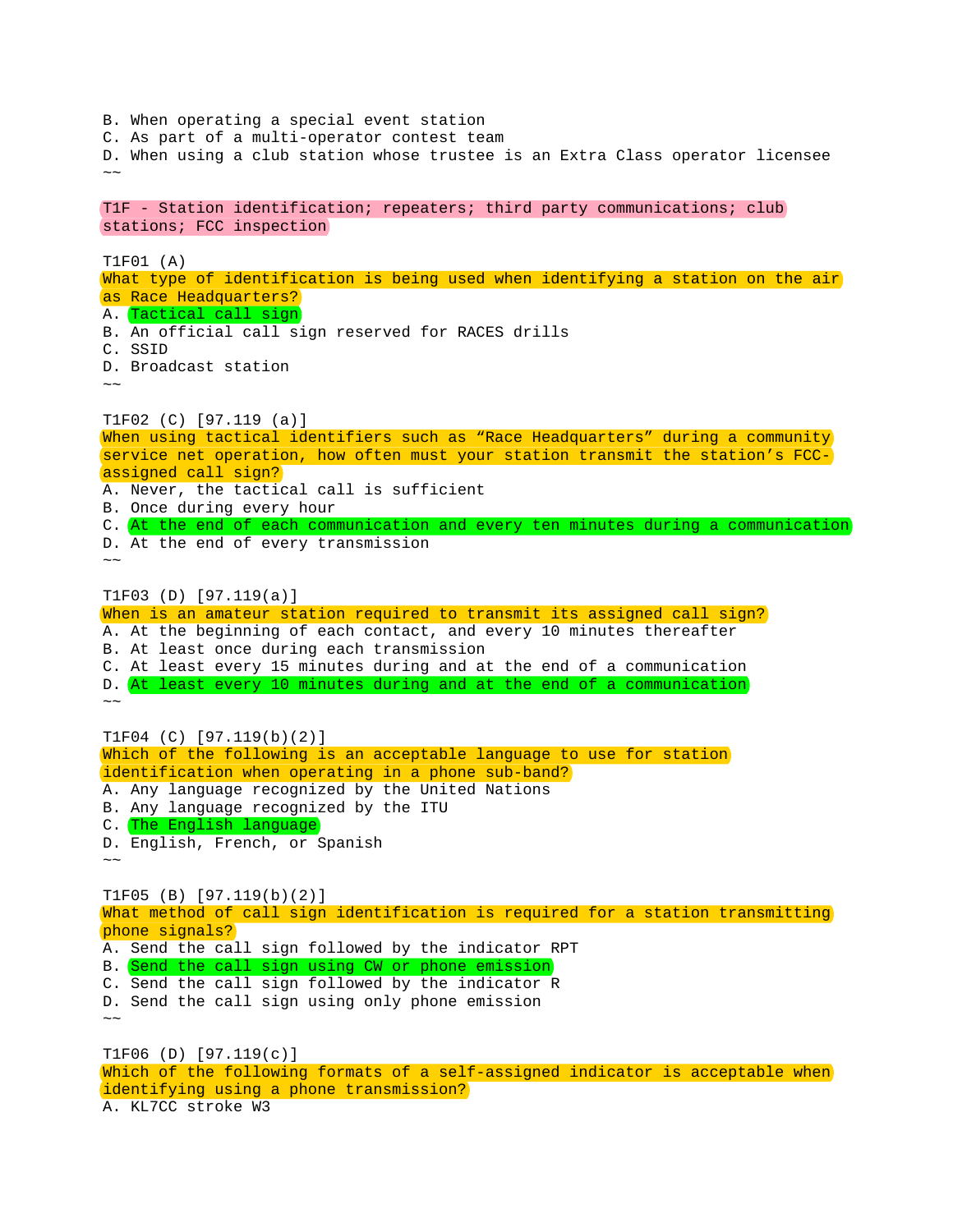B. KL7CC slant W3 C. KL7CC slash W3 D. All of these choices are correct  $\sim\sim$ T1F07 (B) [97.115(a)(2)] Which of the following restrictions apply when a non-licensed person is allowed to speak to a foreign station using a station under the control of a Technician Class control operator? A. The person must be a U.S. citizen B. The foreign station must be one with which the U.S. has a third party agreement C. The licensed control operator must do the station identification D. All of these choices are correct  $\sim$  ~ T1F08 (D) [97.119(f)] Which indicator is required by the FCC to be transmitted after a station call sign? A. /M when operating mobile B. /R when operating a repeater C. / followed the FCC Region number when operating out of the region in which the license was issued D. <mark>/KT, /AE or /AG when using new license privileges earned by CSCE while</mark> waiting for an upgrade to a previously issued license to appear in the FCC license database  $\sim\sim$ T1F09 (C) [97.3(a)(40)] What type of amateur station simultaneously retransmits the signal of another amateur station on a different channel or channels? A. Beacon station B. Earth station C. Repeater station D. Message forwarding station  $\sim\sim$ T1F10 (A) [97.205(g)] Who is accountable should a repeater inadvertently retransmit communications that violate the FCC rules? A. The control operator of the originating station B. The control operator of the repeater C. The owner of the repeater D. Both the originating station and the repeater owner  $\sim\sim$ T1F11 (A) [97.115(a)] To which foreign stations do the FCC rules authorize the transmission of nonemergency third party communications? A. Any station whose government permits such communications B. Those in ITU Region 2 only C. Those in ITU Regions 2 and 3 only D. Those in ITU Region 3 only  $\sim\!\sim$ T1F12 (B) [97.5(b)(2)]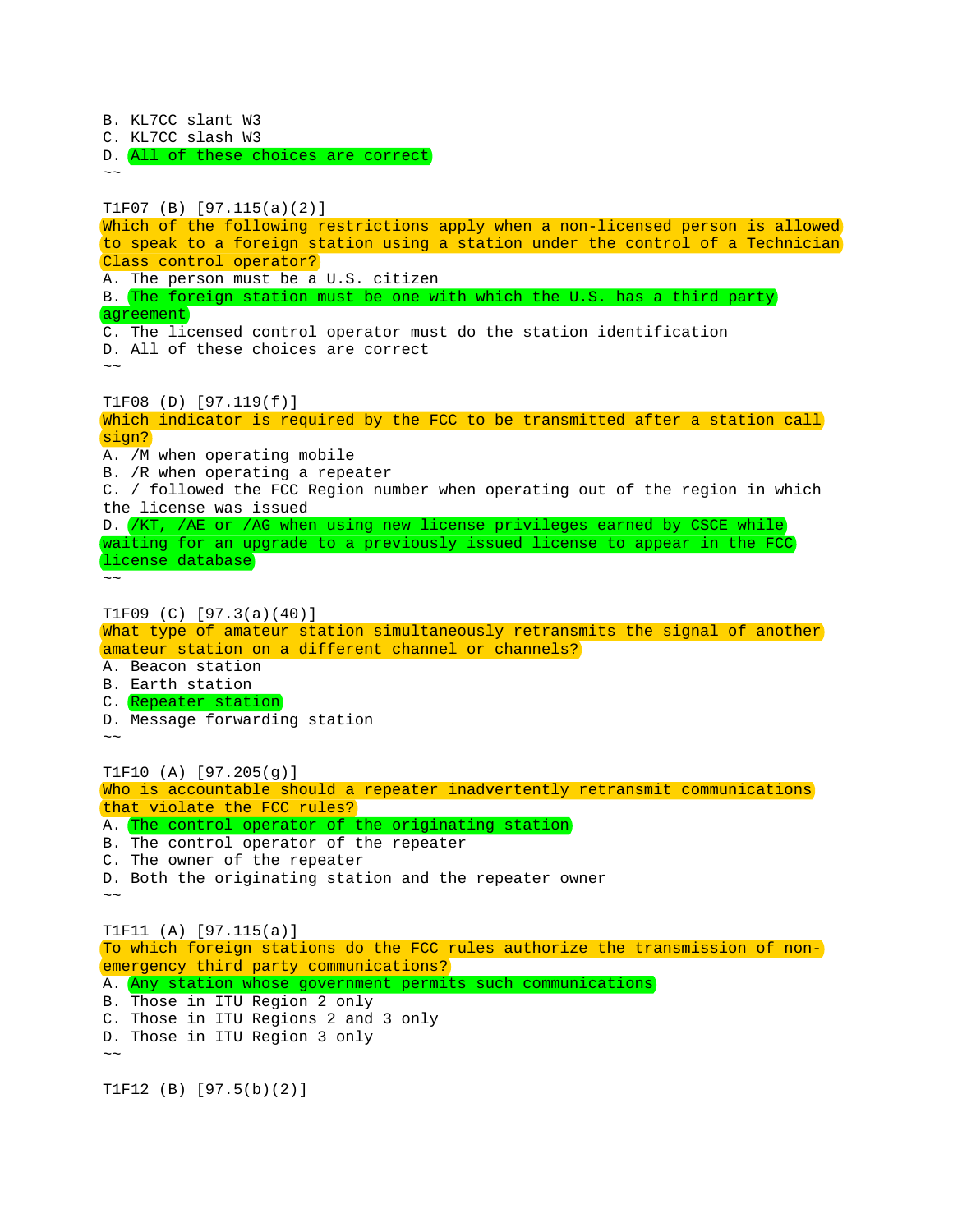How many persons are required to be members of a club for a club station license to be issued by the FCC? A. At least 5 B. At least 4 C. A trustee and 2 officers D. At least 2  $\sim\sim$ T1F13 (B) [97.103(c)] When must the station licensee make the station and its records available for FCC inspection? A. At any time ten days after notification by the FCC of such an inspection B. At any time upon request by an FCC representative C. Only after failing to comply with an FCC notice of violation D. Only when presented with a valid warrant by an FCC official or government agent  $\sim$   $\sim$ SUBELEMENT T2 - Operating Procedures [3 Exam Questions - 3 Groups] T2A - Station operation: choosing an operating frequency; calling another station; test transmissions; procedural signs; use of minimum power; choosing an operating frequency; band plans; calling frequencies; repeater offsets T2A01 (B) What is the most common repeater frequency offset in the 2 meter band? A. Plus 500 kHz B. Plus or minus 600 kHz C. Minus 500 kHz D. Only plus 600 kHz  $\sim\sim$ T2A02 (D) What is the national calling frequency for FM simplex operations in the 70 cm band? A. 146.520 MHz B. 145.000 MHz C. 432.100 MHz D. 446.000 MHz  $\sim$  ~ T2A03 (A) What is a common repeater frequency offset in the 70 cm band? A. Plus or minus 5 MHz B. Plus or minus 600 kHz C. Minus 600 kHz D. Plus 600 kHz  $\sim$  ~ T2A04 (B) What is an appropriate way to call another station on a repeater if you know the other station's call sign? A. Say break, break then say the station's call sign B. Say the station's call sign then identify with your call sign C. Say CQ three times then the other station's call sign D. Wait for the station to call CQ then answer it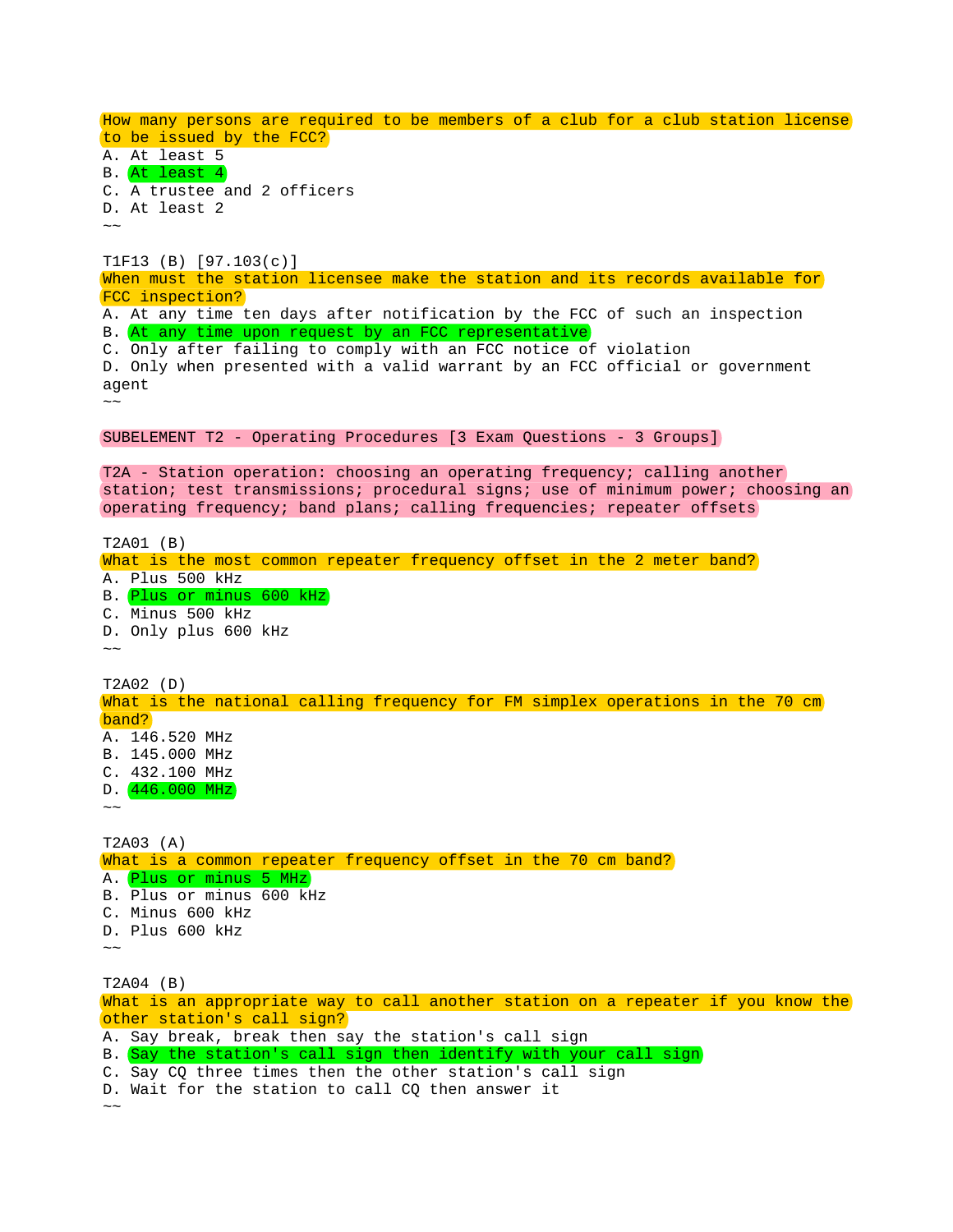T2A05 (C) How should you respond to a station calling CQ? A. Transmit CQ followed by the other station's call sign B. Transmit your call sign followed by the other station's call sign C. Transmit the other station's call sign followed by your call sign D. Transmit a signal report followed by your call sign  $\sim\sim$ T2A06 (A) What must an amateur operator do when making on-air transmissions to test equipment or antennas? A. Properly identify the transmitting station B. Make test transmissions only after 10:00 p.m. local time C. Notify the FCC of the test transmission D. State the purpose of the test during the test procedure  $\sim\sim$ T2A07 (D) Which of the following is true when making a test transmission? A. Station identification is not required if the transmission is less than 15 seconds B. Station identification is not required if the transmission is less than 1 watt C. Station identification is only required once an hour when the transmissions are for test purposes only D. Station identification is required at least every ten minutes during the test and at the end of the test  $\overline{\phantom{a}}$ T2A08 (D) What is the meaning of the procedural signal "CQ"? A. Call on the quarter hour B. A new antenna is being tested (no station should answer) C. Only the called station should transmit D. Calling any station  $\sim$   $\sim$ T2A09 (B) What brief statement is often transmitted in place of "CQ" to indicate that you are listening on a repeater? A. The words "Hello test" followed by your call sign B. Your call sign C. The repeater call sign followed by your call sign D. The letters "QSY" followed by your call sign  $\sim\sim$ T2A10 (A) What is a band plan, beyond the privileges established by the FCC? A. A voluntary guideline for using different modes or activities within an amateur band B. A mandated list of operating schedules C. A list of scheduled net frequencies D. A plan devised by a club to indicate frequency band usage  $\sim\sim$ T2A11 (D) [97.313(a)]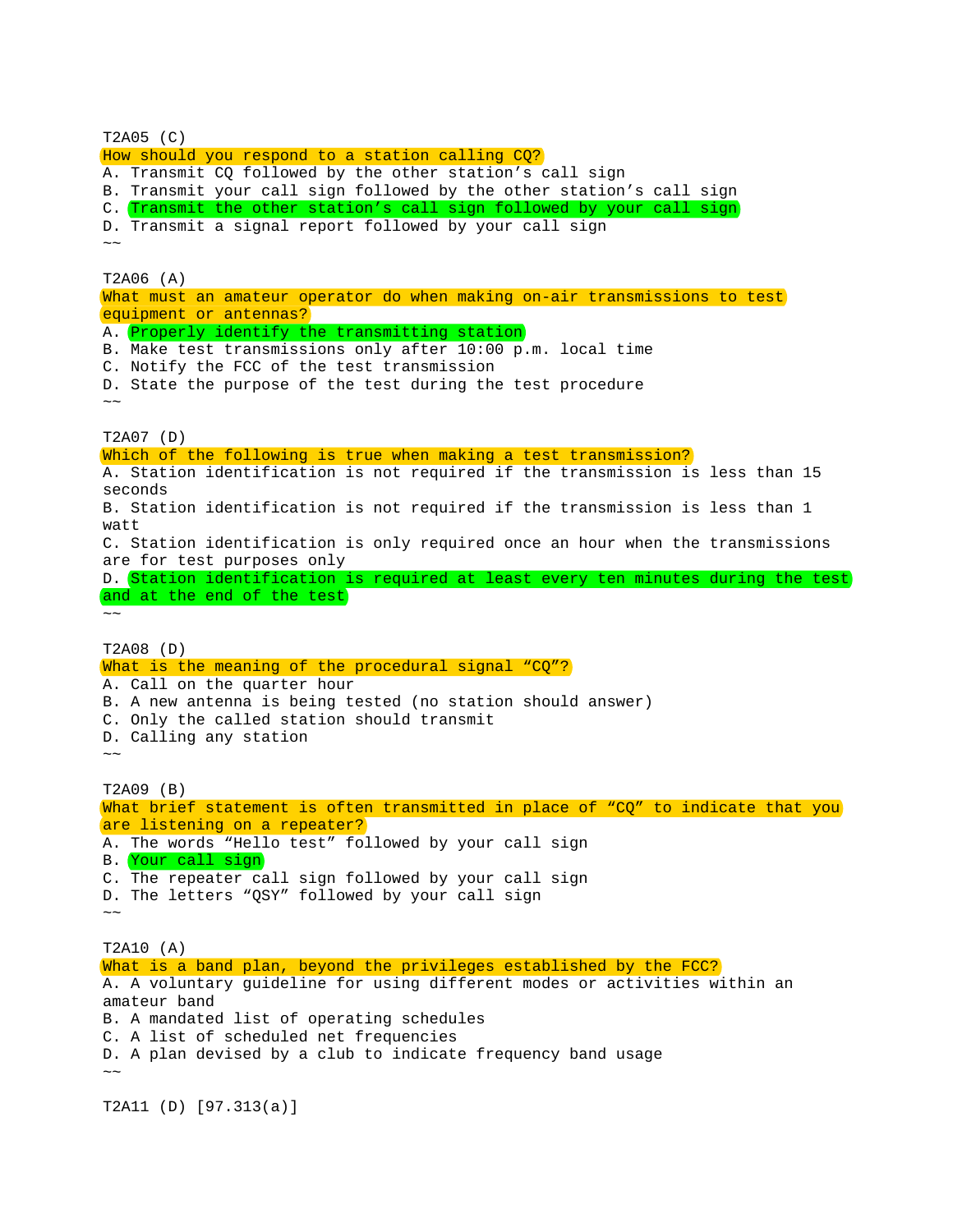Which of the following is an FCC rule regarding power levels used in the amateur bands, under normal, non-distress circumstances? A. There is no limit to power as long as there is no interference with other services B. No more than 200 watts PEP may be used C. Up to 1500 watts PEP may be used on any amateur frequency without restriction D. While not exceeding the maximum power permitted on a given band, use the minimum power necessary to carry out the desired communication  $\sim\sim$ T2A12 (D) Which of the following is a guideline to use when choosing an operating frequency for calling CQ? A. Listen first to be sure that no one else is using the frequency B. Ask if the frequency is in use C. Make sure you are in your assigned band D. All of these choices are correct  $\sim\sim$ T2B – VHF/UHF operating practices: SSB phone; FM repeater; simplex; splits and shifts; CTCSS; DTMF; tone squelch; carrier squelch; phonetics; operational problem resolution; Q signals T2B01 (C) What is the term used to describe an amateur station that is transmitting and receiving on the same frequency? A. Full duplex communication B. Diplex communication C. Simplex communication D. Multiplex communication  $\sim\sim$ T2B02 (D) What is the term used to describe the use of a sub-audible tone transmitted with normal voice audio to open the squelch of a receiver? A. Carrier squelch B. Tone burst C. DTMF D. CTCSS  $\sim$   $\sim$ T2B03 (B) Which of the following describes the muting of receiver audio controlled solely by the presence or absence of an RF signal? A. Tone squelch B. Carrier squelch C. CTCSS D. Modulated carrier  $\sim$  ~ T2B04 (D) Which of the following common problems might cause you to be able to hear but not access a repeater even when transmitting with the proper offset? A. The repeater receiver may require an audio tone burst for access B. The repeater receiver may require a CTCSS tone for access

C. The repeater receiver may require a DCS tone sequence for access

D. All of these choices are correct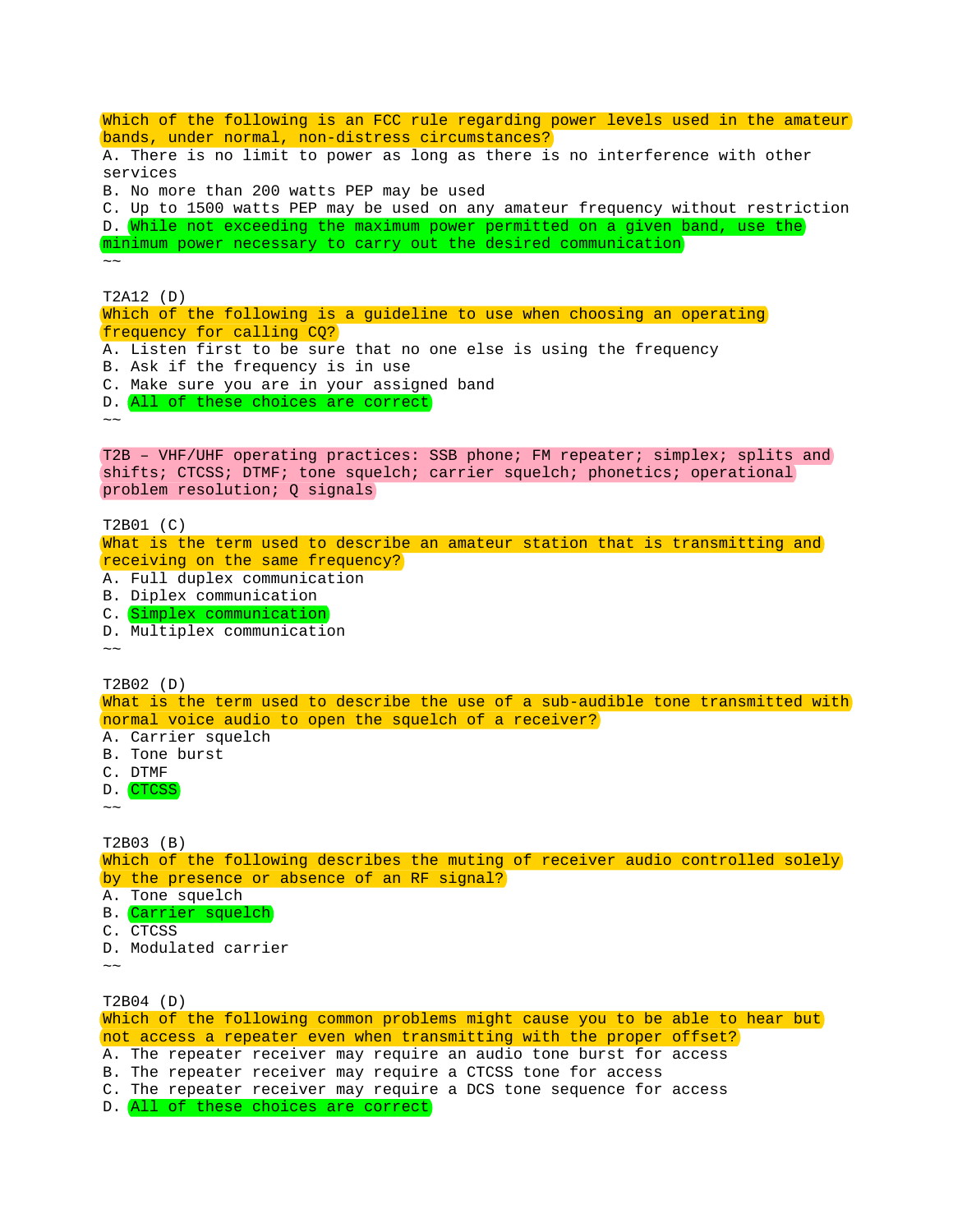$\sim$   $\sim$ 

T2B05 (C) What determines the amount of deviation of an FM (as opposed to PM) signal? A. Both the frequency and amplitude of the modulating signal B. The frequency of the modulating signal C. The amplitude of the modulating signal D. The relative phase of the modulating signal and the carrier  $\sim\, \sim$ T2B06 (A) What happens when the deviation of an FM transmitter is increased? A. Its signal occupies more bandwidth B. Its output power increases C. Its output power and bandwidth increases D. Asymmetric modulation occurs  $\sim\sim$ T2B07 (A) What could cause your FM signal to interfere with stations on nearby frequencies? A. Microphone gain too high, causing over-deviation B. SWR too high C. Incorrect CTCSS Tone D. All of these choices are correct  $\sim\sim$ T2B08 (A) Which of the following applies when two stations transmitting on the same frequency interfere with each other? A. Common courtesy should prevail, but no one has absolute right to an amateur frequency B. Whoever has the strongest signal has priority on the frequency C. Whoever has been on the frequency the longest has priority on the frequency D. The station which has the weakest signal has priority on the frequency  $\sim\sim$ T2B09 (A) [97.119(b)(2)] Which of the following methods is encouraged by the FCC when identifying your station when using phone? A. Use of a phonetic alphabet B. Send your call sign in CW as well as voice C. Repeat your call sign three times D. Increase your signal to full power when identifying  $\sim$  ~ T2B10 (A) Which Q signal indicates that you are receiving interference from other stations? A. QRM B. QRN C. QTH D. QSB  $\sim\,$ T2B11 (B) Which Q signal indicates that you are changing frequency?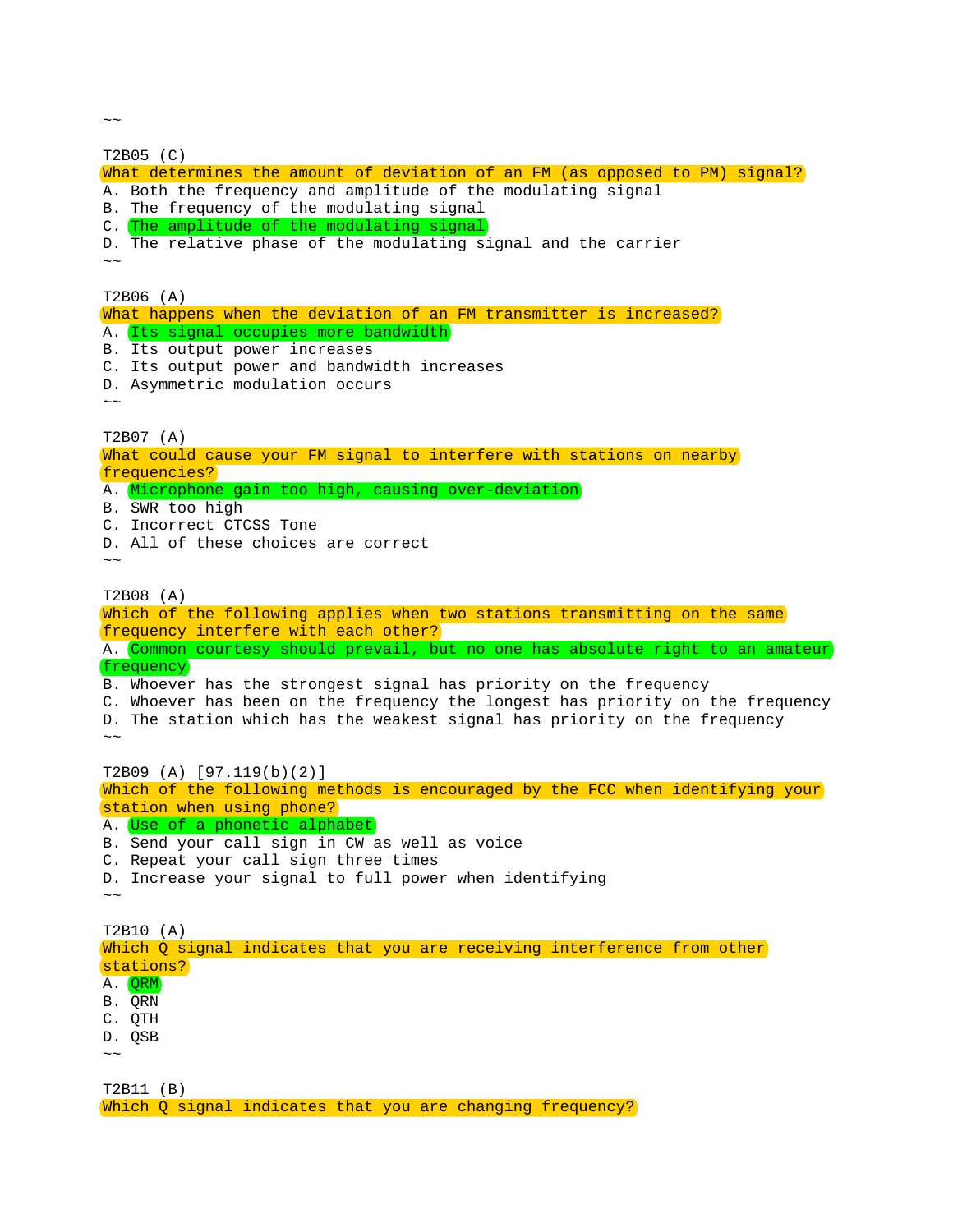| A. QRU                                                                                       |
|----------------------------------------------------------------------------------------------|
| B. QSY                                                                                       |
| C. QSL                                                                                       |
| D. QRZ                                                                                       |
| $\sim$ $\sim$                                                                                |
| T2B12 (A)                                                                                    |
| Under what circumstances should you consider communicating via simplex rather                |
| than a repeater?                                                                             |
| A. When the stations can communicate directly without using a repeater                       |
| B. Only when you have an endorsement for simplex operation on your license                   |
| C. Only when third party traffic is not being passed                                         |
| D. Only if you have simplex modulation capability                                            |
| $\sim\,$                                                                                     |
|                                                                                              |
| T2B13 (C)                                                                                    |
| Which of the following is true of the use of SSB phone in amateur bands above 50             |
| $MHz$ ?                                                                                      |
| A. It is permitted only by holders of a General Class or higher license                      |
| B. It is permitted only on repeaters                                                         |
| C. It is permitted in at least some portion of all the amateur bands above 50                |
| MHz                                                                                          |
| D. It is permitted only on when power is limited to no more than 100 watts                   |
| $\sim\!$                                                                                     |
| T2C - Public service: emergency and non-emergency operations; applicability of               |
| FCC rules; RACES and ARES; net and traffic procedures; emergency restrictions                |
|                                                                                              |
| T2C01(D) [97.103(a)]                                                                         |
| When do the FCC rules NOT apply to the operation of an amateur station?                      |
| A. When operating a RACES station                                                            |
| B. When operating under special FEMA rules                                                   |
| C. When operating under special ARES rules                                                   |
| D. Never, FCC rules always apply                                                             |
| $\sim\,$                                                                                     |
|                                                                                              |
| T2C02 (C)                                                                                    |
| What is one way to recharge a 12-volt lead-acid station battery if the                       |
| commercial power is out?                                                                     |
| A. Cool the battery in ice for several hours                                                 |
| B. Add acid to the battery                                                                   |
| C. Connect the battery in parallel with a vehicle's battery and run the engine               |
| D. All of these choices are correct                                                          |
|                                                                                              |
|                                                                                              |
| T2C03(C)<br>What should be done to insure that voice message traffic containing proper names |
| and unusual words are copied correctly by the receiving station?                             |
| A. The entire message should be repeated at least four times                                 |
| B. Such messages must be limited to no more than 10 words                                    |
| C. Such words and terms should be spelled out using a standard phonetic alphabet             |
|                                                                                              |
| D. All of these choices are correct                                                          |

T2C04 (D)

What do RACES and ARES have in common? A. They represent the two largest ham clubs in the United States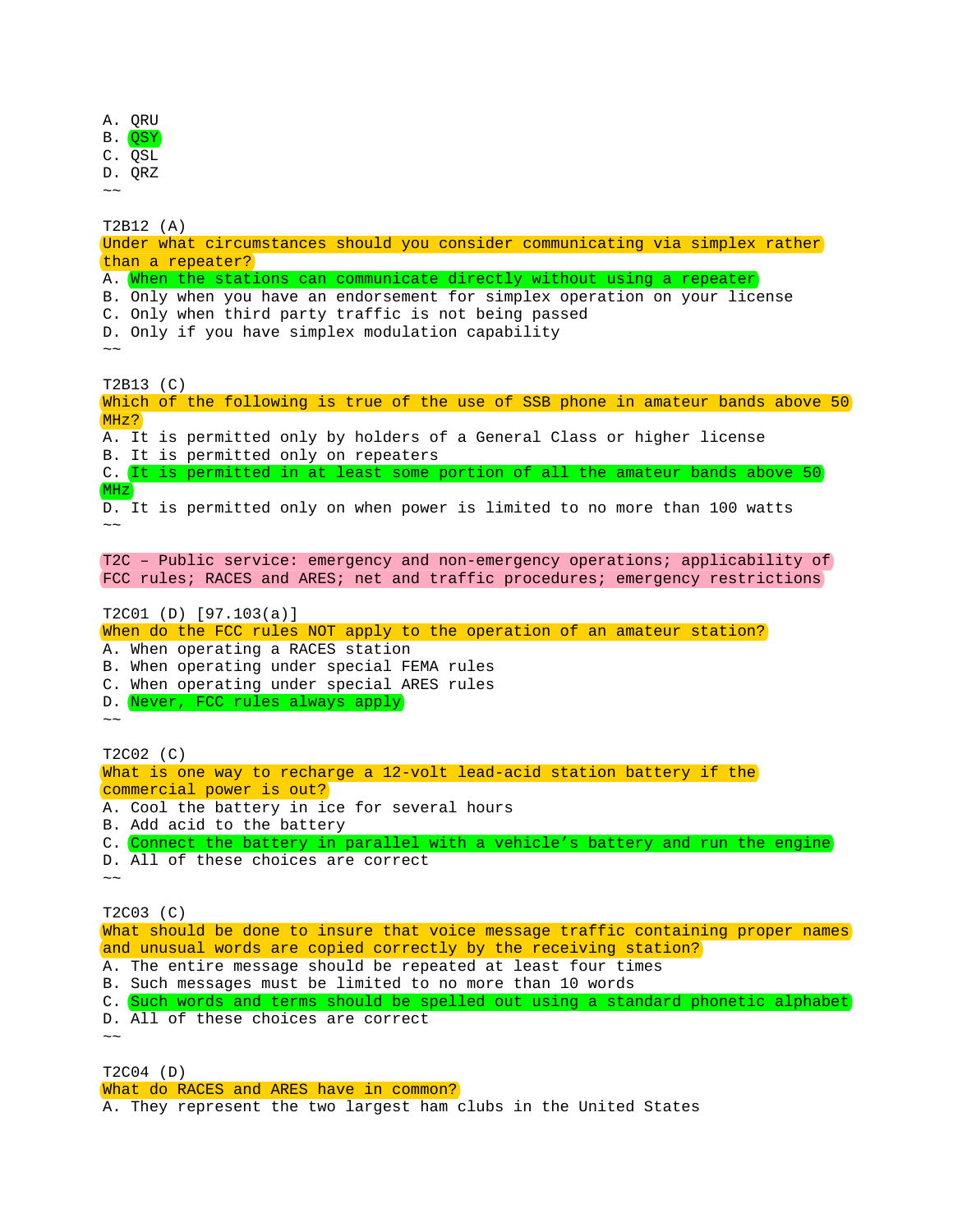B. Both organizations broadcast road and weather information C. Neither may handle emergency traffic supporting public service agencies D. Both organizations may provide communications during emergencies  $\sim\sim$ T2C05 (D) [97.3(a)(38), 97.407] Which of the following describes the Radio Amateur Civil Emergency Service (RACES)? A. A radio service using amateur frequencies for emergency management or civil defense communications B. A radio service using amateur stations for emergency management or civil defense communications C. An emergency service using amateur operators certified by a civil defense organization as being enrolled in that organization D. All of these choices are correct  $\sim$  ~ T2C06 (C) Which of the following is an accepted practice to get the immediate attention of a net control station when reporting an emergency? A. Repeat the words SOS three times followed by the call sign of the reporting station B. Press the push-to-talk button three times C. Begin your transmission by saying "Priority" or "Emergency" followed by your call sign D. Play a pre-recorded emergency alert tone followed by your call sign  $\sim\sim$ T2C07 (C) Which of the following is an accepted practice for an amateur operator who has checked into an emergency traffic net? A. Provided that the frequency is quiet, announce the station call sign and location every 5 minutes B. Move 5 kHz away from the net's frequency and use high power to ask other hams to keep clear of the net frequency C. Remain on frequency without transmitting until asked to do so by the net control station D. All of the choices are correct  $\sim$  ~ T2C08 (A) Which of the following is a characteristic of good emergency traffic handling? A. Passing messages exactly as received B. Making decisions as to whether or not messages should be relayed or delivered C. Communicating messages to the news media for broadcast outside the disaster area D. All of these choices are correct  $\sim$  ~ T2C09 (D) Are amateur station control operators ever permitted to operate outside the frequency privileges of their license class? A. No B. Yes, but only when part of a FEMA emergency plan C. Yes, but only when part of a RACES emergency plan D. Yes, but only if necessary in situations involving the immediate safety of human life or protection of property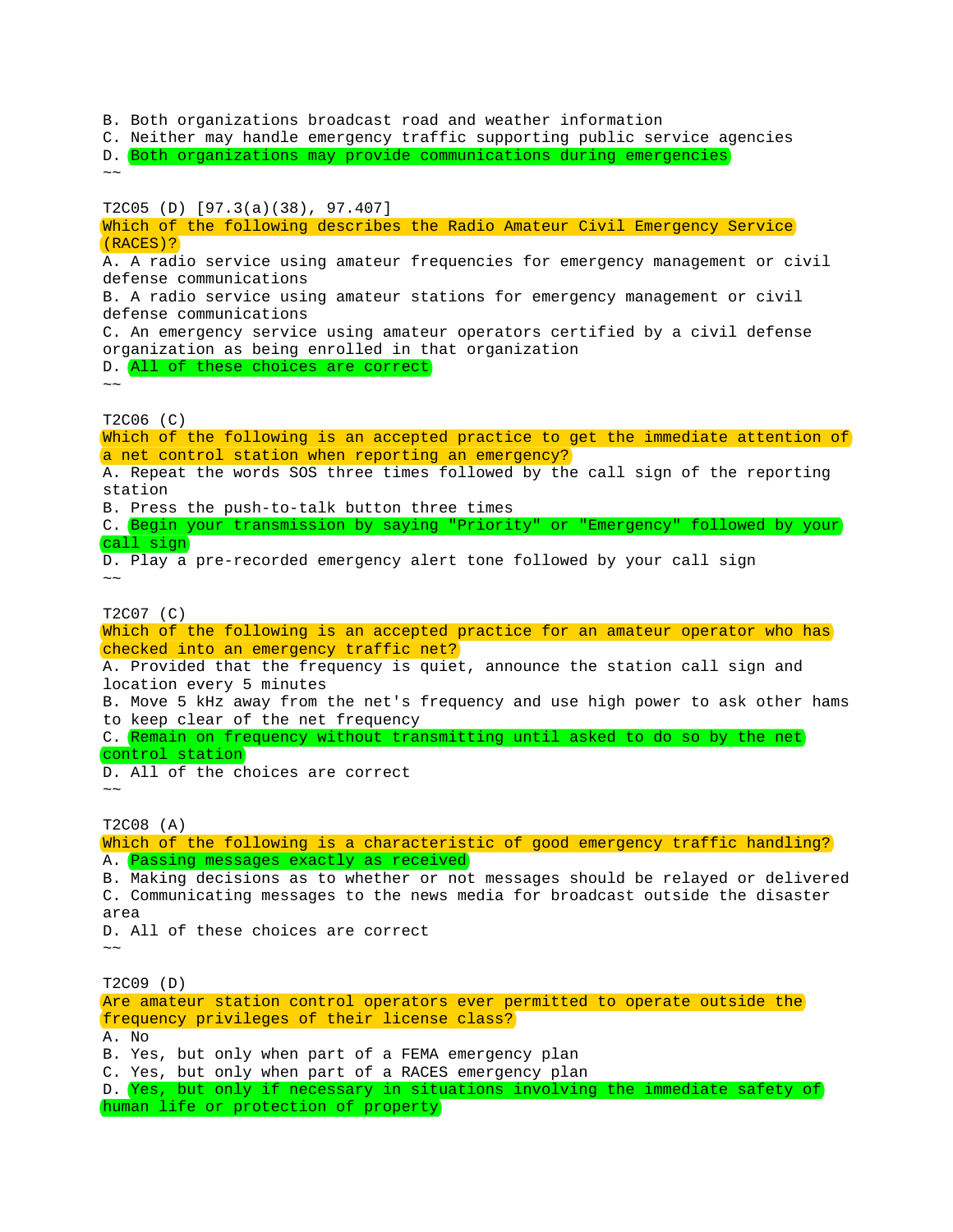$\sim$   $\sim$ 

T2C10 (D) What is the preamble in a formal traffic message? A. The first paragraph of the message text B. The message number C. The priority handling indicator for the message D. The information needed to track the message as it passes through the amateur radio traffic handling system  $\sim\sim$ T2C11 (A) What is meant by the term "check" in reference to a formal traffic message? A. The check is a count of the number of words or word equivalents in the text portion of the message B. The check is the value of a money order attached to the message C. The check is a list of stations that have relayed the message D. The check is a box on the message form that tells you the message was received  $\sim\sim$ T2C12 (A) What is the Amateur Radio Emergency Service (ARES)? A. Licensed amateurs who have voluntarily registered their qualifications and equipment for communications duty in the public service B. Licensed amateurs who are members of the military and who voluntarily agreed to provide message handling services in the case of an emergency C. A training program that provides licensing courses for those interested in obtaining an amateur license to use during emergencies D. A training program that certifies amateur operators for membership in the Radio Amateur Civil Emergency Service  $\sim\sim$ SUBELEMENT T3 – Radio wave characteristics: properties of radio waves; propagation modes – [3 Exam Questions - 3 Groups] T3A - Radio wave characteristics: how a radio signal travels; fading; multipath; wavelength vs. penetration; antenna orientation T3A01 (D) What should you do if another operator reports that your station's 2 meter signals were strong just a moment ago, but now they are weak or distorted? A. Change the batteries in your radio to a different type B. Turn on the CTCSS tone C. Ask the other operator to adjust his squelch control D. Try moving a few feet or changing the direction of your antenna if possible, as reflections may be causing multi-path distortion  $\sim$ T3A02 (B) Why are UHF signals often more effective from inside buildings than VHF signals? A. VHF signals lose power faster over distance B. The shorter wavelength allows them to more easily penetrate the structure of buildings C. This is incorrect; VHF works better than UHF inside buildings D. UHF antennas are more efficient than VHF antennas  $\sim$  ~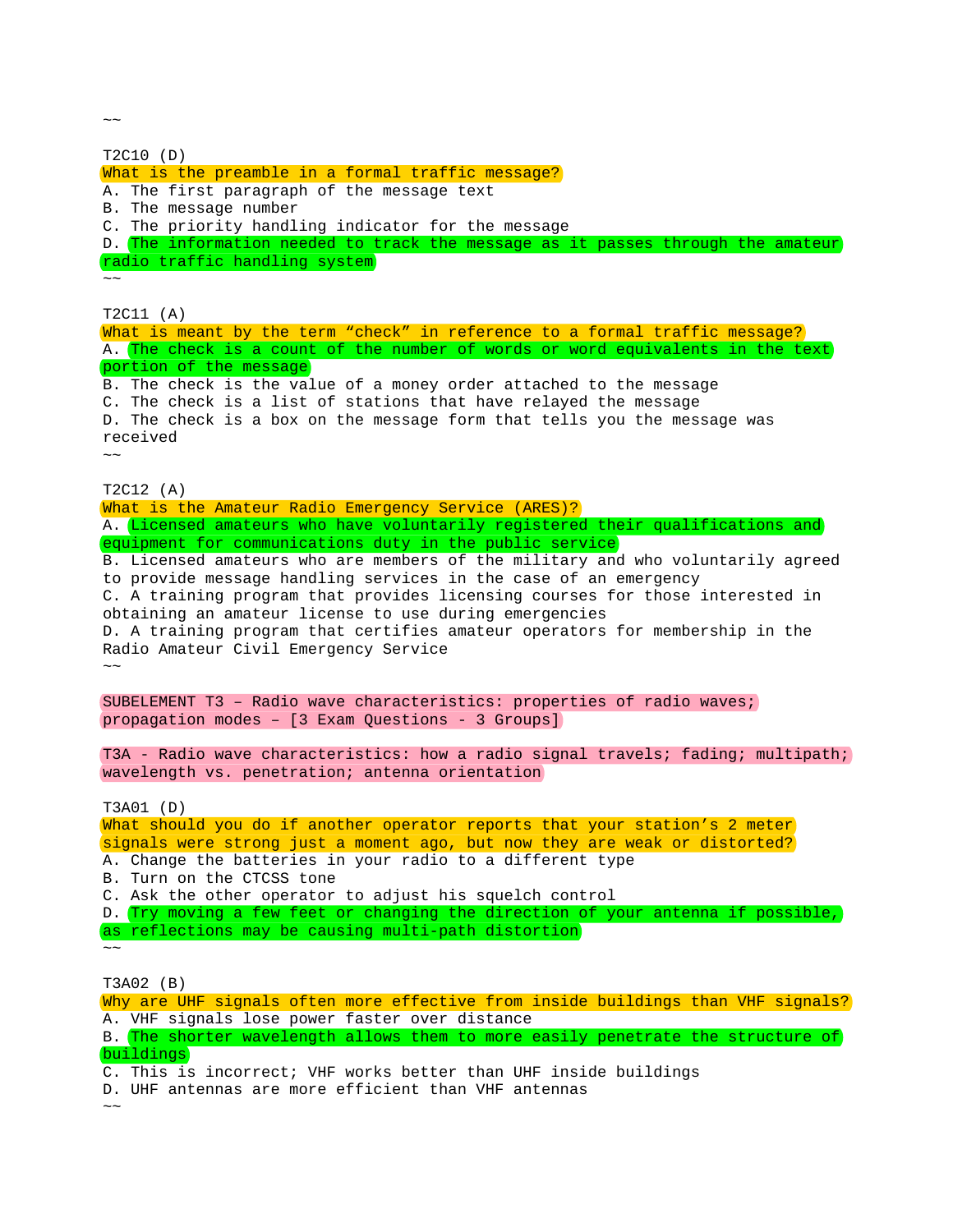T3A03 (C) What antenna polarization is normally used for long-distance weak-signal CW and SSB contacts using the VHF and UHF bands? A. Right-hand circular B. Left-hand circular C. Horizontal D. Vertical  $\sim\sim$ T3A04 (B) What can happen if the antennas at opposite ends of a VHF or UHF line of sight radio link are not using the same polarization? A. The modulation sidebands might become inverted B. Signals could be significantly weaker C. Signals have an echo effect on voices D. Nothing significant will happen  $\sim\sim$ T3A05 (B) When using a directional antenna, how might your station be able to access a distant repeater if buildings or obstructions are blocking the direct line of sight path? A. Change from vertical to horizontal polarization B. Try to find a path that reflects signals to the repeater C. Try the long path D. Increase the antenna SWR  $\sim\sim$ T3A06 (B) What term is commonly used to describe the rapid fluttering sound sometimes heard from mobile stations that are moving while transmitting? A. Flip-flopping B. Picket fencing C. Frequency shifting D. Pulsing  $\sim$   $\sim$ T3A07 (A) What type of wave carries radio signals between transmitting and receiving stations? A. Electromagnetic B. Electrostatic C. Surface acoustic D. Magnetostrictive  $\sim\sim$ T3A08 (C) Which of the following is a likely cause of irregular fading of signals received by ionospheric reflection? A. Frequency shift due to Faraday rotation B. Interference from thunderstorms C. Random combining of signals arriving via different paths D. Intermodulation distortion  $\sim\sim$ 

T3A09 (B)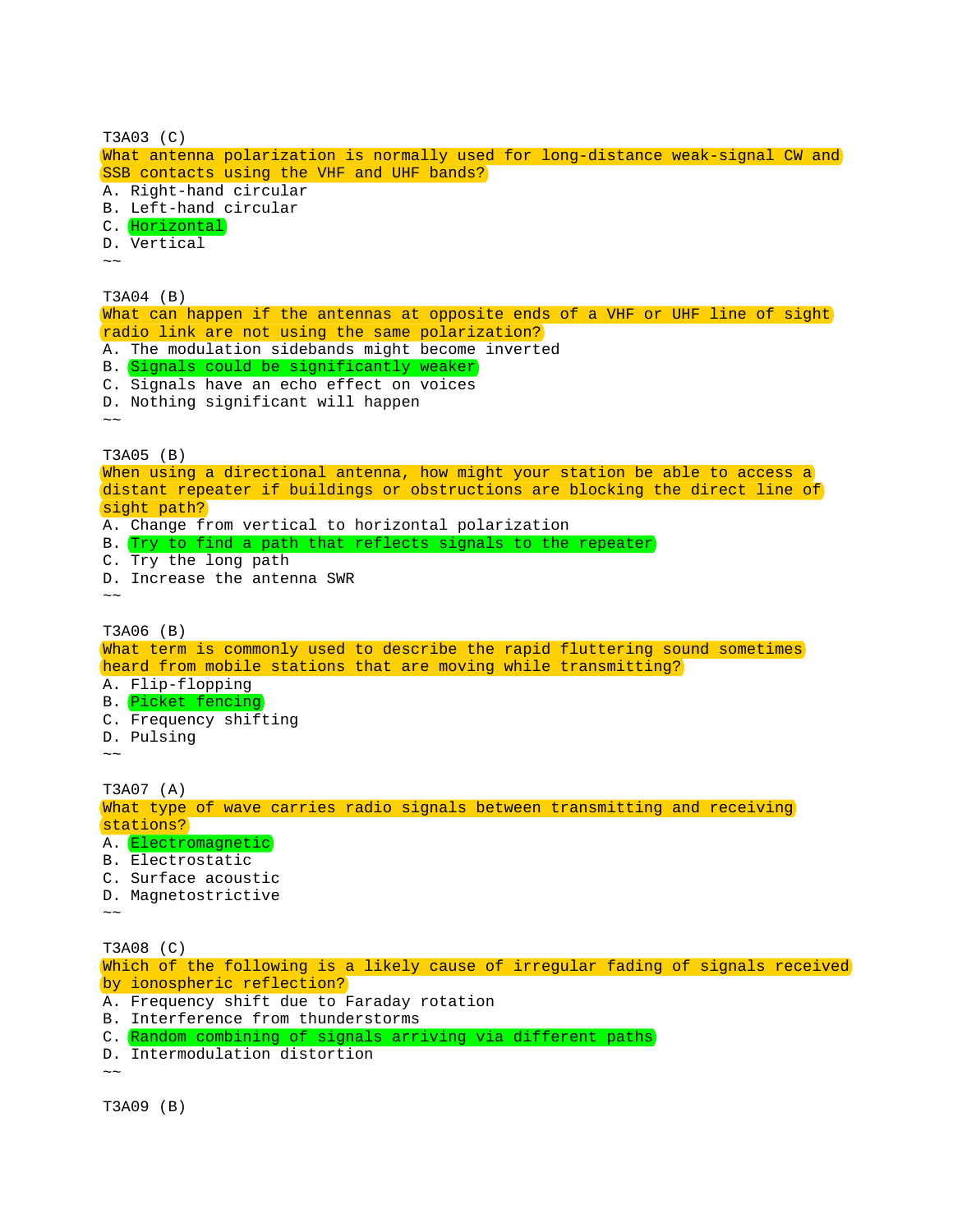Which of the following results from the fact that skip signals refracted from the ionosphere are elliptically polarized? A. Digital modes are unusable B. <mark>Either vertically or horizontally polarized antennas may be used for</mark> transmission or reception C. FM voice is unusable D. Both the transmitting and receiving antennas must be of the same polarization  $\sim\sim$ T3A10 (D) What may occur if data signals propagate over multiple paths? A. Transmission rates can be increased by a factor equal to the number of separate paths observed B. Transmission rates must be decreased by a factor equal to the number of separate paths observed C. No significant changes will occur if the signals are transmitting using FM D. Error rates are likely to increase  $\sim\sim$ T3A11 (C) Which part of the atmosphere enables the propagation of radio signals around the world? A. The stratosphere B. The troposphere C. The ionosphere D. The magnetosphere  $\sim\sim$ T3B - Radio and electromagnetic wave properties: the electromagnetic spectrum; wavelength vs. frequency; velocity of electromagnetic waves; calculating wavelength T3B01 (C) What is the name for the distance a radio wave travels during one complete cycle? A. Wave speed B. Waveform C. Wavelength D. Wave spread  $\sim$   $\sim$ T3B02 (A) What property of a radio wave is used to describe its polarization? A. The orientation of the electric field B. The orientation of the magnetic field C. The ratio of the energy in the magnetic field to the energy in the electric field D. The ratio of the velocity to the wavelength  $\sim\sim$ T3B03 (C) What are the two components of a radio wave? A. AC and DC B. Voltage and current C. Electric and magnetic fields D. Ionizing and non-ionizing radiation  $\sim\sim$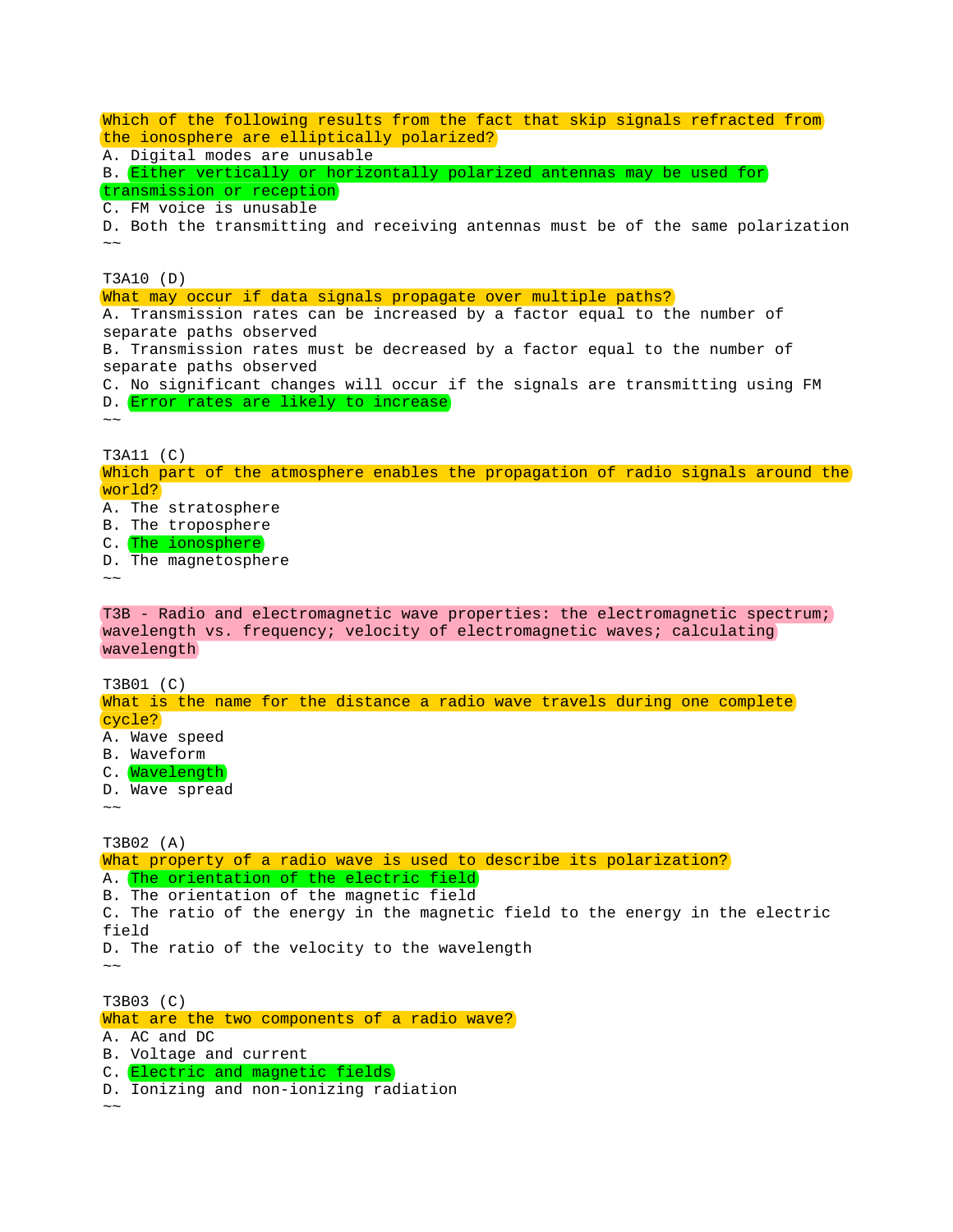T3B04 (A) How fast does a radio wave travel through free space? A. At the speed of light B. At the speed of sound C. Its speed is inversely proportional to its wavelength D. Its speed increases as the frequency increases  $\sim\sim$ T3B05 (B) How does the wavelength of a radio wave relate to its frequency? A. The wavelength gets longer as the frequency increases B. The wavelength gets shorter as the frequency increases C. There is no relationship between wavelength and frequency D. The wavelength depends on the bandwidth of the signal  $\sim\sim$ T3B06 (D) What is the formula for converting frequency to approximate wavelength in meters? A. Wavelength in meters equals frequency in hertz multiplied by 300 B. Wavelength in meters equals frequency in hertz divided by 300 C. Wavelength in meters equals frequency in megahertz divided by 300 D. Wavelength in meters equals 300 divided by frequency in megahertz  $\sim\!\sim$ T3B07 (A) What property of radio waves is often used to identify the different frequency bands? A. The approximate wavelength B. The magnetic intensity of waves C. The time it takes for waves to travel one mile D. The voltage standing wave ratio of waves  $\sim\sim$ T3B08 (B) What are the frequency limits of the VHF spectrum? A. 30 to 300 kHz B. 30 to 300 MHz C. 300 to 3000 kHz D. 300 to 3000 MHz  $\sim$   $\sim$ T3B09 (D) What are the frequency limits of the UHF spectrum? A. 30 to 300 kHz B. 30 to 300 MHz C. 300 to 3000 kHz D. 300 to 3000 MHz  $\sim\, \sim$ T3B10 (C) What frequency range is referred to as HF? A. 300 to 3000 MHz B. 30 to 300 MHz C.  $3$  to 30 MHz D. 300 to 3000 kHz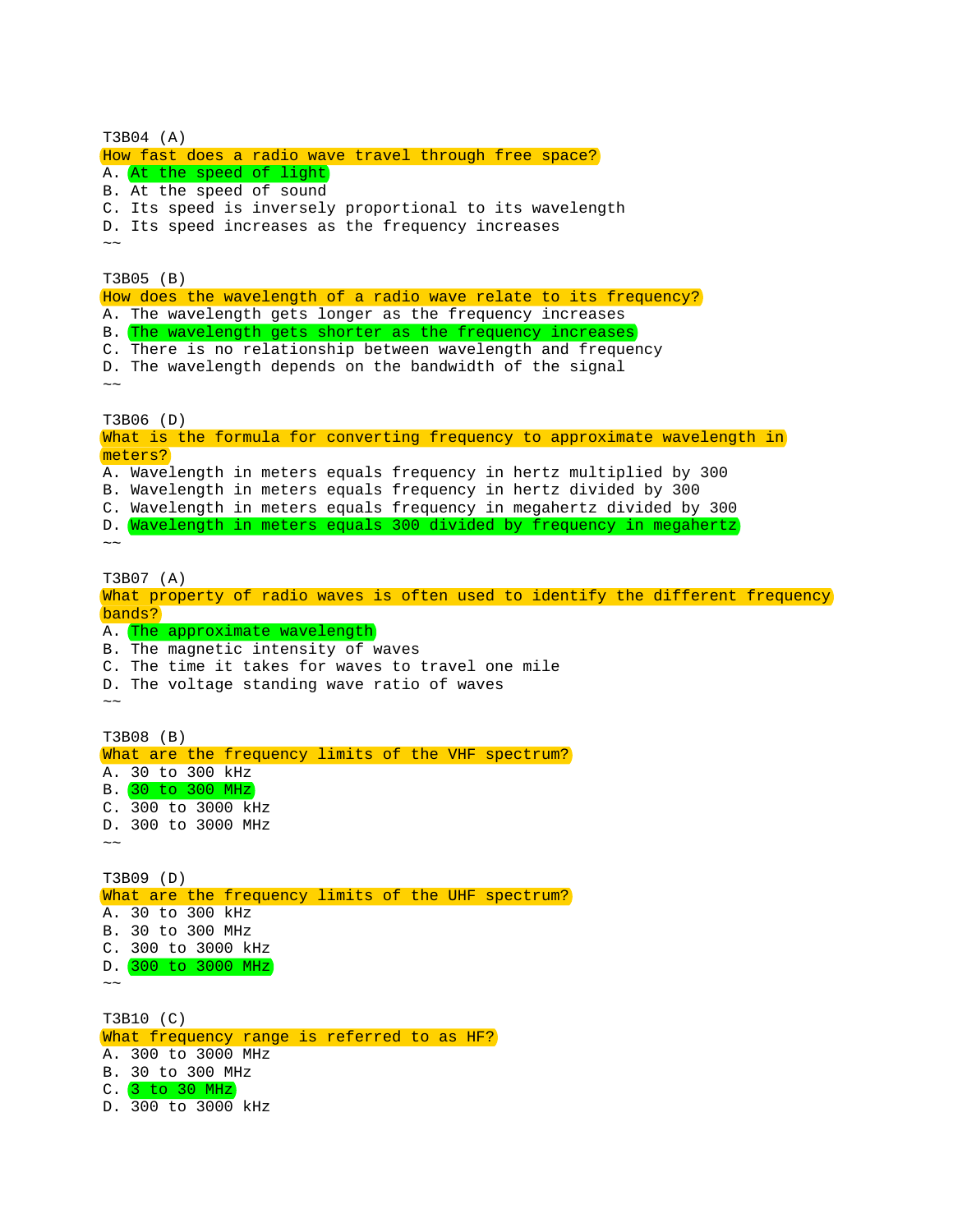$\sim$  ~

T3B11 (B) What is the approximate velocity of a radio wave as it travels through free space? A. 3000 kilometers per second B. 300,000,000 meters per second C. 300,000 miles per hour D. 186,000 miles per hour  $\sim\sim$ T3C - Propagation modes: line of sight; sporadic E; meteor and auroral scatter and reflections; tropospheric ducting; F layer skip; radio horizon T3C01 (C) Why are direct (not via a repeater) UHF signals rarely heard from stations outside your local coverage area? A. They are too weak to go very far B. FCC regulations prohibit them from going more than 50 miles C. UHF signals are usually not reflected by the ionosphere D. They collide with trees and shrubbery and fade out  $\sim\sim$ T3C02 (D) Which of the following might be happening when VHF signals are being received from long distances? A. Signals are being reflected from outer space B. Signals are arriving by sub-surface ducting C. Signals are being reflected by lightning storms in your area D. Signals are being refracted from a sporadic E layer  $\sim$  ~ T3C03 (B) What is a characteristic of VHF signals received via auroral reflection? A. Signals from distances of 10,000 or more miles are common B. The signals exhibit rapid fluctuations of strength and often sound distorted C. These types of signals occur only during winter nighttime hours D. These types of signals are generally strongest when your antenna is aimed west  $\sim$  ~ T3C04 (B) Which of the following propagation types is most commonly associated with occasional strong over-the-horizon signals on the 10, 6, and 2 meter bands? A. Backscatter B. Sporadic E C. D layer absorption D. Gray-line propagation  $\sim\sim$ T3C05 (A) Which of the following effects might cause radio signals to be heard despite obstructions between the transmitting and receiving stations? A. Knife-edge diffraction B. Faraday rotation C. Quantum tunneling D. Doppler shift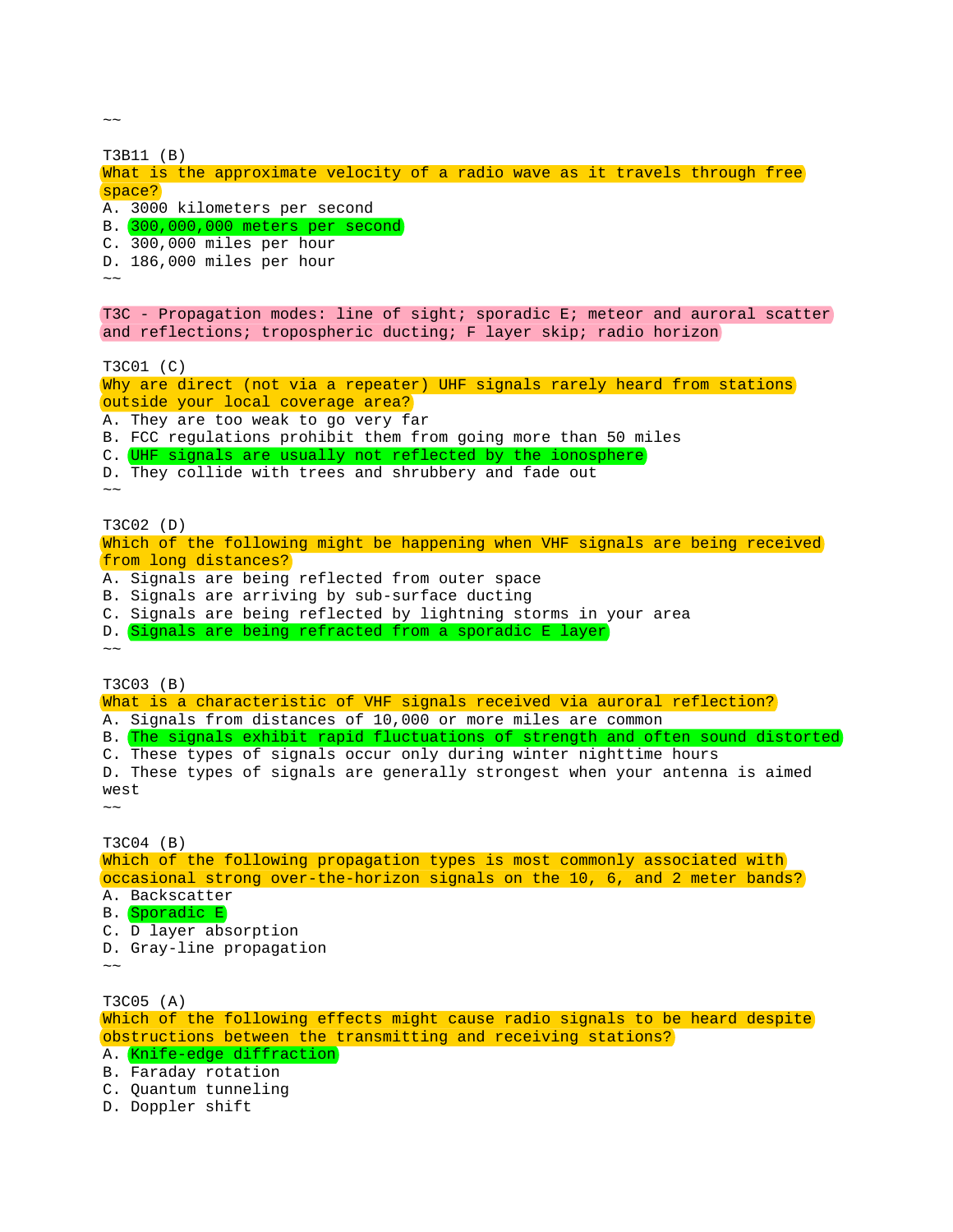$\sim\sim$ 

| T3C06 (A)                                                                                                                                                                                                                                                                                                                                              |
|--------------------------------------------------------------------------------------------------------------------------------------------------------------------------------------------------------------------------------------------------------------------------------------------------------------------------------------------------------|
| What mode is responsible for allowing over-the-horizon VHF and UHF                                                                                                                                                                                                                                                                                     |
| communications to ranges of approximately 300 miles on a regular basis?<br>A. <mark>Tropospheric scatter</mark><br>B. D layer refraction<br>C. F2 layer refraction<br>D. Faraday rotation<br>$\sim\,$                                                                                                                                                  |
| T3C07 (B)                                                                                                                                                                                                                                                                                                                                              |
| What band is best suited for communicating via meteor scatter?                                                                                                                                                                                                                                                                                         |
| A. 10 meters<br>B. 6 meters<br>C. 2 meters<br>D. 70 cm<br>$\sim$ $\sim$                                                                                                                                                                                                                                                                                |
| T3C08 (D)                                                                                                                                                                                                                                                                                                                                              |
| What causes tropospheric ducting?<br>A. Discharges of lightning during electrical storms<br>B. Sunspots and solar flares<br>C. Updrafts from hurricanes and tornadoes<br>D. Temperature inversions in the atmosphere<br>$\sim\,$                                                                                                                       |
| T3C09 (A)                                                                                                                                                                                                                                                                                                                                              |
| What is generally the best time for long-distance 10 meter band propagation via                                                                                                                                                                                                                                                                        |
| the F layer?<br>A. From dawn to shortly after sunset during periods of high sunspot activity<br>B. From shortly after sunset to dawn during periods of high sunspot activity<br>C. From dawn to shortly after sunset during periods of low sunspot activity<br>D. From shortly after sunset to dawn during periods of low sunspot activity<br>$\sim\!$ |
| T3C10 (A)                                                                                                                                                                                                                                                                                                                                              |
| What is the radio horizon?                                                                                                                                                                                                                                                                                                                             |
| A. The distance over which two stations can communicate by direct path<br>B. The distance from the ground to a horizontally mounted antenna<br>C. The farthest point you can see when standing at the base of your antenna<br>tower<br>D. The shortest distance between two points on the Earth's surface<br>$\sim\,$                                  |
| T3C11 (C)                                                                                                                                                                                                                                                                                                                                              |
| Why do VHF and UHF radio signals usually travel somewhat farther than the visual                                                                                                                                                                                                                                                                       |
| line of sight distance between two stations?<br>A. Radio signals move somewhat faster than the speed of light<br>B. Radio waves are not blocked by dust particles<br>C. The Earth seems less curved to radio waves than to light<br>D. Radio waves are blocked by dust particles<br>$\sim\, \sim$                                                      |
| T3C12 (A)                                                                                                                                                                                                                                                                                                                                              |
| Which of the following bands may provide long distance communications during the                                                                                                                                                                                                                                                                       |

peak of the sunspot cycle?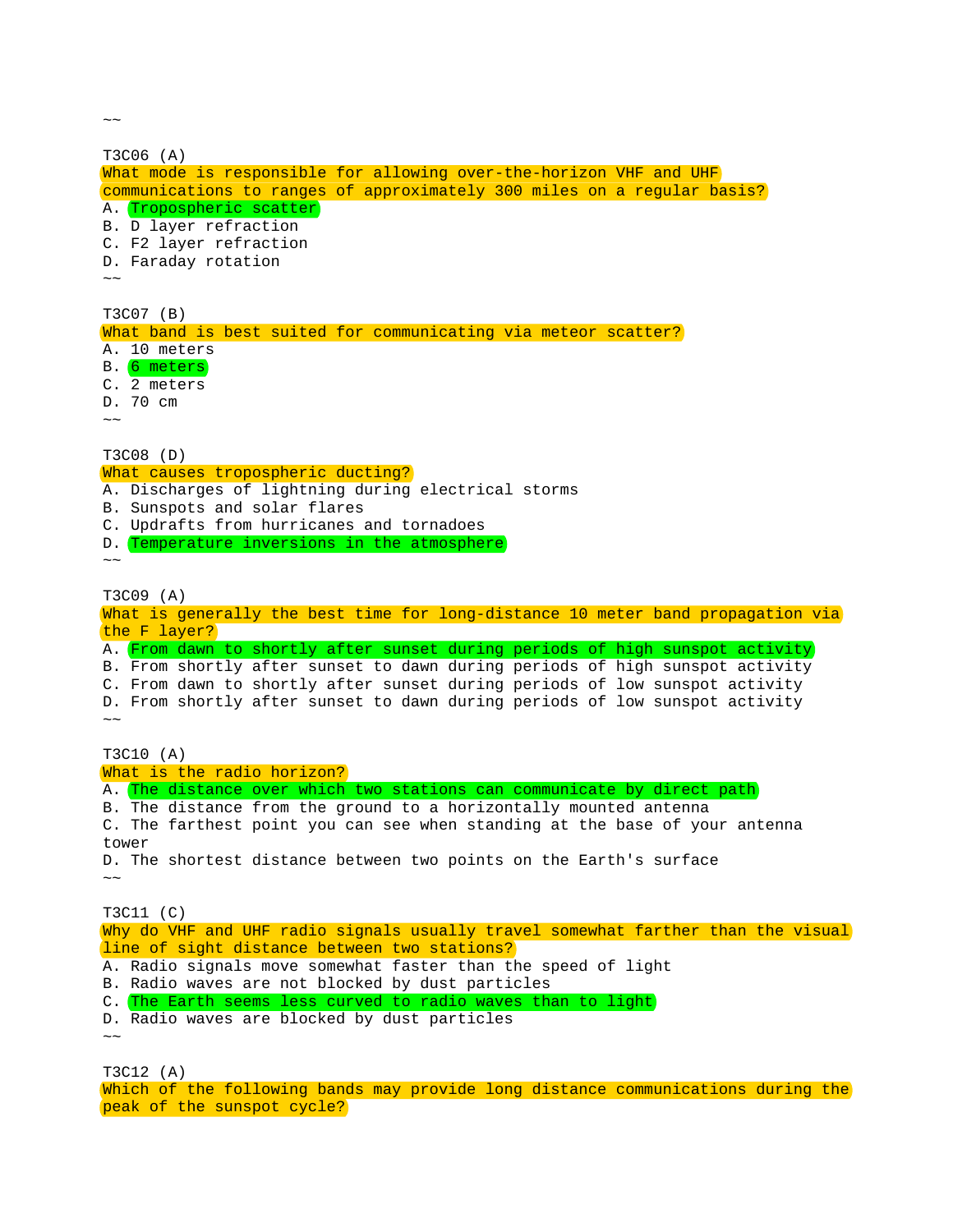A. Six or ten meters B. 23 centimeters C. 70 centimeters or 1.25 meters D. All of these choices are correct  $\sim\sim$ SUBELEMENT T4 - Amateur radio practices and station set up – [2 Exam Questions - 2 Groups] T4A – Station setup: connecting microphones; reducing unwanted emissions; power source; connecting a computer; RF grounding; connecting digital equipment; connecting an SWR meter T4A01 (B) Which of the following is true concerning the microphone connectors on amateur transceivers? A. All transceivers use the same microphone connector type B. Some connectors include push-to-talk and voltages for powering the microphone C. All transceivers using the same connector type are wired identically D. Un-keyed connectors allow any microphone to be connected  $\sim$  ~ T4A02 (D) How might a computer be used as part of an amateur radio station? A. For logging contacts and contact information B. For sending and/or receiving CW C. For generating and decoding digital signals D. All of these choices are correct  $\sim$  ~ T4A03 (A) Which is a good reason to use a regulated power supply for communications equipment? A. It prevents voltage fluctuations from reaching sensitive circuits B. A regulated power supply has FCC approval C. A fuse or circuit breaker regulates the power D. Power consumption is independent of load  $\sim\sim$ T4A04 (A) Where must a filter be installed to reduce harmonic emissions from your station? A. Between the transmitter and the antenna B. Between the receiver and the transmitter C. At the station power supply D. At the microphone ~~ T4A05 (A) Where should an in-line SWR meter be connected to monitor the standing wave ratio of the station antenna system? A. In series with the feed line, between the transmitter and antenna) B. In series with the station's ground C. In parallel with the push-to-talk line and the antenna D. In series with the power supply cable, as close as possible to the radio  $\sim\sim$ 

T4A06 (C)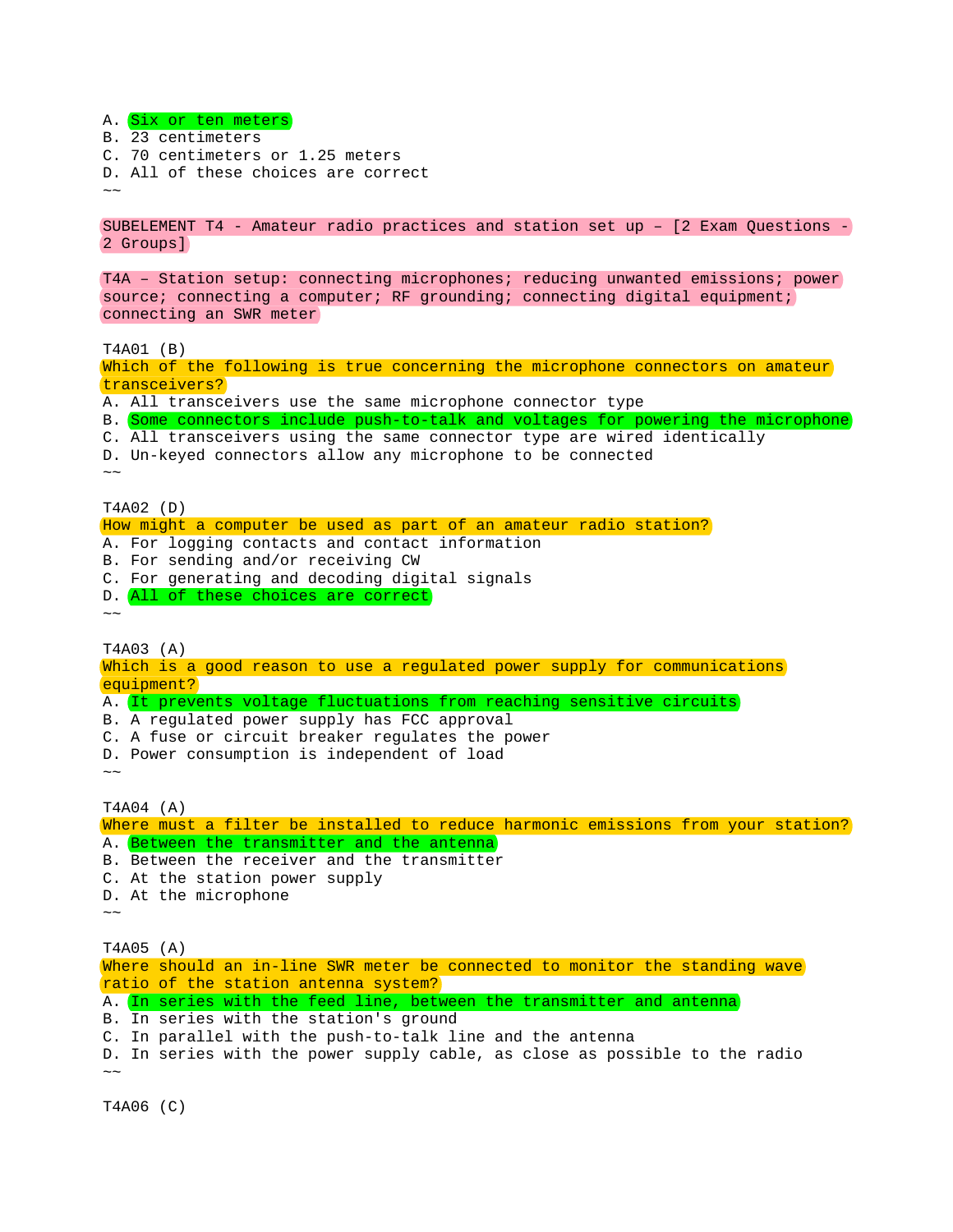Which of the following would be connected between a transceiver and computer in a packet radio station? A. Transmatch B. Mixer C. Terminal node controller D. Antenna  $\sim\sim$ T4A07 (C) How is a computer's sound card used when conducting digital communications using a computer? A. The sound card communicates between the computer CPU and the video display B. The sound card records the audio frequency for video display C. The sound card provides audio to the microphone input and converts received audio to digital form D. All of these choices are correct  $\sim\sim$ T4A08 (D) Which type of conductor is best to use for RF grounding? A. Round stranded wire B. Round copper-clad steel wire C. Twisted-pair cable D. Flat strap  $\sim\!\sim$ T4A09 (D) Which of the following could you use to cure distorted audio caused by RF current flowing on the shield of a microphone cable? A. Band-pass filter B. Low-pass filter C. Preamplifier D. Ferrite choke  $\sim\sim$ T4A10 (B) What is the source of a high-pitched whine that varies with engine speed in a mobile transceiver's receive audio? A. The ignition system B. The alternator C. The electric fuel pump D. Anti-lock braking system controllers  $\sim$  ~ T4A11 (A) Where should the negative return connection of a mobile transceiver's power cable be connected? A. At the battery or engine block ground strap B. At the antenna mount C. To any metal part of the vehicle D. Through the transceiver's mounting bracket  $\sim\, \sim$ T4A12 (D) What could be happening if another operator reports a variable high-pitched whine on the audio from your mobile transmitter?

A. Your microphone is picking up noise from an open window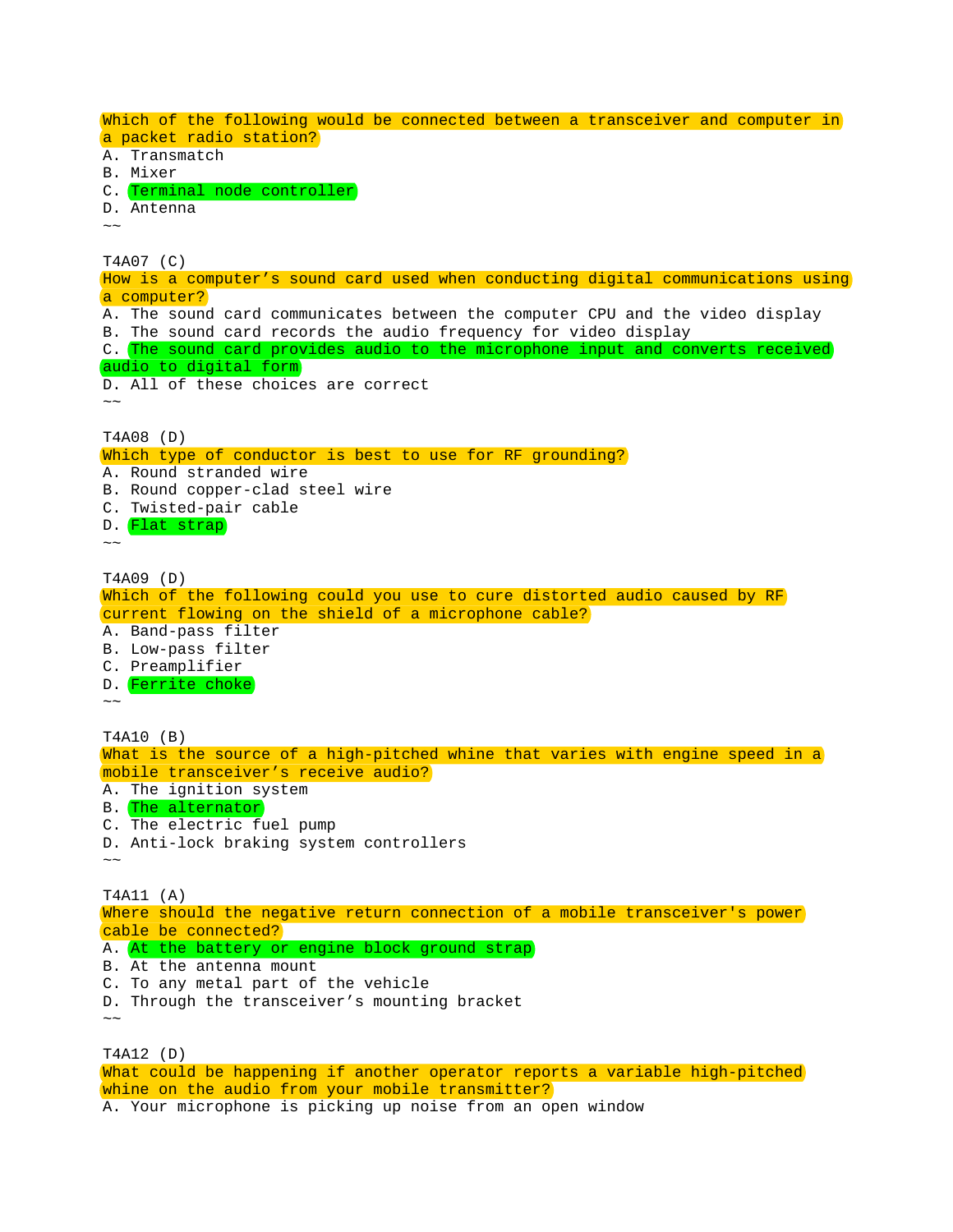B. You have the volume on your receiver set too high C. You need to adjust your squelch control D. Noise on the vehicle's electrical system is being transmitted along with your speech audio  $\sim\sim$ T4B - Operating controls: tuning; use of filters; squelch function; AGC; repeater offset; memory channels T4B01 (B) What may happen if a transmitter is operated with the microphone gain set too high? A. The output power might be too high B. The output signal might become distorted C. The frequency might vary D. The SWR might increase  $\sim\sim$ T4B02 (A) Which of the following can be used to enter the operating frequency on a modern transceiver? A. The keypad or VFO knob B. The CTCSS or DTMF encoder C. The Automatic Frequency Control D. All of these choices are correct  $\sim\sim$ T4B03 (D) What is the purpose of the squelch control on a transceiver? A. To set the highest level of volume desired B. To set the transmitter power level C. To adjust the automatic gain control D. To mute receiver output noise when no signal is being received  $\sim\sim$ T4B04 (B) What is a way to enable quick access to a favorite frequency on your transceiver? A. Enable the CTCSS tones B. Store the frequency in a memory channel C. Disable the CTCSS tones D. Use the scan mode to select the desired frequency  $\sim$  ~ T4B05 (C) Which of the following would reduce ignition interference to a receiver? A. Change frequency slightly B. Decrease the squelch setting C. Turn on the noise blanker D. Use the RIT control  $\sim\sim$ T4B06 (D) Which of the following controls could be used if the voice pitch of a singlesideband signal seems too high or low? A. The AGC or limiter B. The bandwidth selection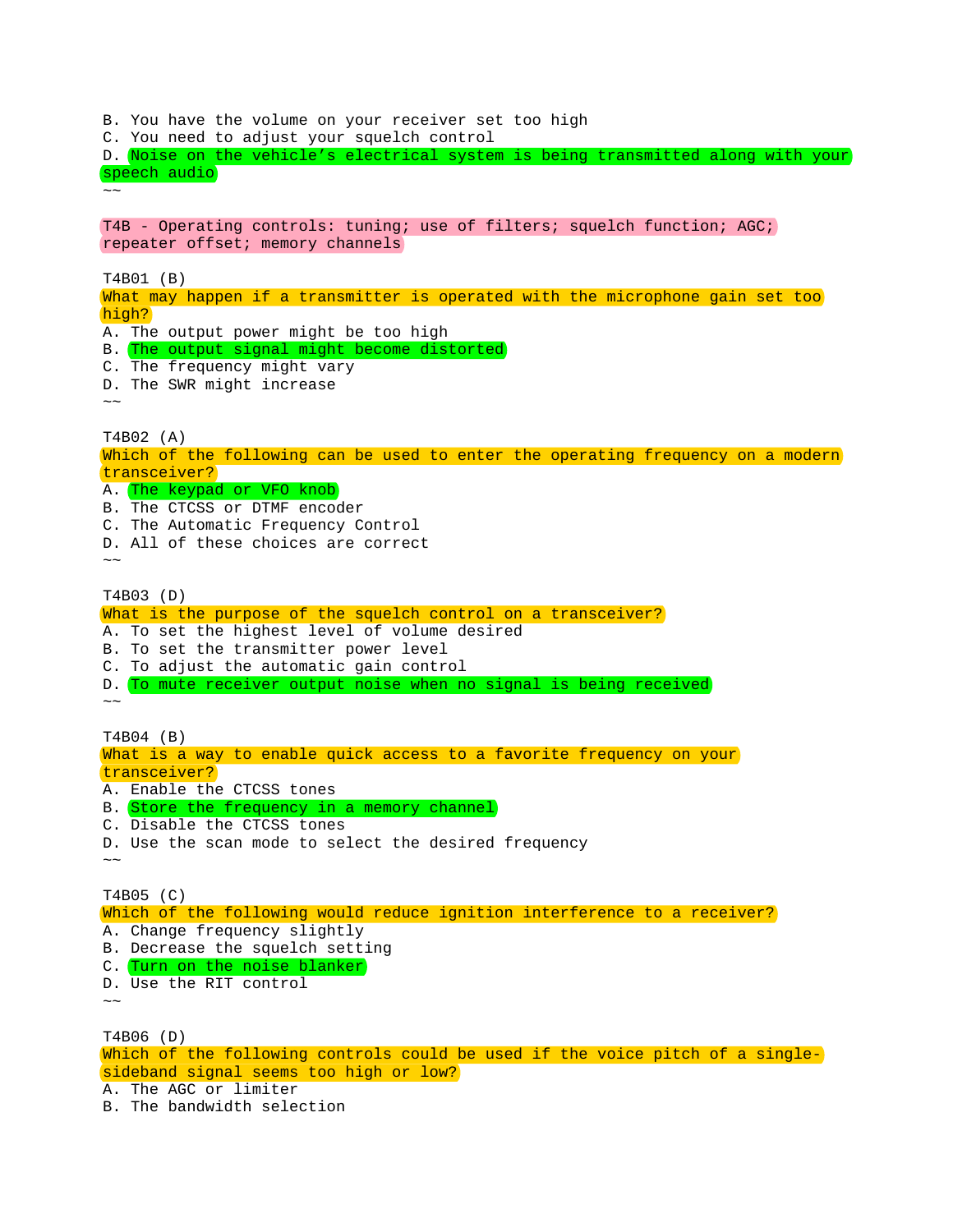C. The tone squelch D. The receiver RIT or clarifier  $\sim\sim$ T4B07 (B) What does the term "RIT" mean? A. Receiver Input Tone B. Receiver Incremental Tuning C. Rectifier Inverter Test D. Remote Input Transmitter  $\sim$  ~ T4B08 (B) What is the advantage of having multiple receive bandwidth choices on a multimode transceiver? A. Permits monitoring several modes at once B. Permits noise or interference reduction by selecting a bandwidth matching the mode C. Increases the number of frequencies that can be stored in memory D. Increases the amount of offset between receive and transmit frequencies  $\sim\sim$ T4B09 (C) Which of the following is an appropriate receive filter bandwidth to select in order to minimize noise and interference for SSB reception? A. 500 Hz B. 1000 Hz C. 2400 Hz D. 5000 Hz ~~ T4B10 (A) Which of the following is an appropriate receive filter bandwidth to select in order to minimize noise and interference for CW reception? A. 500 Hz B. 1000 Hz C. 2400 Hz D. 5000 Hz  $\sim$  ~ T4B11 (C) Which of the following describes the common meaning of the term "repeater offset"? A. The distance between the repeater's transmit and receive antennas B. The time delay before the repeater timer resets C. The difference between the repeater's transmit and receive frequencies D. Matching the antenna impedance to the feed line impedance  $\sim$  ~ T4B12 (A) What is the function of automatic gain control or AGC? A. To keep received audio relatively constant B. To protect an antenna from lightning C. To eliminate RF on the station cabling D. An asymmetric goniometer control used for antenna matching  $\sim\sim$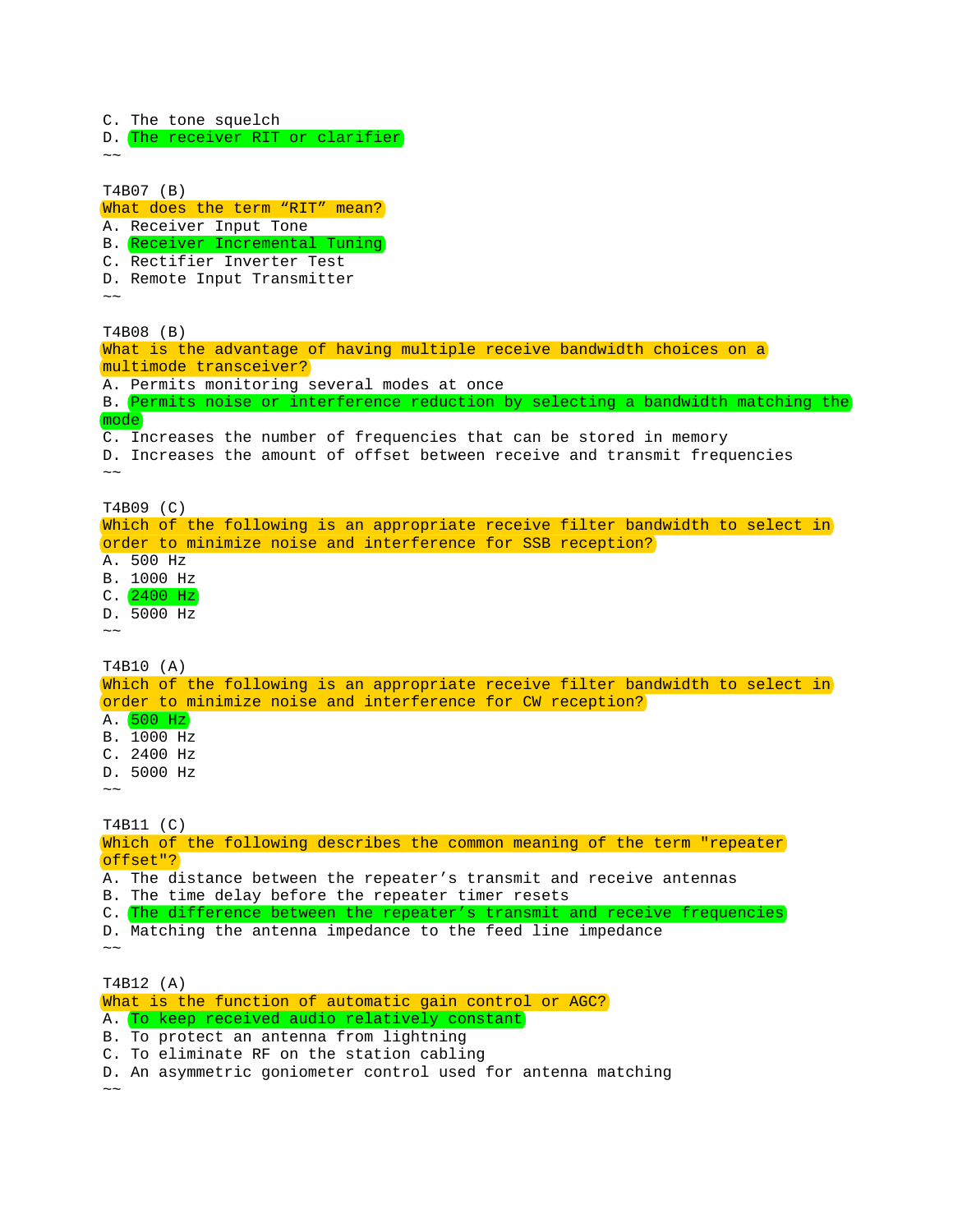| SUBELEMENT T5 - Electrical principles: math for electronics; electronic<br>principles; Ohm's Law - [4 Exam Questions - 4 Groups] |
|----------------------------------------------------------------------------------------------------------------------------------|
| T5A - Electrical principles, units, and terms: current and voltage; conductors<br>and insulators; alternating and direct current |
|                                                                                                                                  |
| T5A01 (D)                                                                                                                        |
| Electrical current is measured in which of the following units?                                                                  |
| A. Volts                                                                                                                         |
| B. Watts                                                                                                                         |
| C. Ohms                                                                                                                          |
| D. Amperes                                                                                                                       |
| $\sim\, \sim$                                                                                                                    |
| T5A02 (B)                                                                                                                        |
| Electrical power is measured in which of the following units?                                                                    |
| A. Volts                                                                                                                         |
| B. <mark>Watts</mark>                                                                                                            |
| C. Ohms                                                                                                                          |
| D. Amperes                                                                                                                       |
| $\sim\, \sim$                                                                                                                    |
| T5A03 (D)                                                                                                                        |
| What is the name for the flow of electrons in an electric circuit?                                                               |
| A. Voltage                                                                                                                       |
| B. Resistance                                                                                                                    |
| C. Capacitance                                                                                                                   |
| D. Current                                                                                                                       |
| $\sim\, \sim$                                                                                                                    |
|                                                                                                                                  |
| T5A04 (B)<br>What is the name for a current that flows only in one direction?                                                    |
| A. Alternating current                                                                                                           |
| B. <mark>Direct current</mark>                                                                                                   |
| C. Normal current                                                                                                                |
| D. Smooth current                                                                                                                |
|                                                                                                                                  |
|                                                                                                                                  |
| T5A05 (A)                                                                                                                        |
| What is the electrical term for the electromotive force (EMF) that causes                                                        |
| electron flow?<br>A. Voltage                                                                                                     |
| B. Ampere-hours                                                                                                                  |
| C. Capacitance                                                                                                                   |
| D. Inductance                                                                                                                    |
| $\sim\sim$                                                                                                                       |
|                                                                                                                                  |
| T5A06 (A)                                                                                                                        |
| How much voltage does a mobile transceiver usually require?                                                                      |
| A. <mark>About 12 volts</mark><br>B. About 30 volts                                                                              |
| C. About 120 volts                                                                                                               |
| D. About 240 volts                                                                                                               |
| $\sim\,$                                                                                                                         |
|                                                                                                                                  |
| T5A07 (C)                                                                                                                        |
| Which of the following is a good electrical conductor?                                                                           |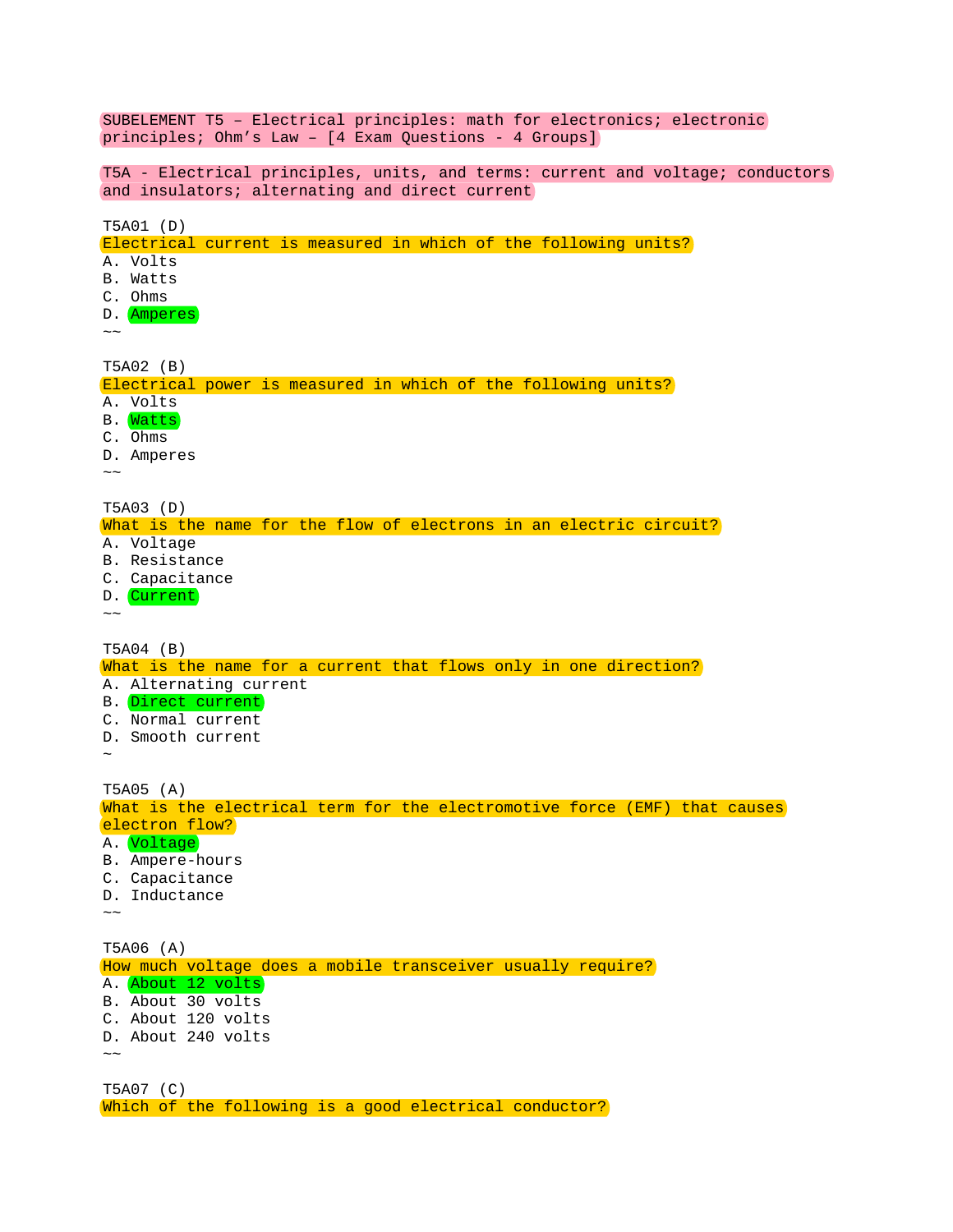| А. | Glass |
|----|-------|
|    |       |

- B. Wood
- C. Copper
- D. Rubber

 $\sim\sim$ 

T5A08 (B)

Which of the following is a good electrical insulator?

- A. Copper
- B. Glass
- C. Aluminum
- D. Mercury

 $\sim\, \sim$ 

T5A09 (A)

What is the name for a current that reverses direction on a regular basis? A. Alternating current B. Direct current C. Circular current D. Vertical current  $\sim$  ~ T5A10 (C) Which term describes the rate at which electrical energy is used? A. Resistance B. Current C. Power

D. Voltage  $\sim$  ~

T5A11 (A)

What is the basic unit of electromotive force? A. The volt B. The watt C. The ampere D. The ohm  $\sim\!\sim$ 

T5A12 (D)

What term describes the number of times per second that an alternating current reverses direction?

- A. Pulse rate
- B. Speed
- C. Wavelength
- D. Frequency

 $\sim\sim$ 

T5B - Math for electronics: conversion of electrical units; decibels; the metric system

T5B01 (C) How many milliamperes is 1.5 amperes? A. 15 milliamperes B. 150 milliamperes C. 1,500 milliamperes D. 15,000 milliamperes  $\sim\sim$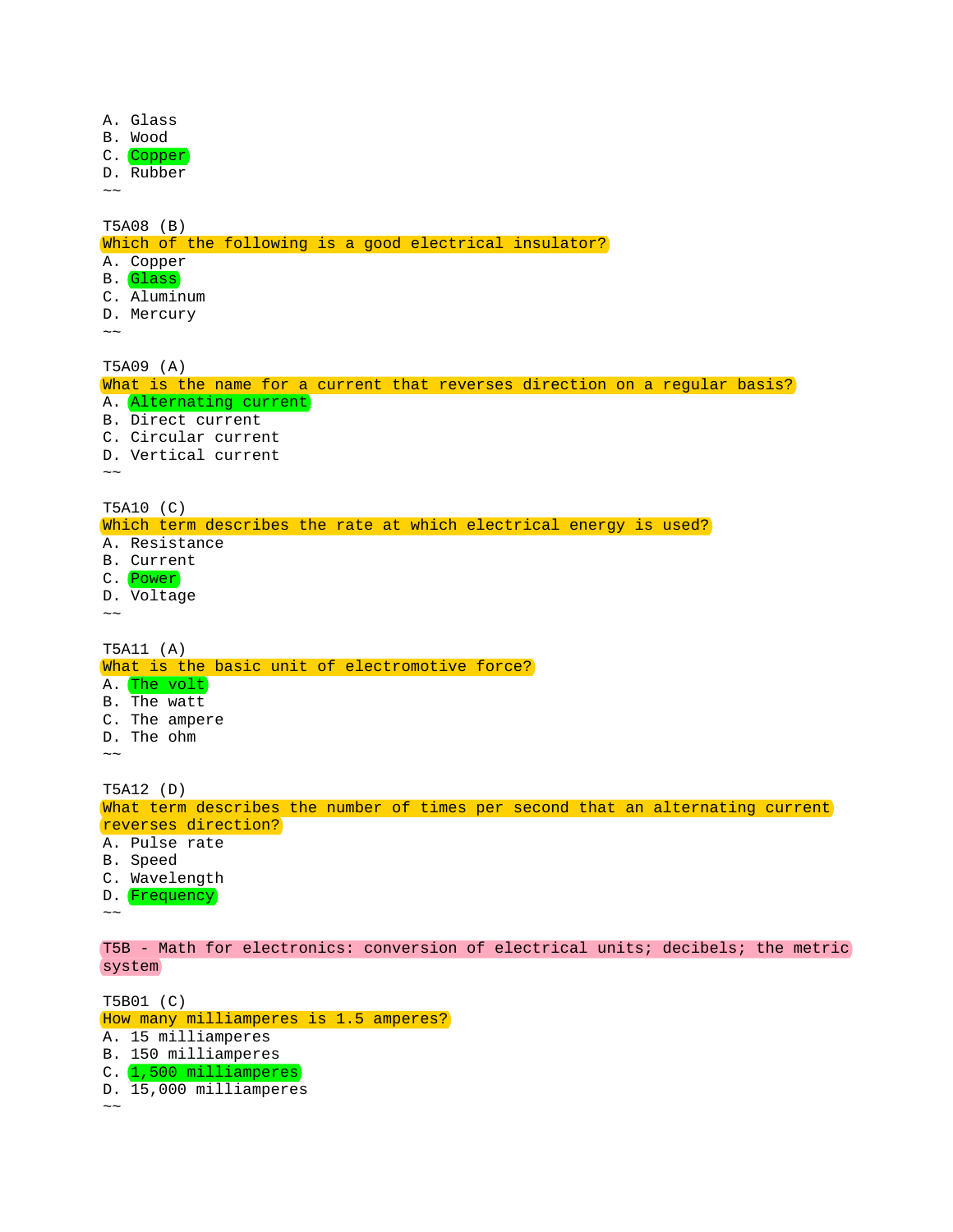T5B02 (A) What is another way to specify a radio signal frequency of 1,500,000 hertz? A. 1500 kHz B. 1500 MHz C. 15 GHz D. 150 kHz  $\sim\sim$ T5B03 (C) How many volts are equal to one kilovolt? A. One one-thousandth of a volt B. One hundred volts C. One thousand volts D. One million volts  $\sim$  ~ T5B04 (A) How many volts are equal to one microvolt? A. One one-millionth of a volt B. One million volts C. One thousand kilovolts D. One one-thousandth of a volt  $\sim\,$ T5B05 (B) Which of the following is equivalent to 500 milliwatts? A. 0.02 watts B. 0.5 watts C. 5 watts D. 50 watts  $\sim\sim$ T5B06 (C) If an ammeter calibrated in amperes is used to measure a 3000-milliampere current, what reading would it show? A. 0.003 amperes B. 0.3 amperes C. 3 amperes D. 3,000,000 amperes  $\sim\, \sim$ T5B07 (C) If a frequency readout calibrated in megahertz shows a reading of 3.525 MHz, what would it show if it were calibrated in kilohertz? A. 0.003525 kHz B. 35.25 kHz C. 3525 kHz D. 3,525,000 kHz  $\sim\,$ T5B08 (B) How many microfarads are 1,000,000 picofarads? A. 0.001 microfarads B. 1 microfarad C. 1000 microfarads D. 1,000,000,000 microfarads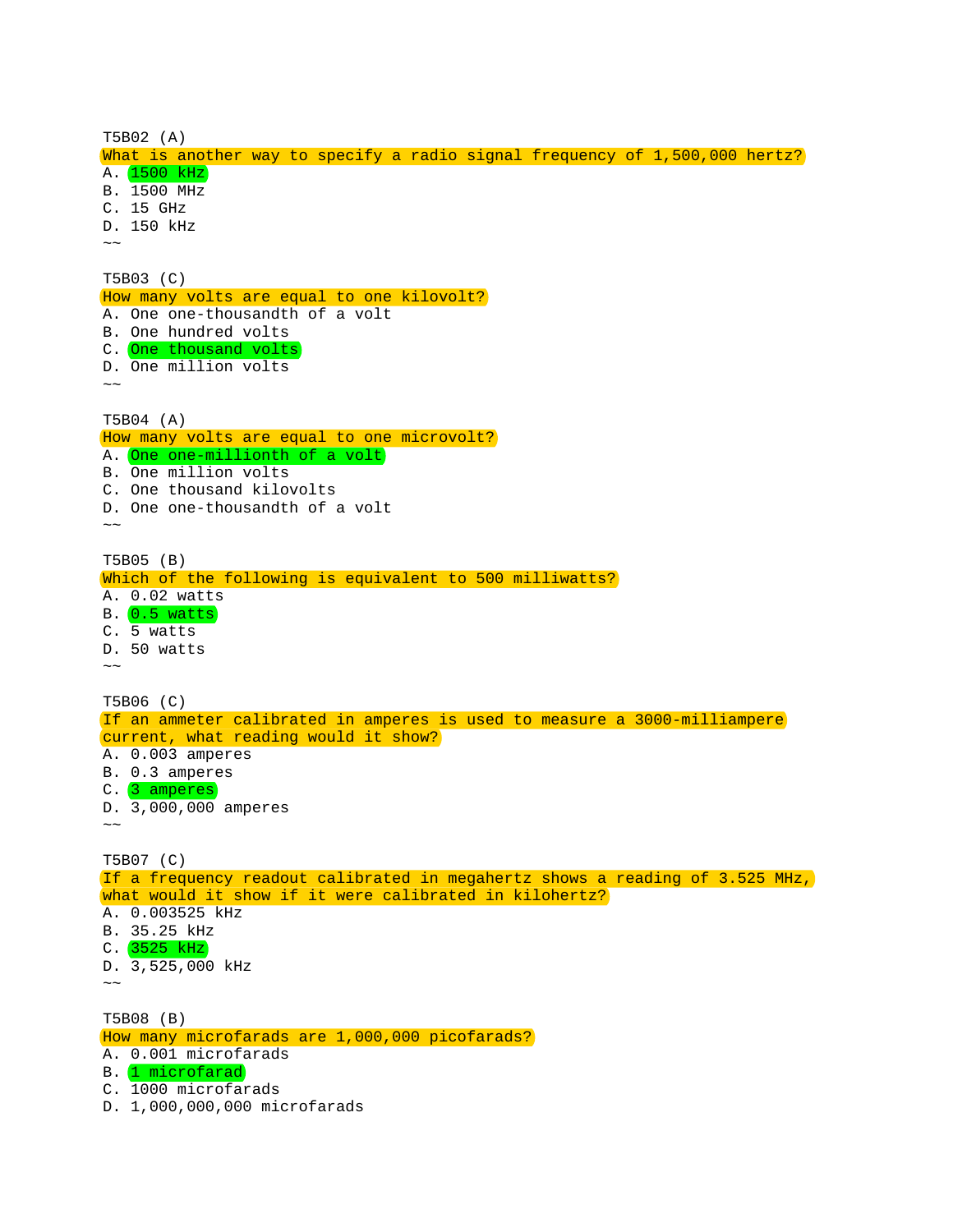$\sim$  ~

T5B09 (B) What is the approximate amount of change, measured in decibels (dB), of a power increase from 5 watts to 10 watts? A. 2 dB  $B. 3 dB$ C. 5 dB D. 10 dB  $\sim$  ~ T5B10 (C) What is the approximate amount of change, measured in decibels (dB), of a power decrease from 12 watts to 3 watts? A. -1 dB B. -3 dB  $C.$   $-6$  dB D. -9 dB  $\sim\sim$ T5B11 (A) What is the approximate amount of change, measured in decibels (dB), of a power increase from 20 watts to 200 watts? A. **10 dB** B. 12 dB C. 18 dB D. 28 dB  $\sim\sim$ T5B12 (A) Which of the following frequencies is equal to 28,400 kHz? A. 28.400 MHz B. 2.800 MHz C. 284.00 MHz D. 28.400 kHz  $\sim\sim$ T5B13 (C) If a frequency readout shows a reading of 2425 MHz, what frequency is that in GHz? A. 0.002425 GHZ B. 24.25 GHz C. 2.425 GHz D. 2425 GHz  $\sim\sim$ T5C - Electronic principles: capacitance; inductance; current flow in circuits; alternating current; definition of RF; DC power calculations; impedance T5C01 (D) What is the ability to store energy in an electric field called? A. Inductance B. Resistance C. Tolerance D. Capacitance  $\sim\sim$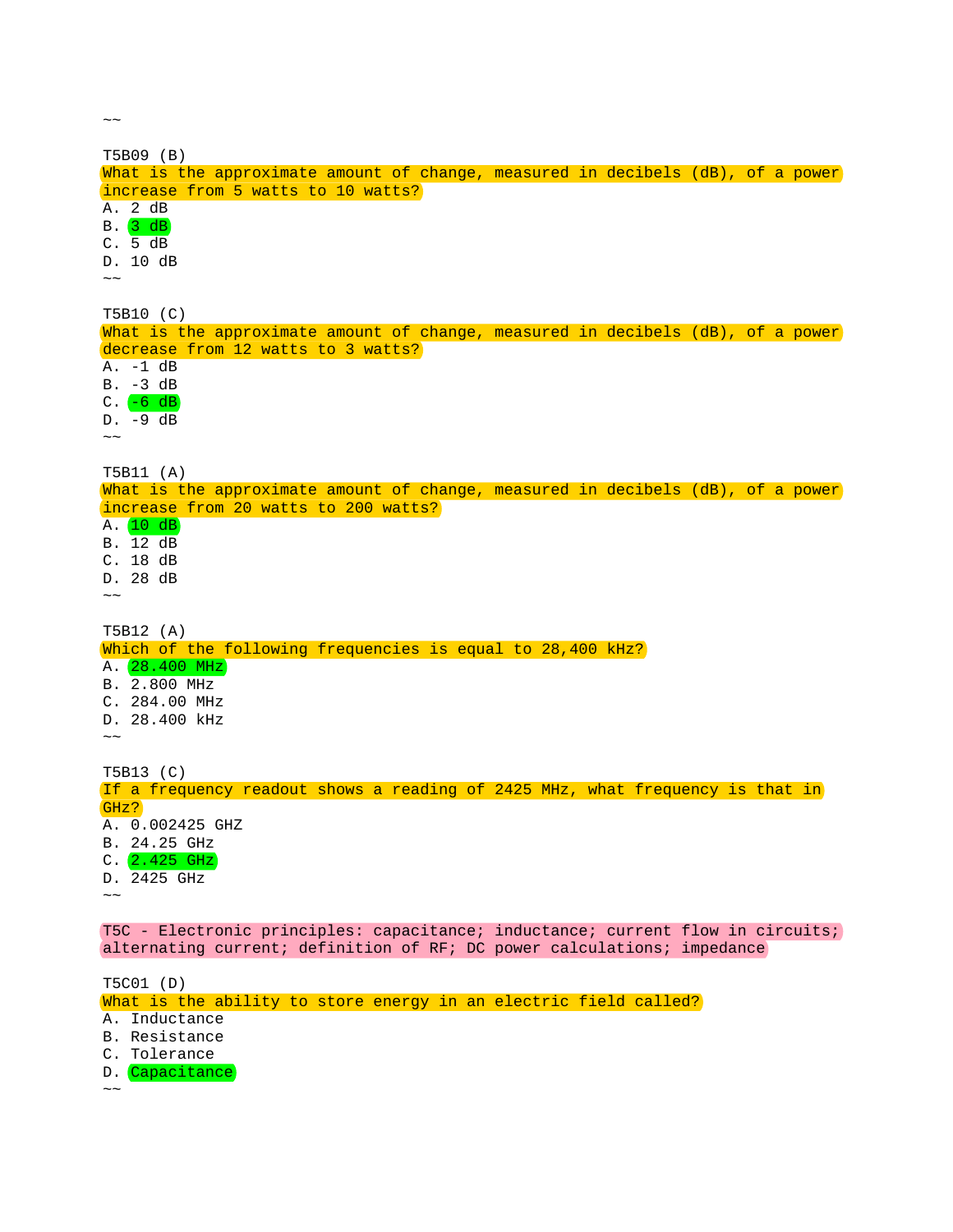T5C02 (A) What is the basic unit of capacitance? A. The farad B. The ohm C. The volt D. The henry  $\sim\sim$ T5C03 (D) What is the ability to store energy in a magnetic field called? A. Admittance B. Capacitance C. Resistance D. Inductance  $\sim\sim$ T5C04 (C) What is the basic unit of inductance? A. The coulomb B. The farad C. The henry D. The ohm  $\sim\, \sim$ T5C05 (A) What is the unit of frequency? A. Hertz B. Henry C. Farad D. Tesla  $\sim\sim$ T5C06 (A) What does the abbreviation "RF" refer to? A. Radio frequency signals of all types B. The resonant frequency of a tuned circuit C. The real frequency transmitted as opposed to the apparent frequency D. Reflective force in antenna transmission lines  $\sim\sim$ T5C07 (C) What is a usual name for electromagnetic waves that travel through space? A. Gravity waves B. Sound waves C. Radio waves D. Pressure waves  $\sim\sim$ T5C08 (A) What is the formula used to calculate electrical power in a DC circuit? A. Power (P) equals voltage (E) multiplied by current (I) B. Power (P) equals voltage (E) divided by current (I) C. Power (P) equals voltage (E) minus current (I) D. Power (P) equals voltage (E) plus current (I)  $\sim$   $\sim$ 

T5C09 (A)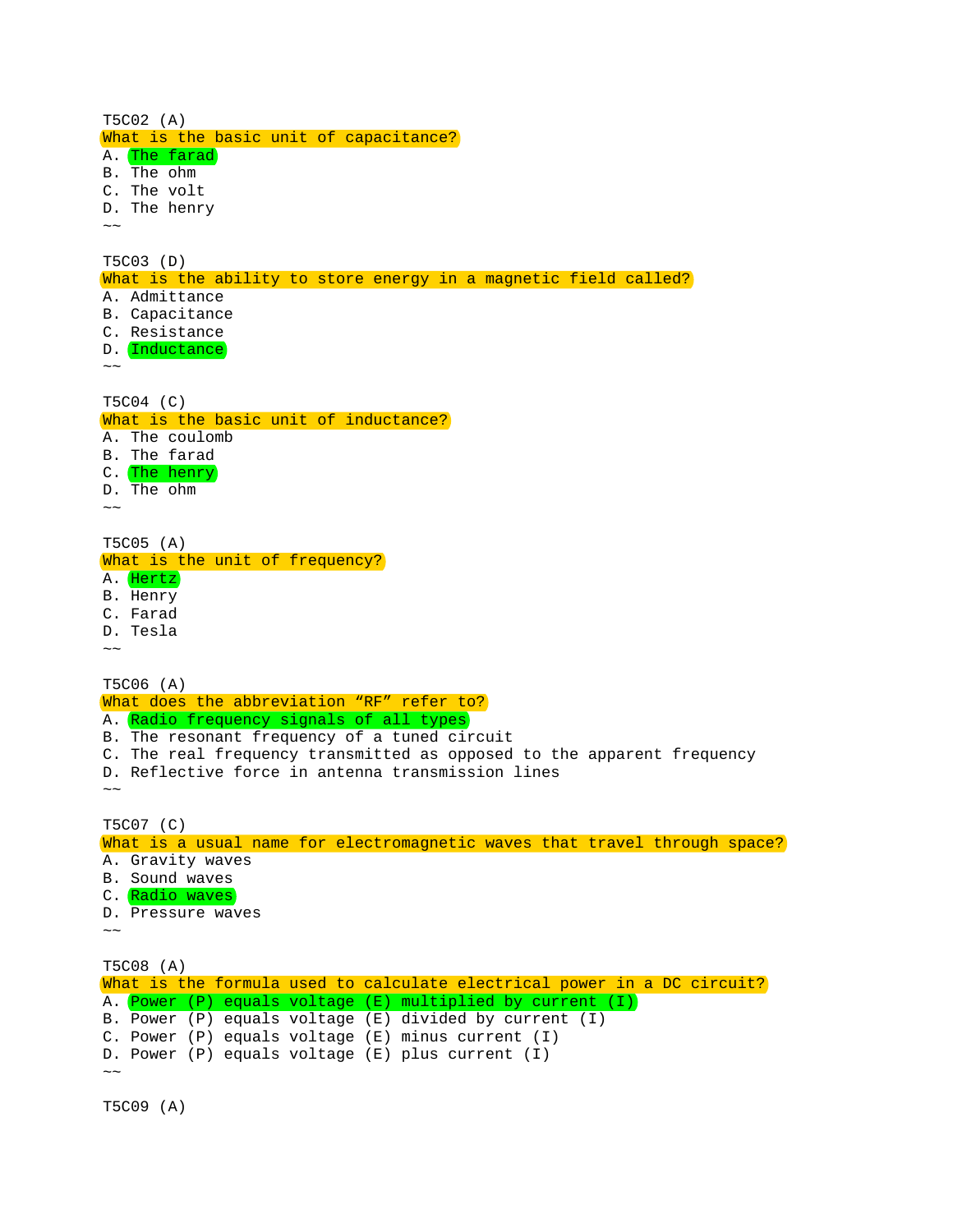How much power is being used in a circuit when the applied voltage is 13.8 volts DC and the current is 10 amperes? A. 138 watts B. 0.7 watts C. 23.8 watts D. 3.8 watts  $\sim\sim$ T5C10 (B) How much power is being used in a circuit when the applied voltage is 12 volts DC and the current is 2.5 amperes? A. 4.8 watts B. 30 watts C. 14.5 watts D. 0.208 watts  $\sim\sim$ T5C11 (B) How many amperes are flowing in a circuit when the applied voltage is 12 volts DC and the load is 120 watts? A. 0.1 amperes B. 10 amperes C. 12 amperes D. 132 amperes  $\sim$   $\sim$ T5C12 (A) What is meant by the term impedance? A. It is a measure of the opposition to AC current flow in a circuit B. It is the inverse of resistance C. It is a measure of the Q or Quality Factor of a component D. It is a measure of the power handling capability of a component  $\sim\sim$ T5C13 (D) What are the units of impedance? A. Volts B. Amperes C. Coulombs D. Ohms  $\sim\, \sim$ T5D – Ohm's Law: formulas and usage T5D01 (B) What formula is used to calculate current in a circuit? A. Current (I) equals voltage (E) multiplied by resistance  $((R))$ **B.** Current (I) equals voltage (E) divided by resistance  $(R)$ C. Current (I) equals voltage (E) added to resistance (R) D. Current (I) equals voltage (E) minus resistance (R)  $\sim\sim$ T5D02 (A) What formula is used to calculate voltage in a circuit? A.  $Voltage (E)$  equals current (I) multiplied by resistance  $(R)$ B. Voltage (E) equals current (I) divided by resistance (R) C. Voltage (E) equals current (I) added to resistance (R)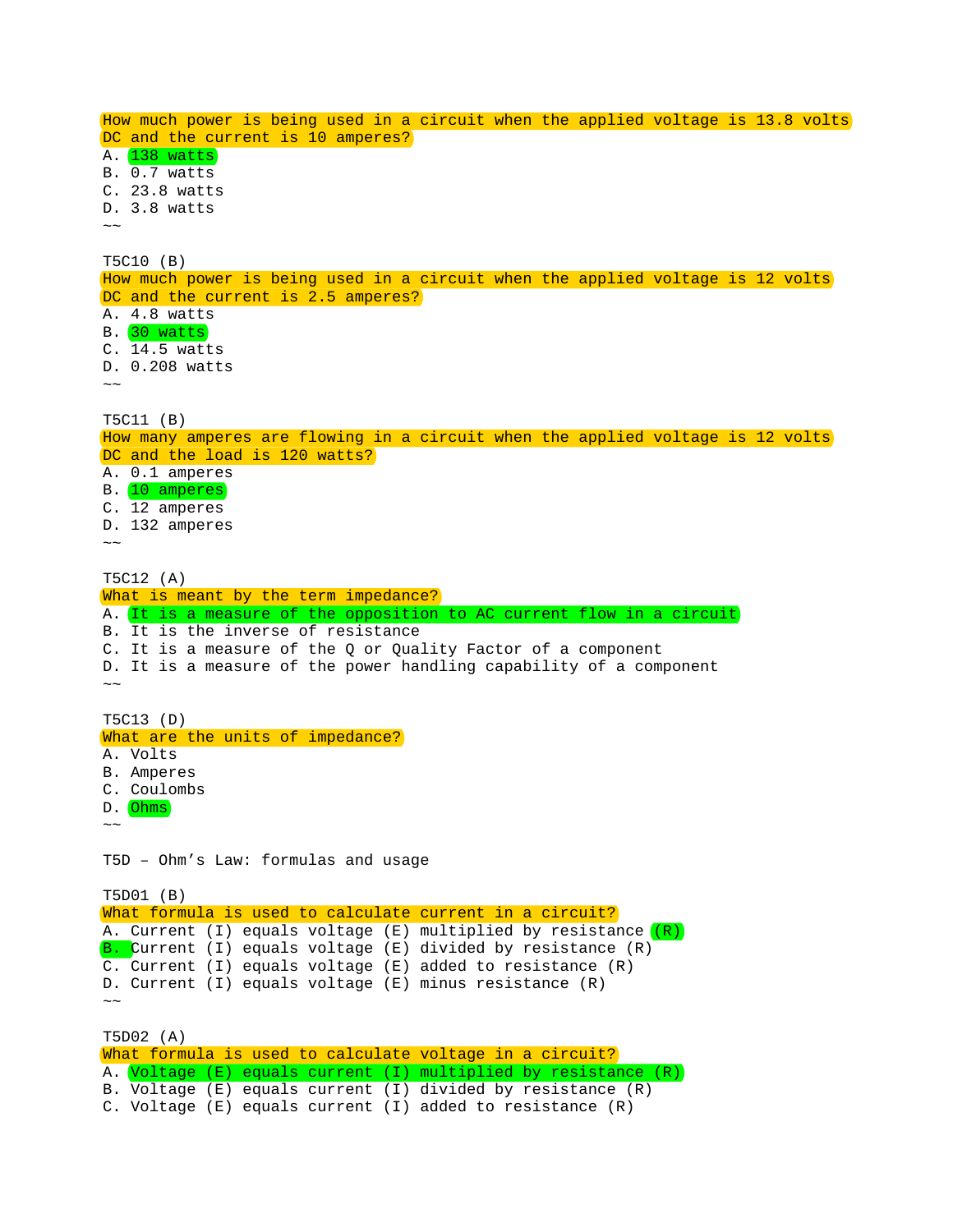D. Voltage (E) equals current (I) minus resistance (R)  $\sim\sim$ T5D03 (B) What formula is used to calculate resistance in a circuit? A. Resistance (R) equals voltage (E) multiplied by current (I) B. Resistance  $(R)$  equals voltage  $(E)$  divided by current  $(I)$ C. Resistance (R) equals voltage (E) added to current (I) D. Resistance (R) equals voltage (E) minus current (I)  $\sim\sim$ T5D04 (B) What is the resistance of a circuit in which a current of 3 amperes flows through a resistor connected to 90 volts? A. 3 ohms B. 30 ohms C. 93 ohms D. 270 ohms  $\sim$   $\sim$ T5D05 (C) What is the resistance in a circuit for which the applied voltage is 12 volts and the current flow is 1.5 amperes? A. 18 ohms B. 0.125 ohms C. 8 ohms D. 13.5 ohms  $\sim\sim$ T5D06 (A) What is the resistance of a circuit that draws 4 amperes from a 12-volt source? A. 3 ohms B. 16 ohms C. 48 ohms D. 8 Ohms  $\sim\sim$ T5D07 (D) What is the current flow in a circuit with an applied voltage of 120 volts and a resistance of 80 ohms? A. 9600 amperes B. 200 amperes C. 0.667 amperes D. (1.5 amperes)  $\sim\, \sim$ T5D08 (C) What is the current flowing through a 100-ohm resistor connected across 200 volts? A. 20,000 amperes B. 0.5 amperes C. 2 amperes D. 100 amperes  $\sim\sim$ T5D09 (C)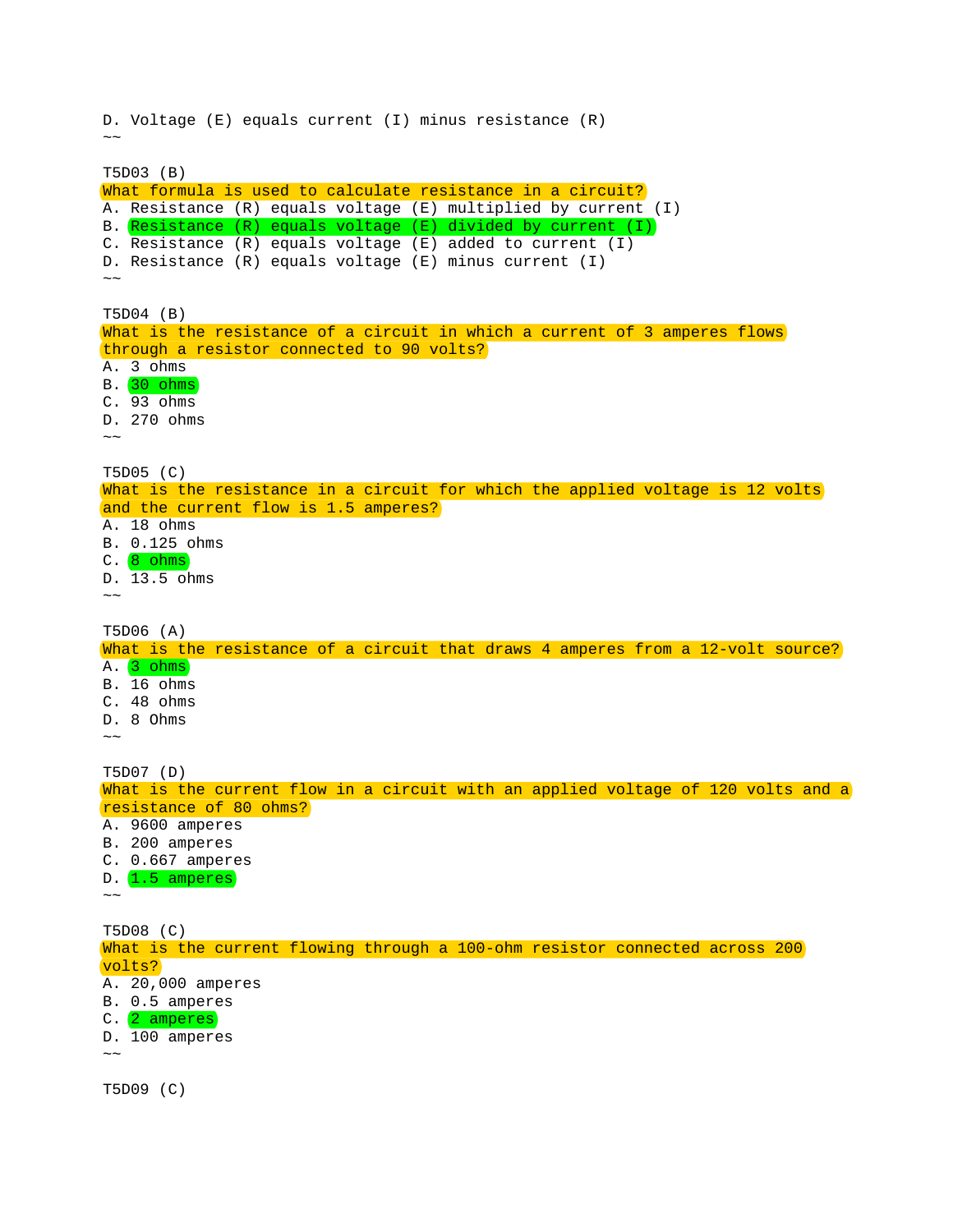What is the current flowing through a 24-ohm resistor connected across 240 volts? A. 24,000 amperes B. 0.1 amperes C. 10 amperes D. 216 amperes  $\sim\sim$ T5D10 (A) What is the voltage across a 2-ohm resistor if a current of 0.5 amperes flows through it? A. 1 volt B. 0.25 volts C. 2.5 volts D. 1.5 volts  $\sim\sim$ T5D11 (B) What is the voltage across a 10-ohm resistor if a current of 1 ampere flows through it? A. 1 volt B. 10 volts C. 11 volts D. 9 volts  $\sim$   $\sim$ T5D12 (D) What is the voltage across a 10-ohm resistor if a current of 2 amperes flows through it? A. 8 volts B. 0.2 volts C. 12 volts D. 20 volts  $\sim\sim$ SUBELEMENT T6 – Electrical components: semiconductors; circuit diagrams; component functions – [4 Exam Questions - 4 Groups] T6A - Electrical components: fixed and variable resistors; capacitors and inductors; fuses; switches; batteries T6A01 (B) What electrical component is used to oppose the flow of current in a DC circuit?

- A. Inductor
- B. Resistor
- C. Voltmeter
- D. Transformer

 $\sim$  ~

T6A02 (C)

What type of component is often used as an adjustable volume control? A. Fixed resistor

- B. Power resistor
- C. Potentiometer
- D. Transformer

 $\sim\sim$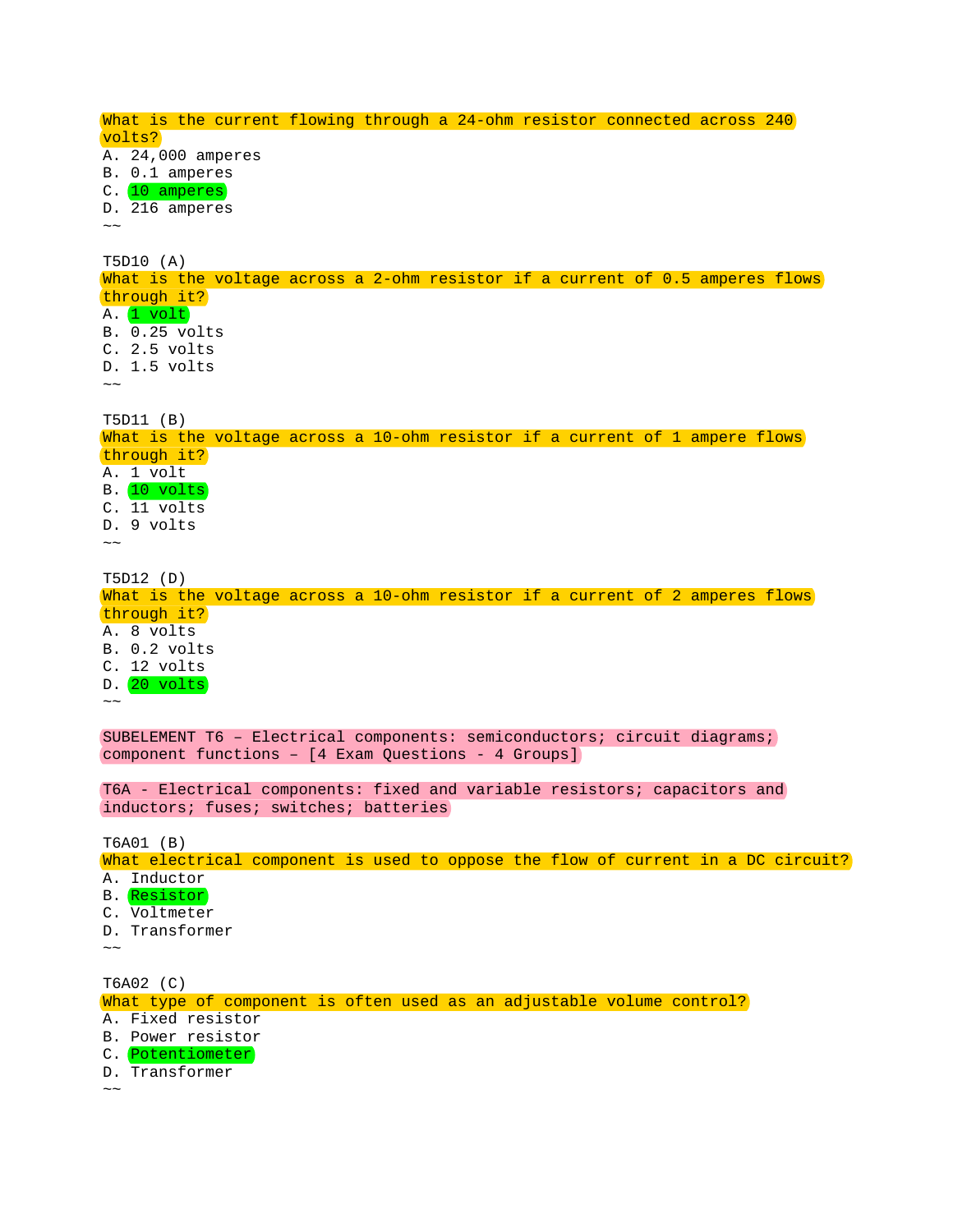T6A03 (B) What electrical parameter is controlled by a potentiometer? A. Inductance B. Resistance C. Capacitance D. Field strength  $\sim\sim$ T6A04 (B) What electrical component stores energy in an electric field? A. Resistor B. Capacitor C. Inductor D. Diode  $\sim\sim$ T6A05 (D) What type of electrical component consists of two or more conductive surfaces separated by an insulator? A. Resistor B. Potentiometer C. Oscillator D. Capacitor  $\sim\, \sim$ T6A06 (C) What type of electrical component stores energy in a magnetic field? A. Resistor B. Capacitor C. Inductor D. Diode  $\sim\sim$ T6A07 (D) What electrical component is usually composed of a coil of wire? A. Switch B. Capacitor C. Diode D. Inductor  $\sim$   $\sim$ T6A08 (B) What electrical component is used to connect or disconnect electrical circuits? A. Magnetron B. Switch C. Thermistor D. All of these choices are correct  $\sim$  ~ T6A09 (A) What electrical component is used to protect other circuit components from current overloads? A. Fuse B. Capacitor C. Inductor D. All of these choices are correct  $\sim$  ~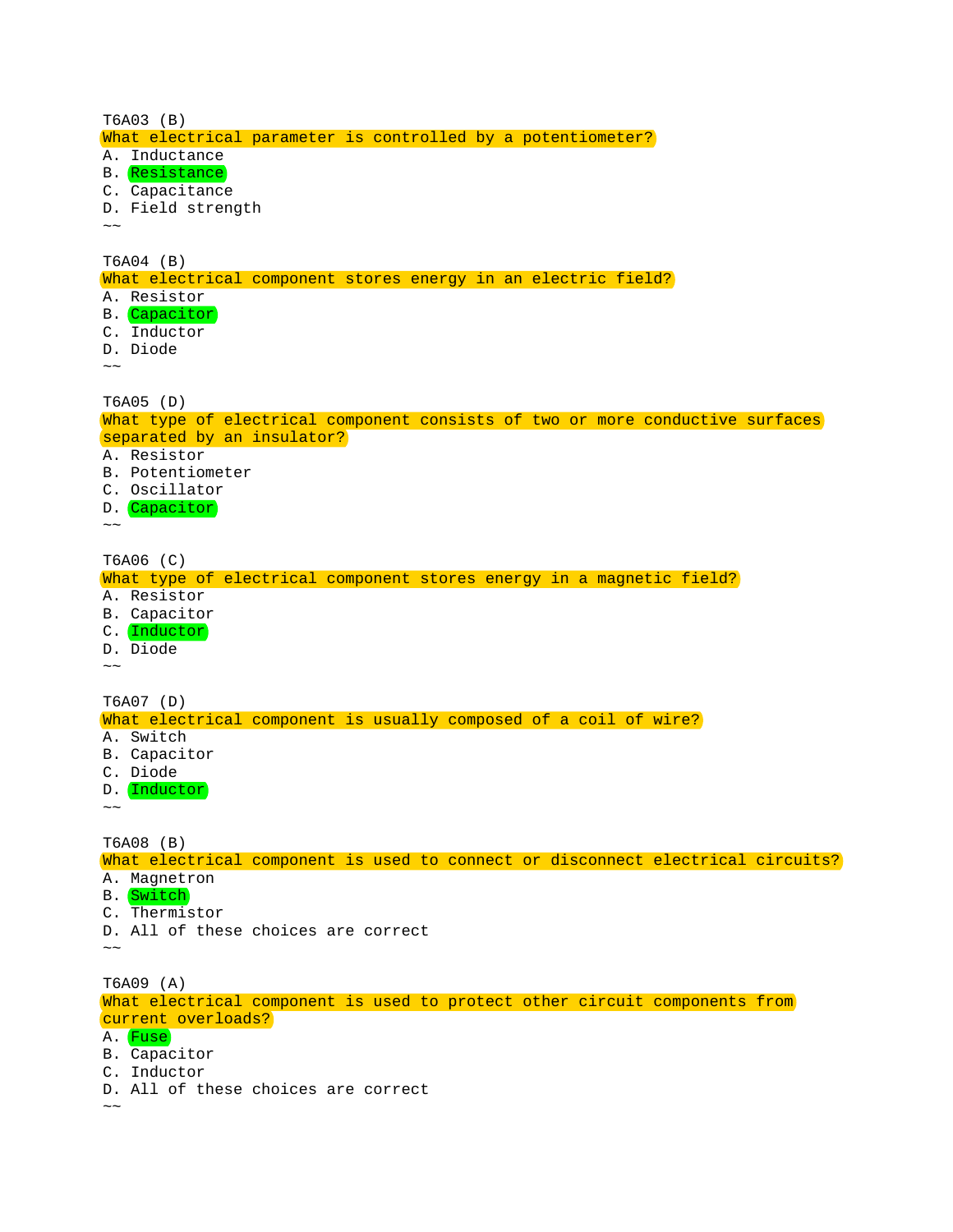T6A10 (D) Which of the following battery types is rechargeable? A. Nickel-metal hydride B. Lithium-ion C. Lead-acid gel-cell D. All of these choices are correct  $\sim\sim$ T6A11 (B) Which of the following battery types is not rechargeable? A. Nickel-cadmium B. Carbon-zinc C. Lead-acid D. Lithium-ion  $\sim\sim$ T6B – Semiconductors: basic principles and applications of solid state devices; diodes and transistors T6B01 (D) What class of electronic components is capable of using a voltage or current signal to control current flow? A. Capacitors B. Inductors C. Resistors D. Transistors  $\sim\sim$ T6B02 (C) What electronic component allows current to flow in only one direction? A. Resistor B. Fuse C. Diode D. Driven Element  $\sim\sim$ T6B03 (C) Which of these components can be used as an electronic switch or amplifier? A. Oscillator B. Potentiometer C. Transistor D. Voltmeter  $\sim\sim$ T6B04 (B) Which of the following components can be made of three layers of semiconductor material? A. Alternator B. Transistor C. Triode D. Pentagrid converter  $\sim\, \sim$ T6B05 (A)

Which of the following electronic components can amplify signals? A. Transistor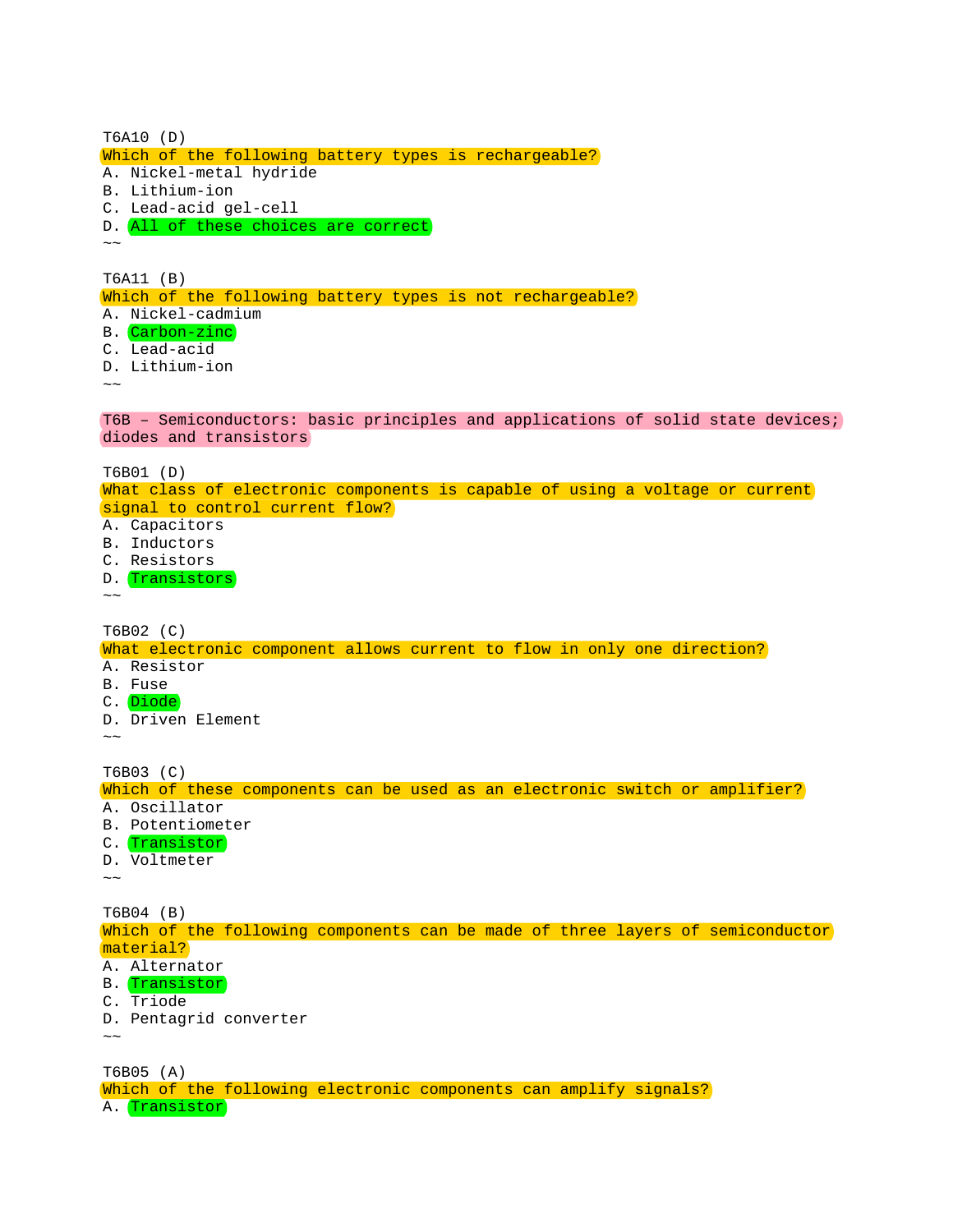B. Variable resistor C. Electrolytic capacitor D. Multi-cell battery  $\sim\!\sim$ T6B06 (B) How is the cathode lead of a semiconductor diode usually identified? A. With the word cathode B. With a stripe C. With the letter C D. All of these choices are correct  $\sim$  ~ T6B07 (B) What does the abbreviation LED stand for? A. Low Emission Diode B. Light Emitting Diode C. Liquid Emission Detector D. Long Echo Delay  $\sim\sim$ T6B08 (A) What does the abbreviation FET stand for? A. Field Effect Transistor B. Fast Electron Transistor C. Free Electron Transition D. Field Emission Thickness  $\sim\sim$ T6B09 (C) What are the names of the two electrodes of a diode? A. Plus and minus B. Source and drain C. Anode and cathode D. Gate and base  $\sim\sim$ T6B10 (A) What are the three electrodes of a PNP or NPN transistor? A. Emitter, base, and collector B. Source, gate, and drain C. Cathode, grid, and plate D. Cathode, drift cavity, and collector  $\sim$  ~ T6B11 (B) What at are the three electrodes of a field effect transistor? A. Emitter, base, and collector B. Source, gate, and drain C. Cathode, grid, and plate D. Cathode, gate, and anode  $\sim\!\sim$ T6B12 (A) What is the term that describes a transistor's ability to amplify a signal? A. Gain

B. Forward resistance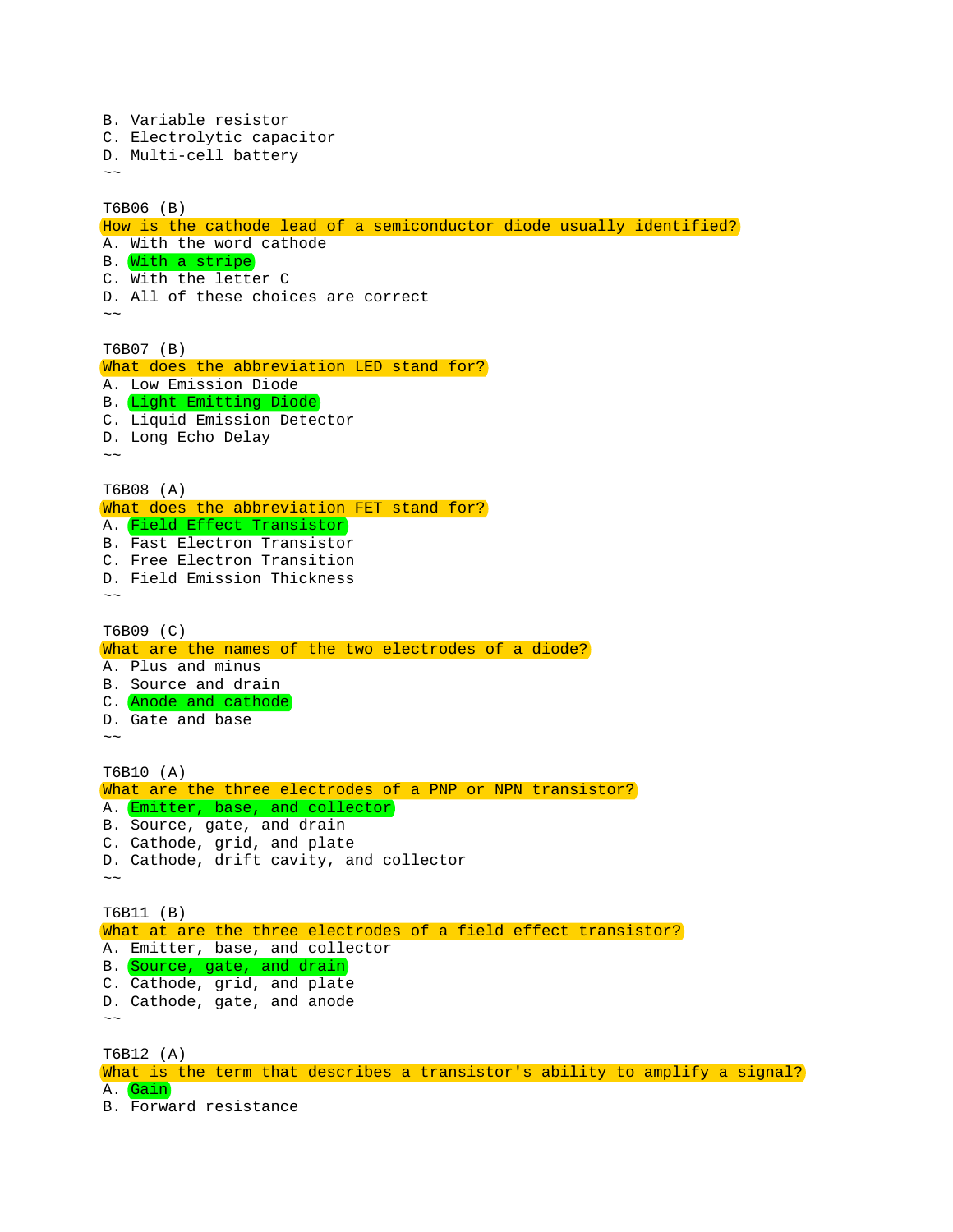C. Forward voltage drop D. On resistance  $\sim\sim$ T6C - Circuit diagrams; schematic symbols T6C01 (C) What is the name for standardized representations of components in an electrical wiring diagram? A. Electrical depictions B. Grey sketch C. Schematic symbols D. Component callouts  $\sim\sim$ T6C02 (A) What is component 1 in figure T1? A. Resistor B. Transistor C. Battery D. Connector  $\sim$  ~ T6C03 (B) What is component 2 in figure T1? A. Resistor B. Transistor C. Indicator lamp D. Connector ~~ T6C04 (C) What is component 3 in figure T1? A. Resistor B. Transistor C. Lamp D. Ground symbol  $\sim\sim$ T6C05 (C) What is component 4 in figure T1? A. Resistor B. Transistor C. Battery D. Ground symbol  $\sim\sim$ T6C06 (B) What is component 6 in figure T2? A. Resistor B. Capacitor C. Regulator IC D. Transistor  $\sim\sim$ T6C07 (D)

What is component 8 in figure T2?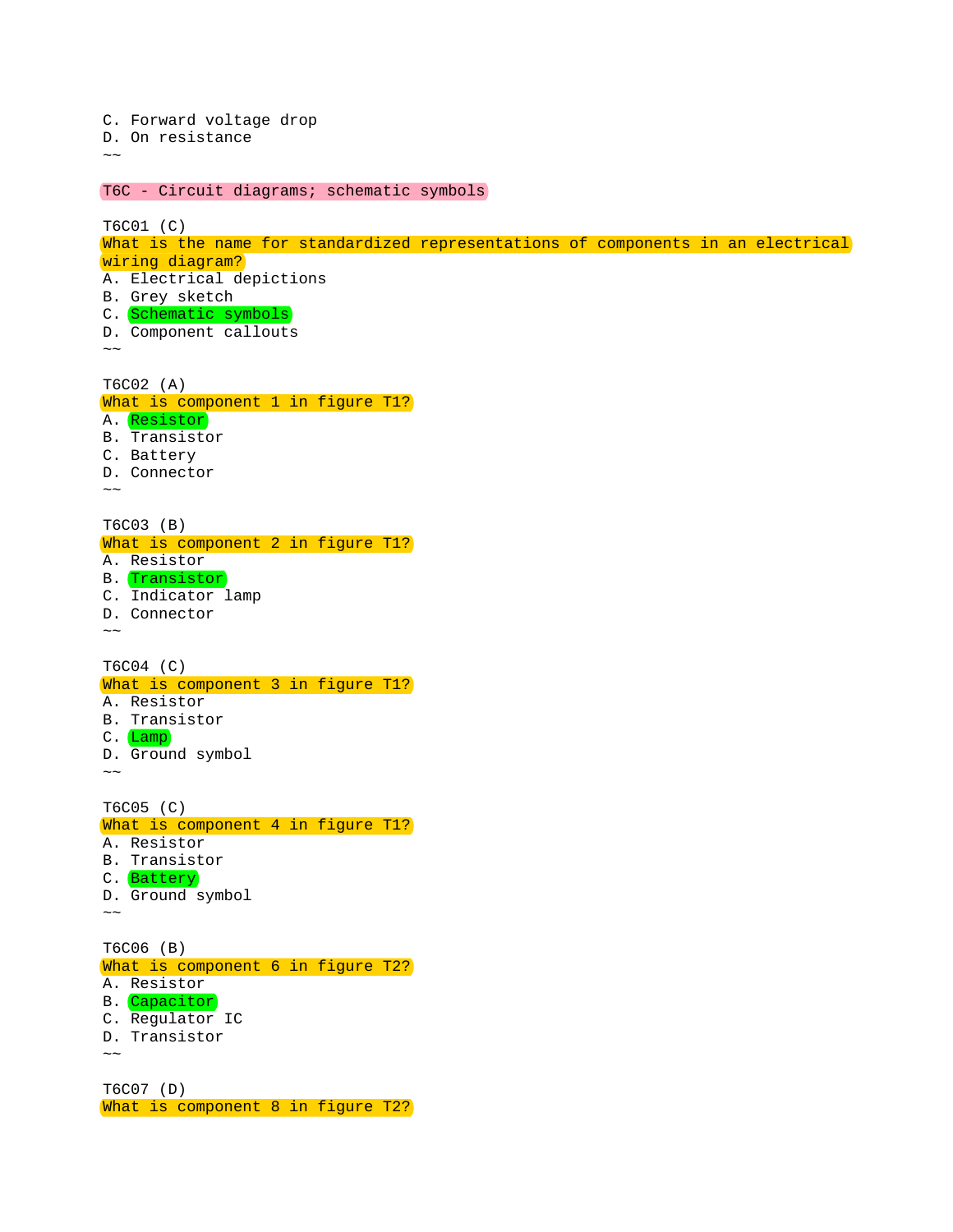A. Resistor B. Inductor C. Regulator IC D. Light emitting diode  $\sim\sim$ T6C08 (C) What is component 9 in figure T2? A. Variable capacitor B. Variable inductor C. Variable resistor D. Variable transformer  $\sim\sim$ T6C09 (D) What is component 4 in figure T2? A. Variable inductor B. Double-pole switch C. Potentiometer D. Transformer  $\sim\sim$ T6C10 (D) What is component 3 in figure T3? A. Connector B. Meter C. Variable capacitor D. Variable inductor  $\sim$  ~ T6C11 (A) What is component 4 in figure T3? A. Antenna B. Transmitter C. Dummy load D. Ground  $\sim\!\sim$ T6C12 (A) What do the symbols on an electrical circuit schematic diagram represent? A. Electrical components B. Logic states C. Digital codes D. Traffic nodes  $\sim\sim$ T6C13 (C) Which of the following is accurately represented in electrical circuit schematic diagrams? A. Wire lengths B. Physical appearance of components C. The way components are interconnected D. All of these choices are correct  $\sim\sim$ 

T6D - Component functions: rectification; switches; indicators; power supply components; resonant circuit; shielding; power transformers; integrated circuits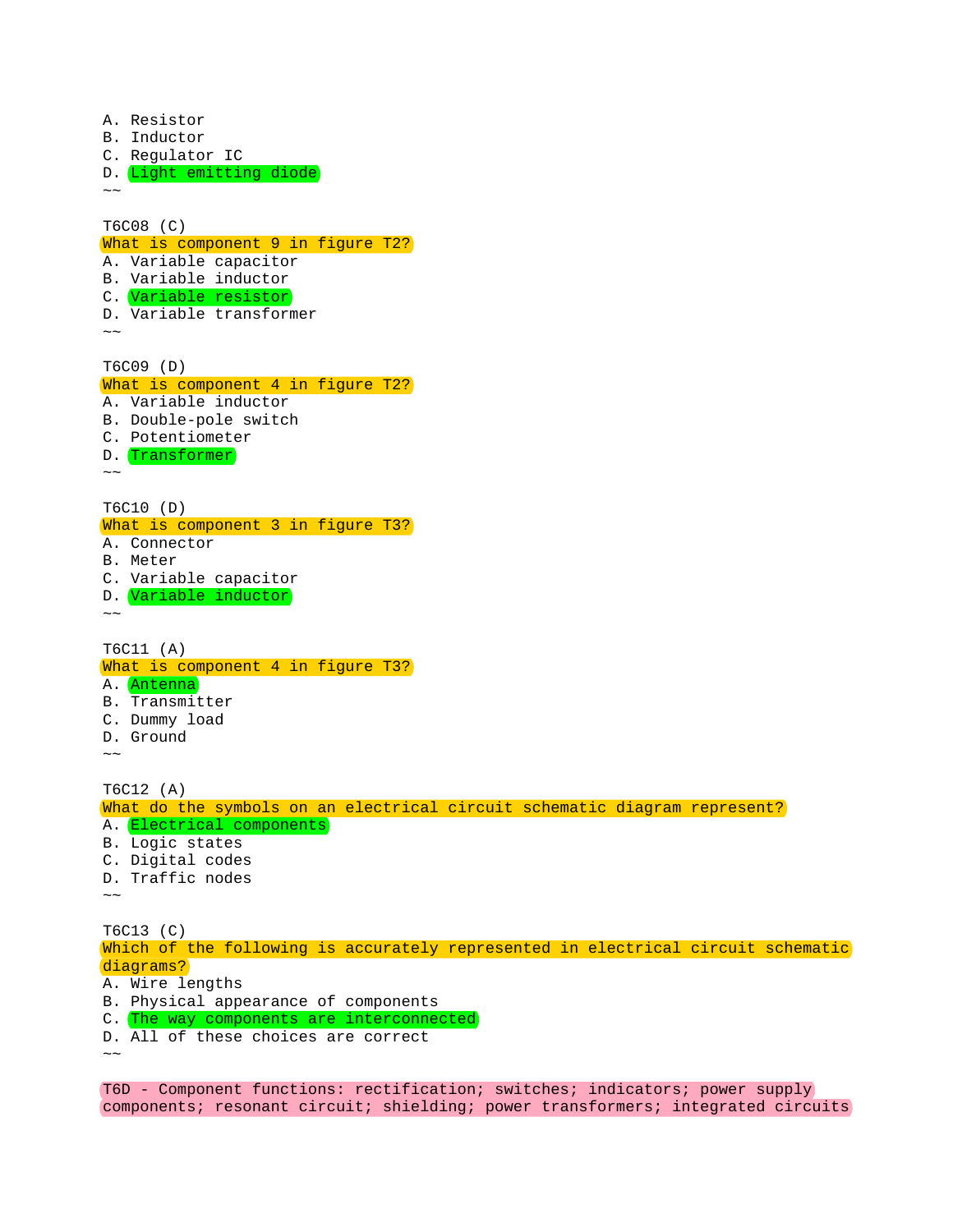```
T6D01 (B)
Which of the following devices or circuits changes an alternating current into a
varying direct current signal?
A. Transformer
B. Rectifier
C. Amplifier
D. Reflector
\sim\simT6D02 (A)
What best describes a relay?
A. A switch controlled by an electromagnet
B. A current controlled amplifier
C. An optical sensor
D. A pass transistor
\sim\simT6D03 (A)
What type of switch is represented by component 3 in figure T2?
A. Single-pole single-throw
B. Single-pole double-throw
C. Double-pole single-throw
D. Double-pole double-throw
\sim\!\simT6D04 (C)
Which of the following can be used to display signal strength on a numeric
scale?
A. Potentiometer
B. Transistor
C. Meter
D. Relay
\sim\simT6D05 (A)
What type of circuit controls the amount of voltage from a power supply?
A. Regulator
B. Oscillator
C. Filter
D. Phase inverter
\sim \simT6D06 (B)
What component is commonly used to change 120V AC house current to a lower AC
voltage for other uses?
A. Variable capacitor
B. Transformer
C. Transistor
D. Diode
\sim\simT6D07 (A)
```
Which of the following is commonly used as a visual indicator? A. LED

- B. FET
- C. Zener diode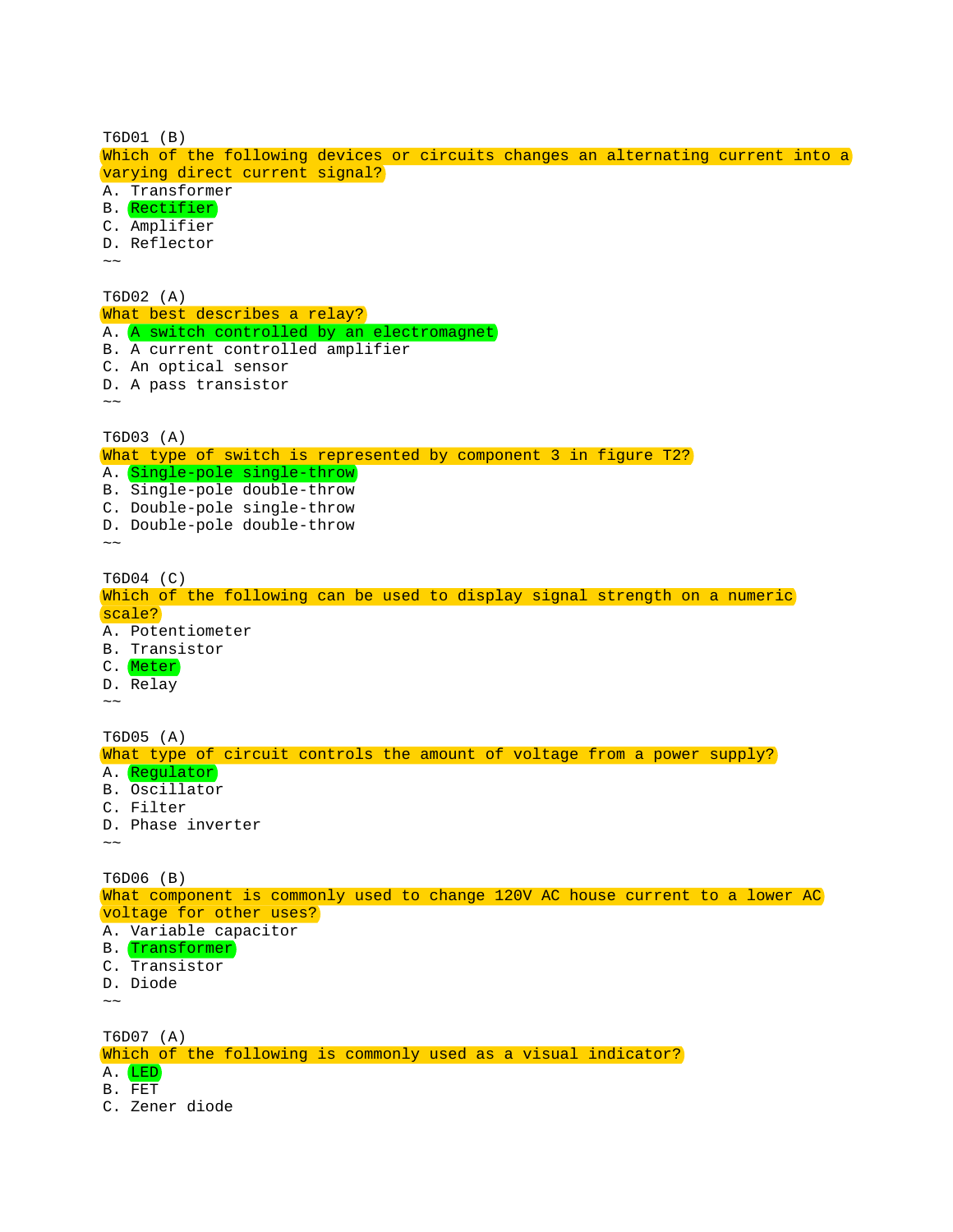D. Bipolar transistor ~~ T6D08 (D) Which of the following is used together with an inductor to make a tuned circuit? A. Resistor B. Zener diode C. Potentiometer D. Capacitor  $\sim$  ~ T6D09 (C) What is the name of a device that combines several semiconductors and other components into one package? A. Transducer B. Multi-pole relay C. Integrated circuit D. Transformer  $\sim\sim$ T6D10 (C) What is the function of component 2 in Figure T1? A. Give off light when current flows through it B. Supply electrical energy C. Control the flow of current D. Convert electrical energy into radio waves  $\sim\sim$ T6D11 (A) What is a simple resonant or tuned circuit? A. <mark>An inductor and a capacitor connected in series or parallel to form a filter</mark> B. A type of voltage regulator C. A resistor circuit used for reducing standing wave ratio D. A circuit designed to provide high fidelity audio  $\sim\sim$ T6D12 (C) Which of the following is a common reason to use shielded wire? A. To decrease the resistance of DC power connections B. To increase the current carrying capability of the wire C. To prevent coupling of unwanted signals to or from the wire D. To couple the wire to other signals  $\sim\sim$ SUBELEMENT T7 – Station equipment: common transmitter and receiver problems; antenna measurements; troubleshooting; basic repair and testing – [4 Exam Questions - 4 Groups] T7A – Station equipment: receivers; transmitters; transceivers; modulation; transverters; low power and weak signal operation; transmit and receive amplifiers T7A01 (B) Which term describes the ability of a receiver to detect the presence of a signal?

A. Linearity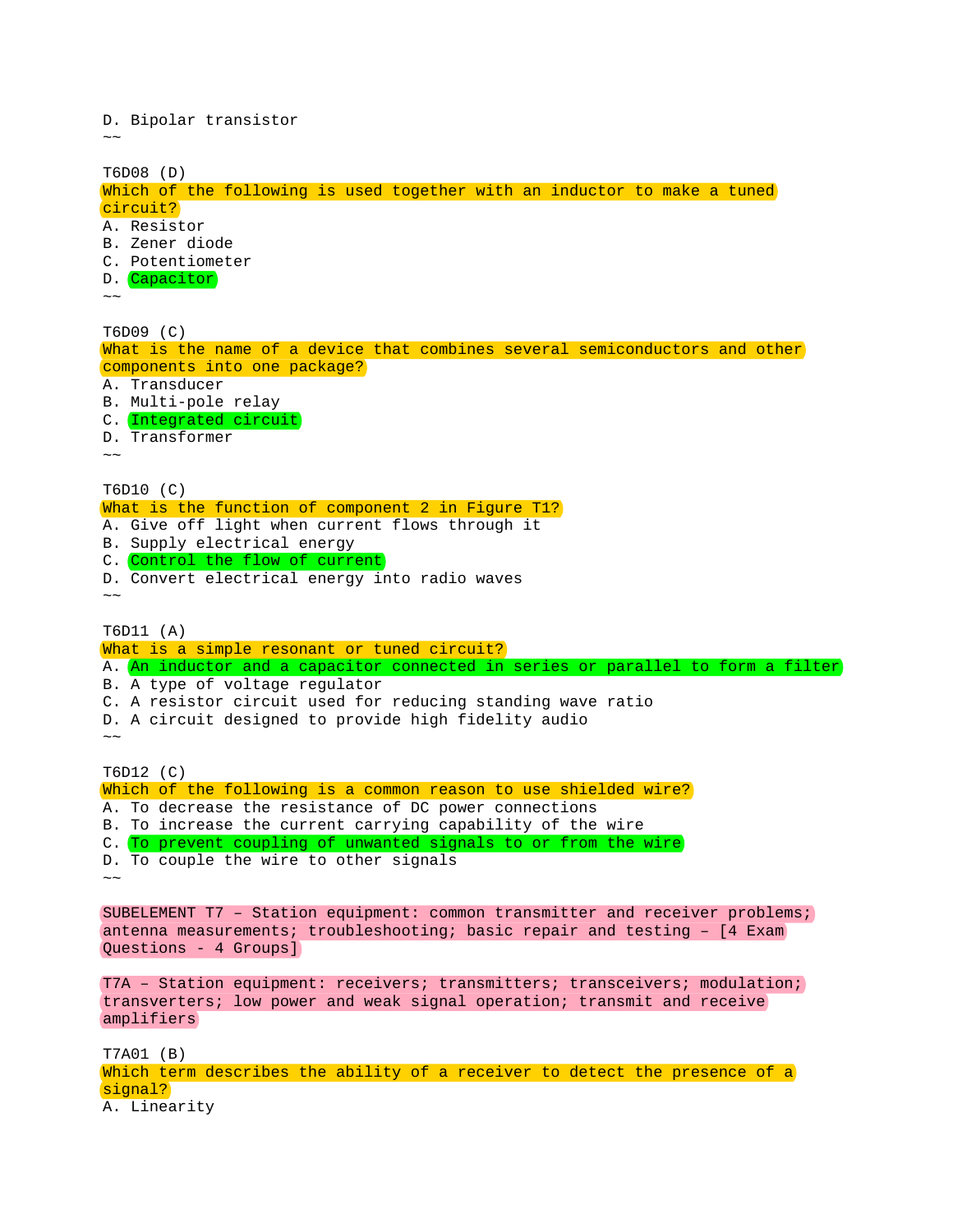B. Sensitivity C. Selectivity D. Total Harmonic Distortion  $\sim\sim$ T7A02 (B) What is a transceiver? A. A type of antenna switch B. A unit combining the functions of a transmitter and a receiver C. A component in a repeater which filters out unwanted interference D. A type of antenna matching network  $\sim$  ~ T7A03 (B) Which of the following is used to convert a radio signal from one frequency to another? A. Phase splitter B. Mixer C. Inverter D. Amplifier  $\sim$  ~ T7A04 (C) Which term describes the ability of a receiver to discriminate between multiple signals? A. Discrimination ratio B. Sensitivity C. Selectivity D. Harmonic Distortion ~~ T7A05 (D) What is the name of a circuit that generates a signal of a desired frequency? A. Reactance modulator B. Product detector C. Low-pass filter D. Oscillator  $\sim\, \sim$ T7A06 (C) What device takes the output of a low-powered 28 MHz SSB exciter and produces a 222 MHz output signal? A. High-pass filter B. Low-pass filter C. Transverter D. Phase converter  $\sim\sim$ T7A07 (D) What is meant by term "PTT"? A. Pre-transmission tuning to reduce transmitter harmonic emission B. Precise tone transmissions used to limit repeater access to only certain signals C. A primary transformer tuner use to match antennas D. The push to talk function which switches between receive and transmit  $\sim\sim$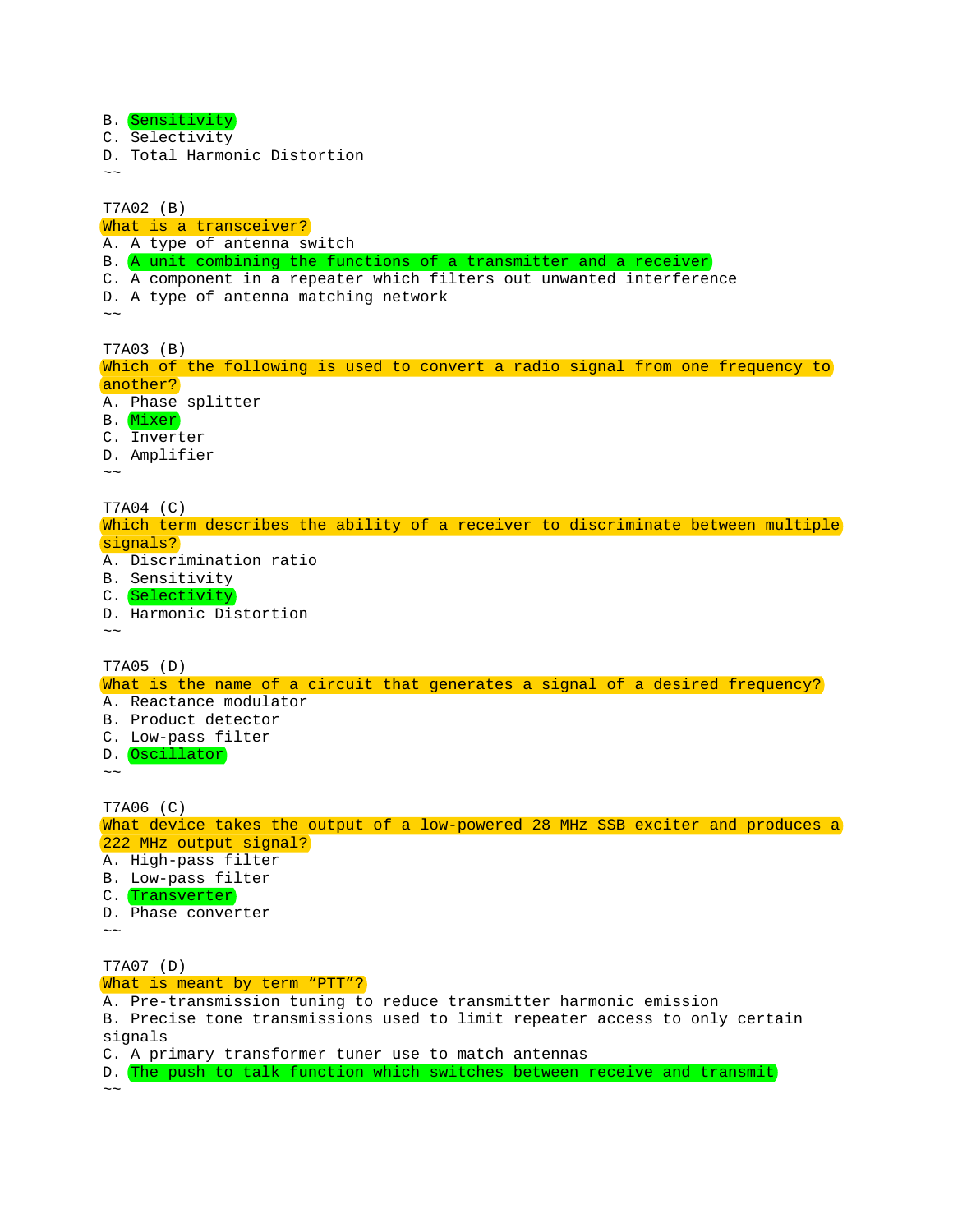T7A08 (C) Which of the following describes combining speech with an RF carrier signal?-A. Impedance matching B. Oscillation C. Modulation D. Low-pass filtering  $\sim\sim$ T7A09 (B) Which of the following devices is most useful for VHF weak-signal communication? A. A quarter-wave vertical antenna B. A multi-mode VHF transceiver C. An omni-directional antenna D. A mobile VHF FM transceiver  $\sim$  ~ T7A10 (B) What device increases the low-power output from a handheld transceiver? A. A voltage divider B. An RF power amplifier C. An impedance network D. All of these choices are correct  $\sim\sim$ T7A11 (A) Where is an RF preamplifier installed? A. Between the antenna and receiver B. At the output of the transmitter's power amplifier C. Between a transmitter and antenna tuner D. At the receiver's audio output  $\sim\sim$ T7B – Common transmitter and receiver problems: symptoms of overload and overdrive; distortion; causes of interference; interference and consumer electronics; part 15 devices; over and under modulation; RF feedback; off frequency signals; fading and noise; problems with digital communications interfaces T7B01 (D) What can you do if you are told your FM handheld or mobile transceiver is overdeviating? A. Talk louder into the microphone B. Let the transceiver cool off C. Change to a higher power level D. Talk farther away from the microphone  $\sim\sim$ T7B02 (A) What would cause a broadcast AM or FM radio to receive an amateur radio transmission unintentionally? A. The receiver is unable to reject strong signals outside the AM or FM band B. The microphone gain of the transmitter is turned up too high C. The audio amplifier of the transmitter is overloaded D. The deviation of an FM transmitter is set too low  $\sim\sim$ 

T7B03 (D)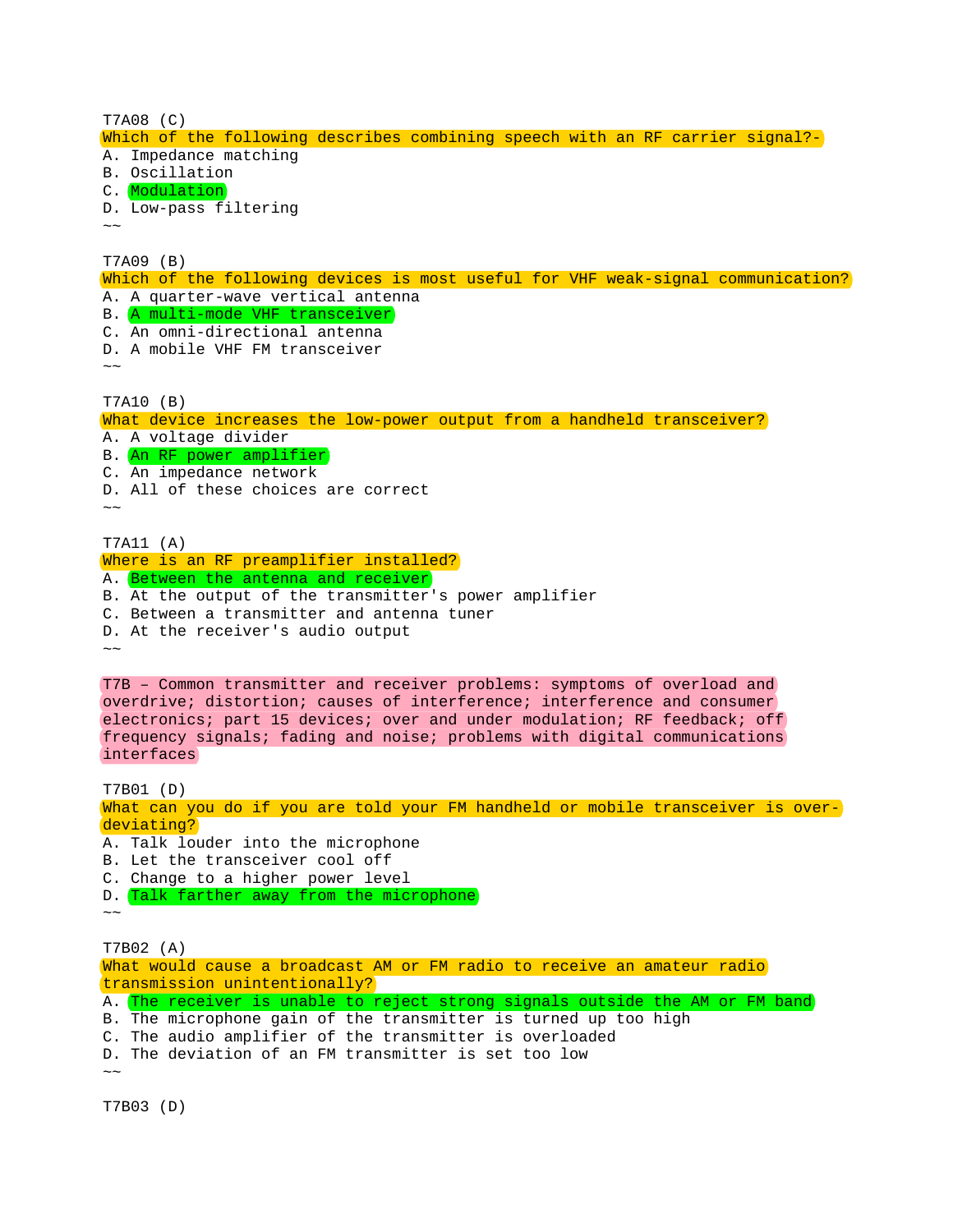Which of the following may be a cause of radio frequency interference? A. Fundamental overload B. Harmonics C. Spurious emissions D. All of these choices are correct  $\sim\, \sim$ T7B04 (D) Which of the following is a way to reduce or eliminate interference by an amateur transmitter to a nearby telephone? A. Put a filter on the amateur transmitter B. Reduce the microphone gain C. Reduce the SWR on the transmitter transmission line D. Put a RF filter on the telephone  $\sim$  ~ T7B05 (A) How can overload of a non-amateur radio or TV receiver by an amateur signal be reduced or eliminated? A. Block the amateur signal with a filter at the antenna input of the affected receiver B. Block the interfering signal with a filter on the amateur transmitter C. Switch the transmitter from FM to SSB D. Switch the transmitter to a narrow-band mode  $\sim\sim$ T7B06 (A) Which of the following actions should you take if a neighbor tells you that your station's transmissions are interfering with their radio or TV reception? A. Make sure that your station is functioning properly and that it does not cause interference to your own radio or television when it is tuned to the same channel B. Immediately turn off your transmitter and contact the nearest FCC office for assistance C. Tell them that your license gives you the right to transmit and nothing can be done to reduce the interference D. Install a harmonic doubler on the output of your transmitter and tune it until the interference is eliminated  $\sim$  ~ T7B07 (D) Which of the following may be useful in correcting a radio frequency interference problem? A. Snap-on ferrite chokes B. Low-pass and high-pass filters C. Band-reject and band-pass filters D. All of these choices are correct  $\sim\sim$ T7B08 (D) What should you do if something in a neighbor's home is causing harmful interference to your amateur station?

A. Work with your neighbor to identify the offending device

B. Politely inform your neighbor about the rules that prohibit the use of devices which cause interference

C. Check your station and make sure it meets the standards of good amateur practice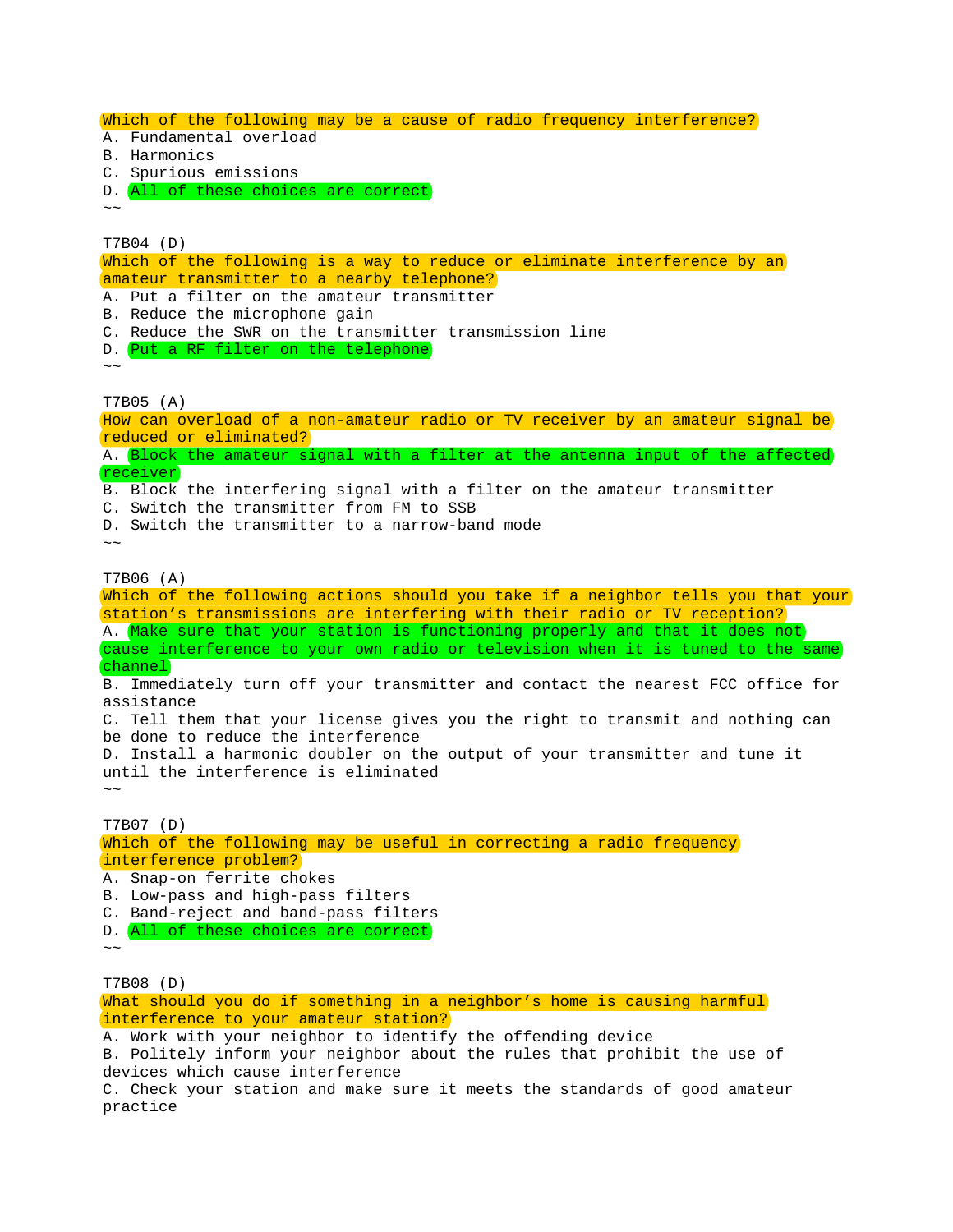## D. All of these choices are correct

T7B09 (A)

 $\sim\sim$ 

What is a Part 15 device? A. An unlicensed device that may emit low powered radio signals on frequencies used by a licensed service B. A type of amateur radio that can legally be used in the citizen's band C. A device for long distance communications using special codes sanctioned by the International Amateur Radio Union D. A type of test set used to determine whether a transmitter is in compliance with FCC regulation 91.15  $\sim\, \sim$ T7B10 (D) What might be the problem if you receive a report that your audio signal through the repeater is distorted or unintelligible? A. Your transmitter may be slightly off frequency B. Your batteries may be running low C. You could be in a bad location D. All of these choices are correct  $\sim\sim$ T7B11 (C) What is a symptom of RF feedback in a transmitter or transceiver? A. Excessive SWR at the antenna connection B. The transmitter will not stay on the desired frequency C. Reports of garbled, distorted, or unintelligible transmissions D. Frequent blowing of power supply fuses ~~ T7B12 (D) What might be the first step to resolve cable TV interference from your ham radio transmission? A. Add a low pass filter to the TV antenna input B. Add a high pass filter to the TV antenna input C. Add a preamplifier to the TV antenna input D. Be sure all TV coaxial connectors are installed properly  $\sim\sim$ T7C – Antenna measurements and troubleshooting: measuring SWR; dummy loads; coaxial cables; feed line failure modes T7C01 (A) What is the primary purpose of a dummy load? A. To prevent the radiation of signals when making tests B. To prevent over-modulation of your transmitter C. To improve the radiation from your antenna D. To improve the signal to noise ratio of your receiver  $\sim\,$ T7C02 (B) Which of the following instruments can be used to determine if an antenna is resonant at the desired operating frequency? A. A VTVM B. An antenna analyzer C. A Q meter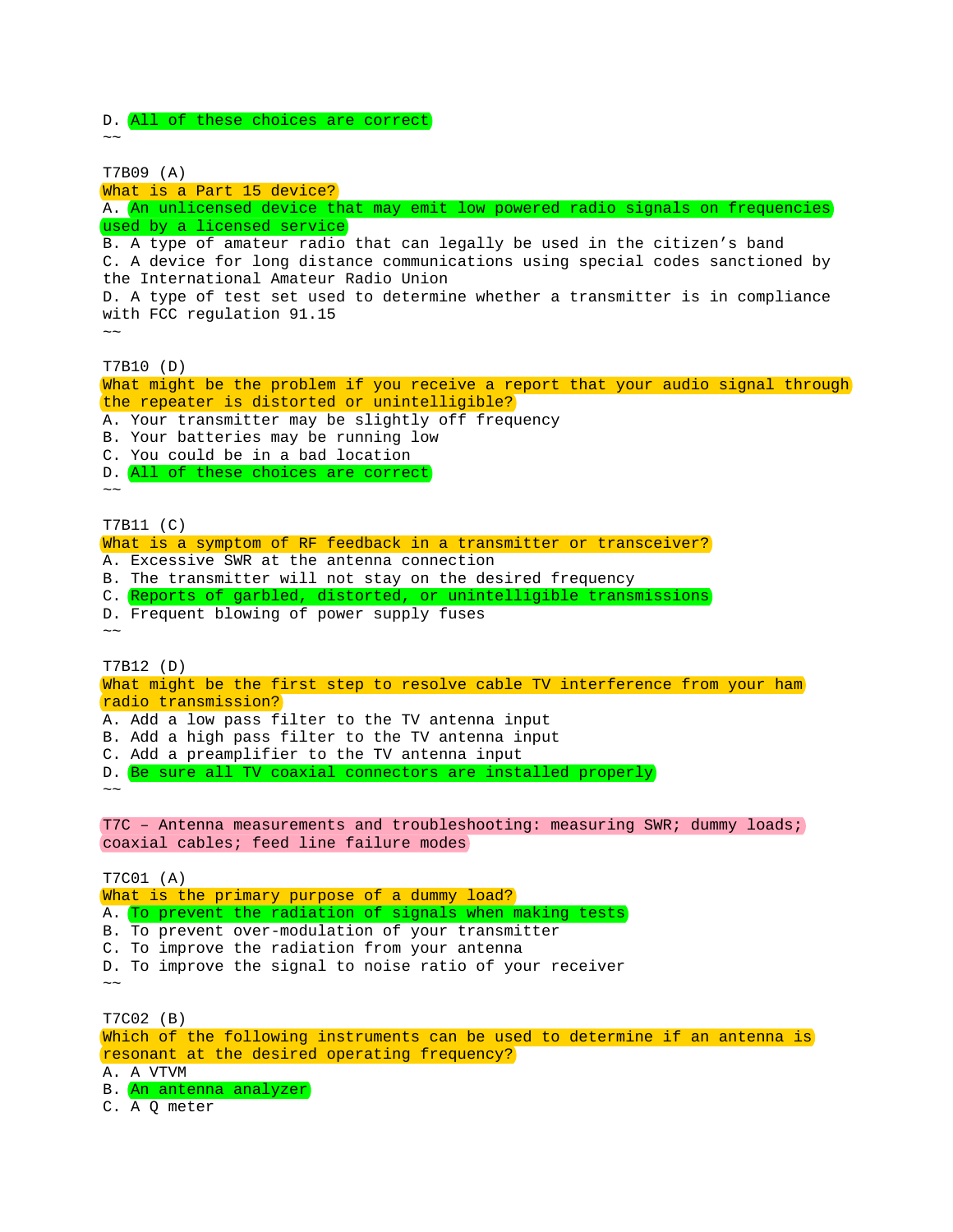D. A frequency counter  $\sim\sim$ T7C03 (A) What, in general terms, is standing wave ratio (SWR)? A. A measure of how well a load is matched to a transmission line B. The ratio of high to low impedance in a feed line C. The transmitter efficiency ratio D. An indication of the quality of your station's ground connection  $\sim\sim$ T7C04 (C) What reading on an SWR meter indicates a perfect impedance match between the antenna and the feed line? A. 2 to 1 B. 1 to 3 C. 1 to 1 D. 10 to 1 ~~ T7C05 (A) What is the approximate SWR value above which the protection circuits in most solid-state transmitters begin to reduce transmitter power? A. 2 to 1 B. 1 to 2 C. 6 to 1 D. 10 to 1  $\sim\sim$ T7C06 (D) What does an SWR reading of 4:1 indicate? A. Loss of -4dB B. Good impedance match C. Gain of +4dB D. Impedance mismatch  $\sim\, \sim$ T7C07 (C) What happens to power lost in a feed line? A. It increases the SWR B. It comes back into your transmitter and could cause damage C. It is converted into heat D. It can cause distortion of your signal  $\sim\sim$ T7C08 (D) What instrument other than an SWR meter could you use to determine if a feed line and antenna are properly matched? A. Voltmeter B. Ohmmeter C. Iambic pentameter D. Directional wattmeter  $\sim\sim$ T7C09 (A)

Which of the following is the most common cause for failure of coaxial cables? A. Moisture contamination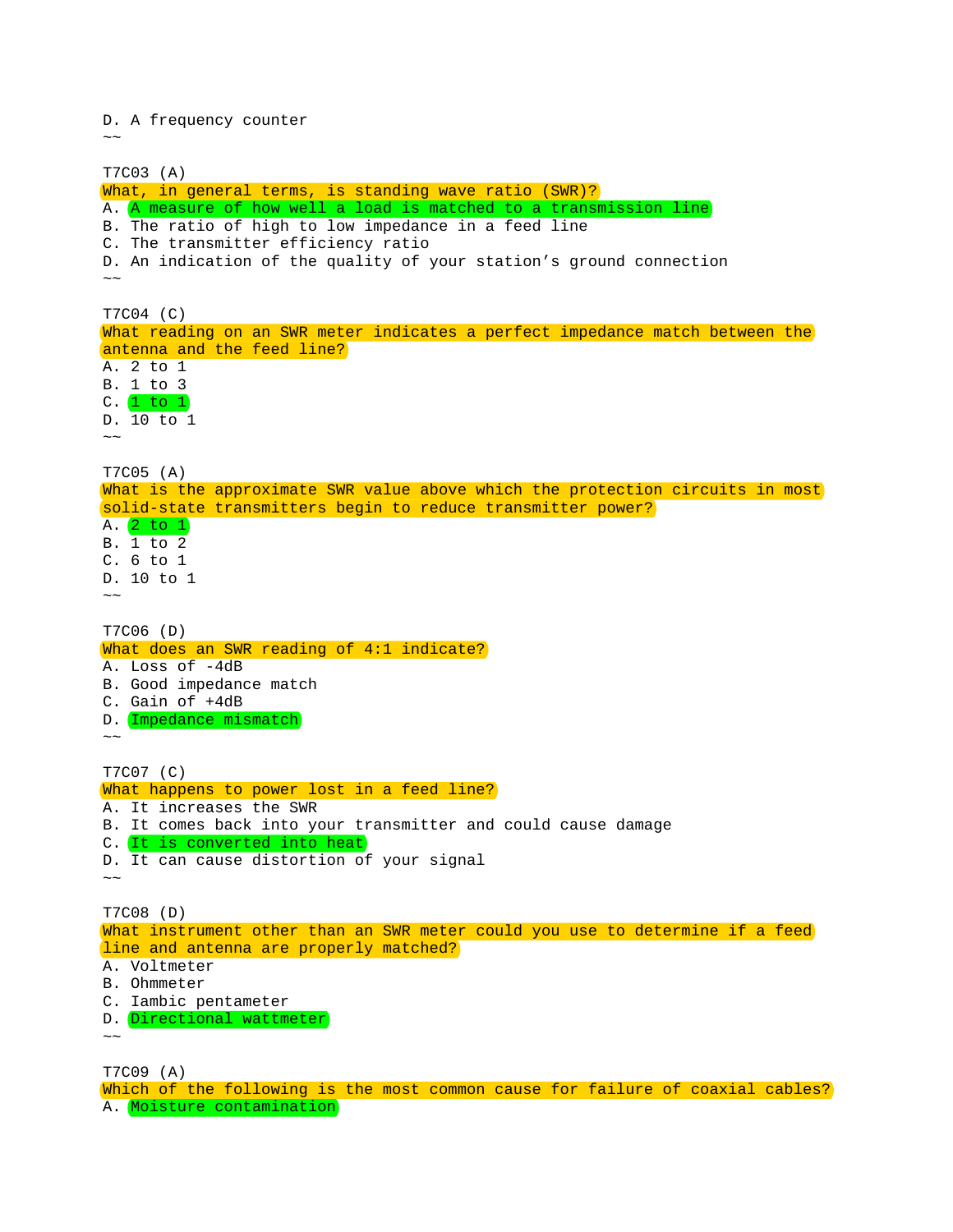B. Gamma rays C. The velocity factor exceeds 1.0 D. Overloading  $\sim$   $\sim$ T7C10 (D) Why should the outer jacket of coaxial cable be resistant to ultraviolet light? A. Ultraviolet resistant jackets prevent harmonic radiation B. Ultraviolet light can increase losses in the cable's jacket C. Ultraviolet and RF signals can mix together, causing interference D. Ultraviolet light can damage the jacket and allow water to enter the cable  $\sim\sim$ T7C11 (C) What is a disadvantage of air core coaxial cable when compared to foam or solid dielectric types? A. It has more loss per foot B. It cannot be used for VHF or UHF antennas C. It requires special techniques to prevent water absorption D. It cannot be used at below freezing temperatures  $\sim\sim$ T7C12 (B) Which of the following is a common use of coaxial cable? A. Carrying dc power from a vehicle battery to a mobile radio B. Carrying RF signals between a radio and antenna C. Securing masts, tubing, and other cylindrical objects on towers D. Connecting data signals from a TNC to a computer  $\sim$  ~ T7C13 (B) What does a dummy load consist of? A. A high-gain amplifier and a TR switch B. A non-inductive resistor and a heat sink C. A low voltage power supply and a DC relay D. A 50 ohm reactance used to terminate a transmission line  $\sim\sim$ T7D – Basic repair and testing: soldering; using basic test instruments; connecting a voltmeter, ammeter, or ohmmeter T7D01 (B) Which instrument would you use to measure electric potential or electromotive force? A. An ammeter B. A voltmeter C. A wavemeter D. An ohmmeter  $\sim\sim$ T7D02 (B) What is the correct way to connect a voltmeter to a circuit? A. In series with the circuit B. In parallel with the circuit C. In quadrature with the circuit D. In phase with the circuit  $\sim$  ~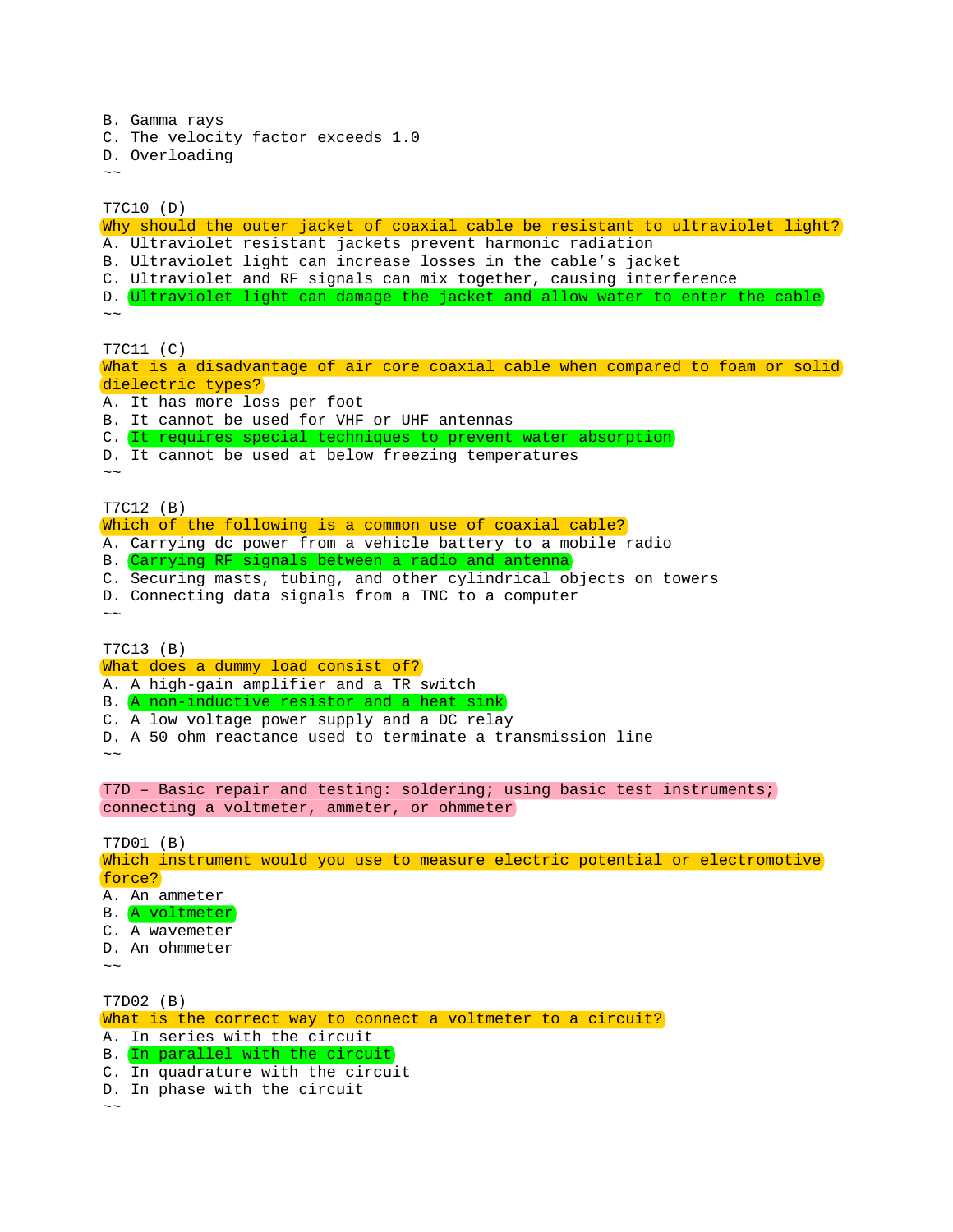T7D03 (A) How is an ammeter usually connected to a circuit? A. In series with the circuit B. In parallel with the circuit C. In quadrature with the circuit D. In phase with the circuit  $\sim\sim$ T7D04 (D) Which instrument is used to measure electric current? A. An ohmmeter B. A wavemeter C. A voltmeter D. An ammeter  $\sim\sim$ T7D05 (D) What instrument is used to measure resistance? A. An oscilloscope B. A spectrum analyzer C. A noise bridge D. An ohmmeter  $\sim\, \sim$ T7D06 (C) Which of the following might damage a multimeter? A. Measuring a voltage too small for the chosen scale B. Leaving the meter in the milliamps position overnight C. Attempting to measure voltage when using the resistance setting D. Not allowing it to warm up properly  $\sim\!\sim$ T7D07 (D) Which of the following measurements are commonly made using a multimeter? A. SWR and RF power B. Signal strength and noise C. Impedance and reactance D. Voltage and resistance  $\sim$   $\sim$ T7D08 (C) Which of the following types of solder is best for radio and electronic use? A. Acid-core solder B. Silver solder C. Rosin-core solder D. Aluminum solder  $\sim\sim$ T7D09 (C) What is the characteristic appearance of a cold solder joint? A. Dark black spots B. A bright or shiny surface C. A grainy or dull surface D. A greenish tint  $\sim\sim$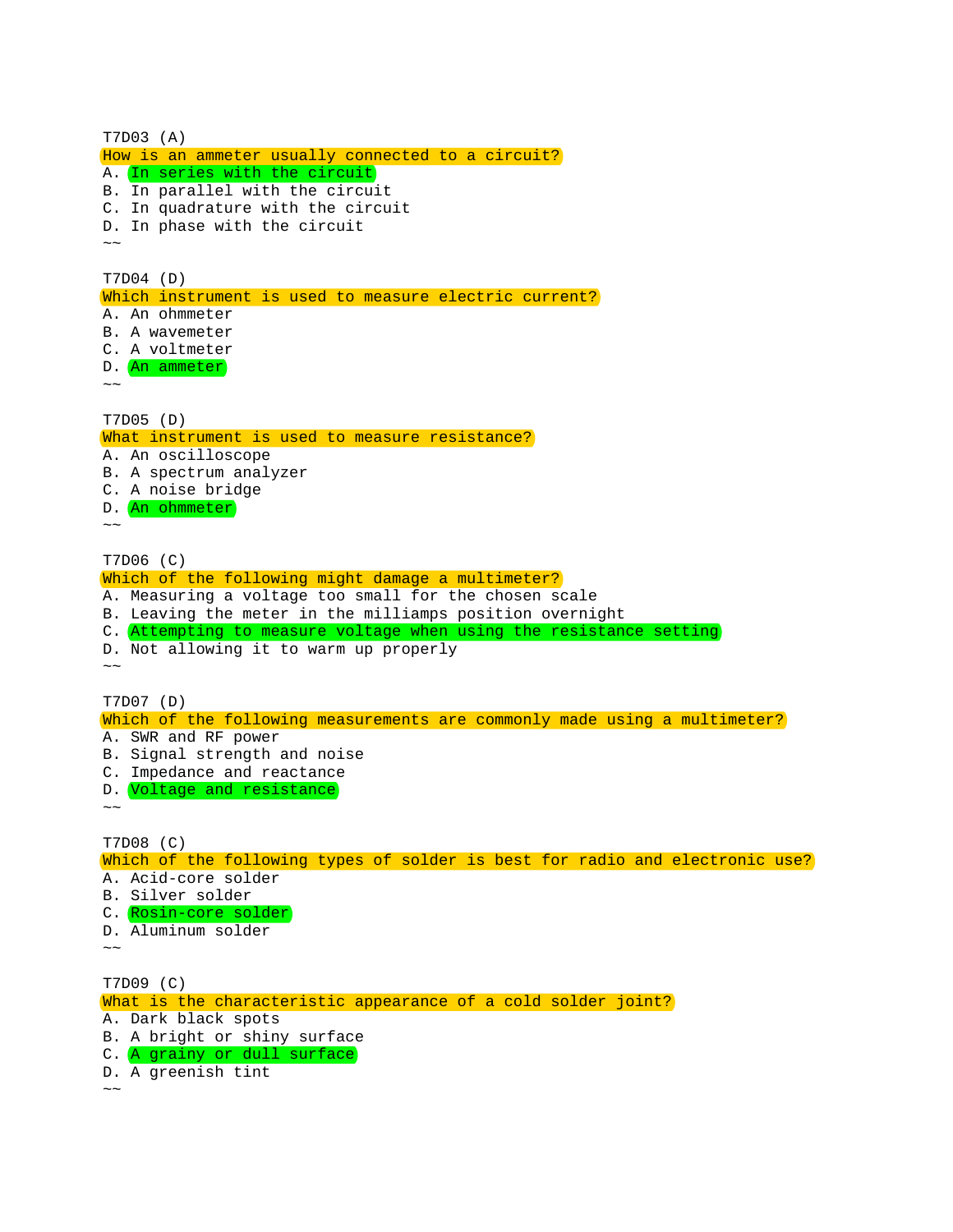T7D10 (B) What is probably happening when an ohmmeter, connected across an unpowered circuit, initially indicates a low resistance and then shows increasing resistance with time? A. The ohmmeter is defective B. The circuit contains a large capacitor C. The circuit contains a large inductor D. The circuit is a relaxation oscillator  $\sim\sim$ T7D11 (B) Which of the following precautions should be taken when measuring circuit resistance with an ohmmeter? A. Ensure that the applied voltages are correct B. Ensure that the circuit is not powered C. Ensure that the circuit is grounded D. Ensure that the circuit is operating at the correct frequency  $\sim$   $\sim$ T7D12 (B) Which of the following precautions should be taken when measuring high voltages with a voltmeter? A. Ensure that the voltmeter has very low impedance B. Ensure that the voltmeter and leads are rated for use at the voltages to be measured C. Ensure that the circuit is grounded through the voltmeter D. Ensure that the voltmeter is set to the correct frequency  $\sim\sim$ SUBELEMENT T8 – Modulation modes: amateur satellite operation; operating activities; non-voice communications – [4 Exam Questions - 4 Groups] T8A – Modulation modes: bandwidth of various signals; choice of emission type T8A01 (C) Which of the following is a form of amplitude modulation? A. Spread-spectrum B. Packet radio C. Single sideband D. Phase shift keying  $\sim\, \sim$ T8A02 (A) What type of modulation is most commonly used for VHF packet radio transmissions? A. FM B. SSB C. AM D. Spread Spectrum  $\sim\,$ T8A03 (C) Which type of voice mode is most often used for long-distance (weak signal) contacts on the VHF and UHF bands? A. FM B. DRM C. SSB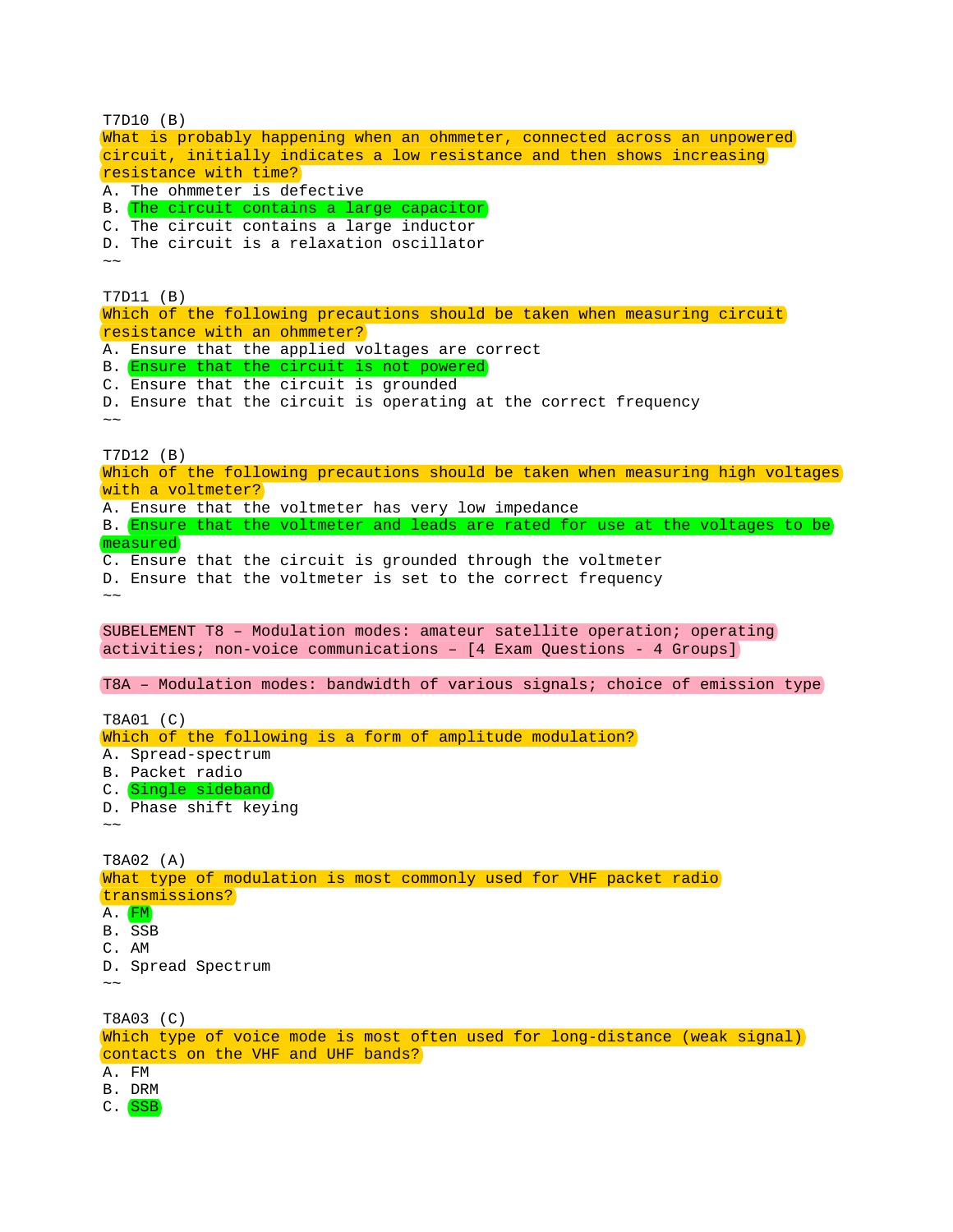D. PM  $\sim\sim$ T8A04 (D) Which type of modulation is most commonly used for VHF and UHF voice repeaters? A. AM B. SSB C. PSK D. FM  $\sim\sim$ T8A05 (C) Which of the following types of emission has the narrowest bandwidth? A. FM voice B. SSB voice C. CW D. Slow-scan TV  $\sim\sim$ T8A06 (A) Which sideband is normally used for 10 meter HF, VHF and UHF single-sideband communications? A. Upper sideband B. Lower sideband C. Suppressed sideband D. Inverted sideband  $\sim\sim$ T8A07 (C) What is the primary advantage of single sideband over FM for voice transmissions? A. SSB signals are easier to tune B. SSB signals are less susceptible to interference C. SSB signals have narrower bandwidth D. All of these choices are correct  $\sim\sim$ T8A08 (B) What is the approximate bandwidth of a single sideband voice signal? A. 1 kHz B. 3 kHz C. 6 kHz D. 15 kHz  $\sim\sim$ T8A09 (C) What is the approximate bandwidth of a VHF repeater FM phone signal? A. Less than 500 Hz B. About 150 kHz C. Between 10 and 15 kHz D. Between 50 and 125 kHz  $\sim\!\sim$ T8A10 (B) What is the typical bandwidth of analog fast-scan TV transmissions on the 70 cm band?

A. More than 10 MHz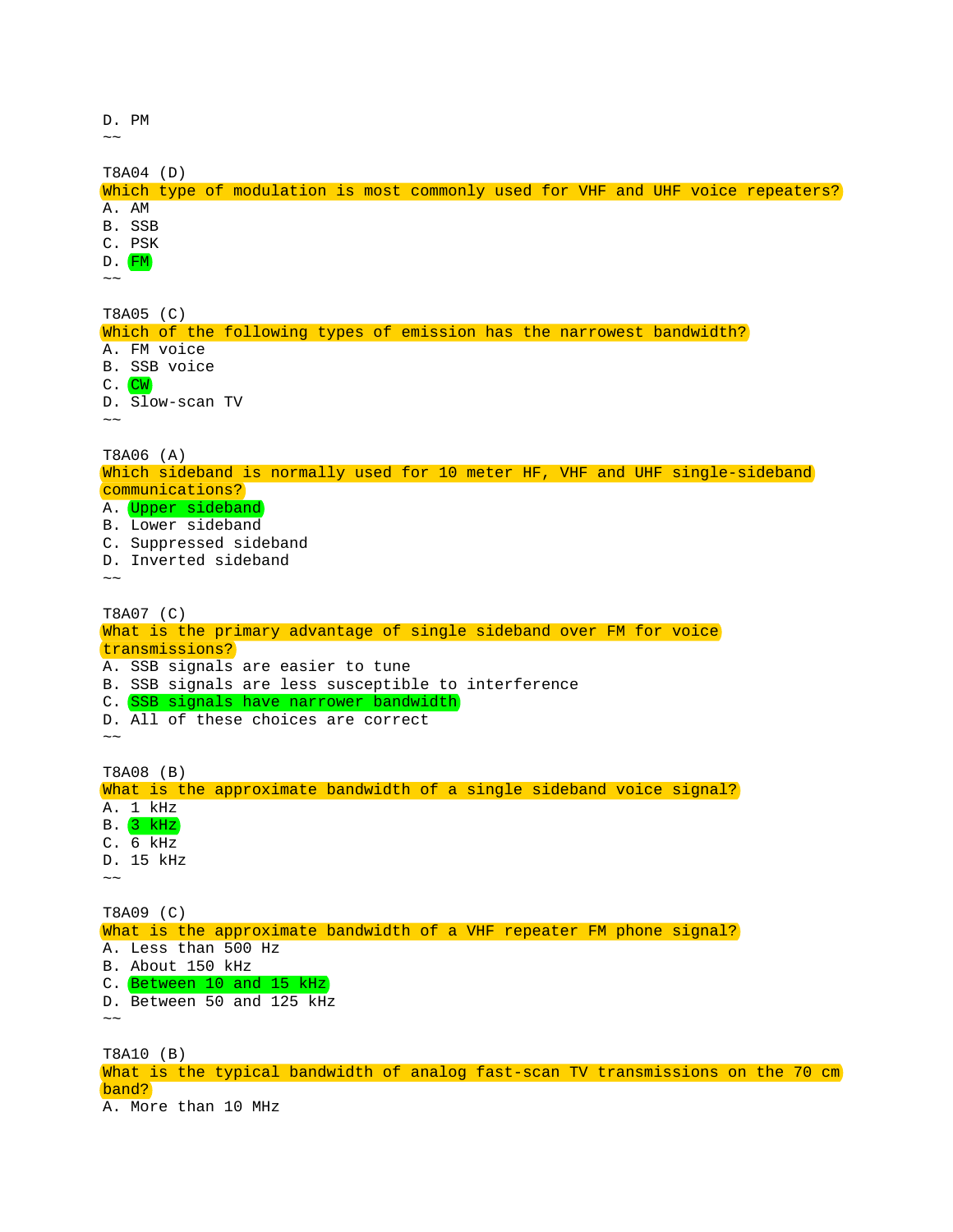B. About 6 MHz C. About 3 MHz D. About 1 MHz  $\sim\sim$ T8A11 (B) What is the approximate maximum bandwidth required to transmit a CW signal? A. 2.4 kHz B. 150 Hz C. 1000 Hz D. 15 kHz  $\sim\sim$ T8B - Amateur satellite operation; Doppler shift, basic orbits, operating protocols; control operator, transmitter power considerations; satellite tracking; digital modes T8B01 (D) [97.301, 97.207(c)] Who may be the control operator of a station communicating through an amateur satellite or space station? A. Only an Amateur Extra Class operator B. A General Class licensee or higher licensee who has a satellite operator certification C. Only an Amateur Extra Class operator who is also an AMSAT member D. Any amateur whose license privileges allow them to transmit on the satellite uplink frequency  $\sim\sim$ T8B02 (B) [97.313] How much transmitter power should be used on the uplink frequency of an amateur satellite or space station? A. The maximum power of your transmitter B. The minimum amount of power needed to complete the contact C. No more than half the rating of your linear amplifier D. Never more than 1 watt  $\sim\sim$ T8B03 (D) Which of the following are provided by satellite tracking programs? A. Maps showing the real-time position of the satellite track over the earth B. The time, azimuth, and elevation of the start, maximum altitude, and end of a pass C. The apparent frequency of the satellite transmission, including effects of Doppler shift D. All of these answers are correct ~~ T8B04 (B) [97.301, 97.207(c)] Which amateur stations may make contact with an amateur station on the International Space Station using 2 meter and 70 cm band amateur radio frequencies? A. Only members of amateur radio clubs at NASA facilities B. Any amateur holding a Technician or higher class license C. Only the astronaut's family members who are hams D. You cannot talk to the ISS on amateur radio frequencies

 $\sim\sim$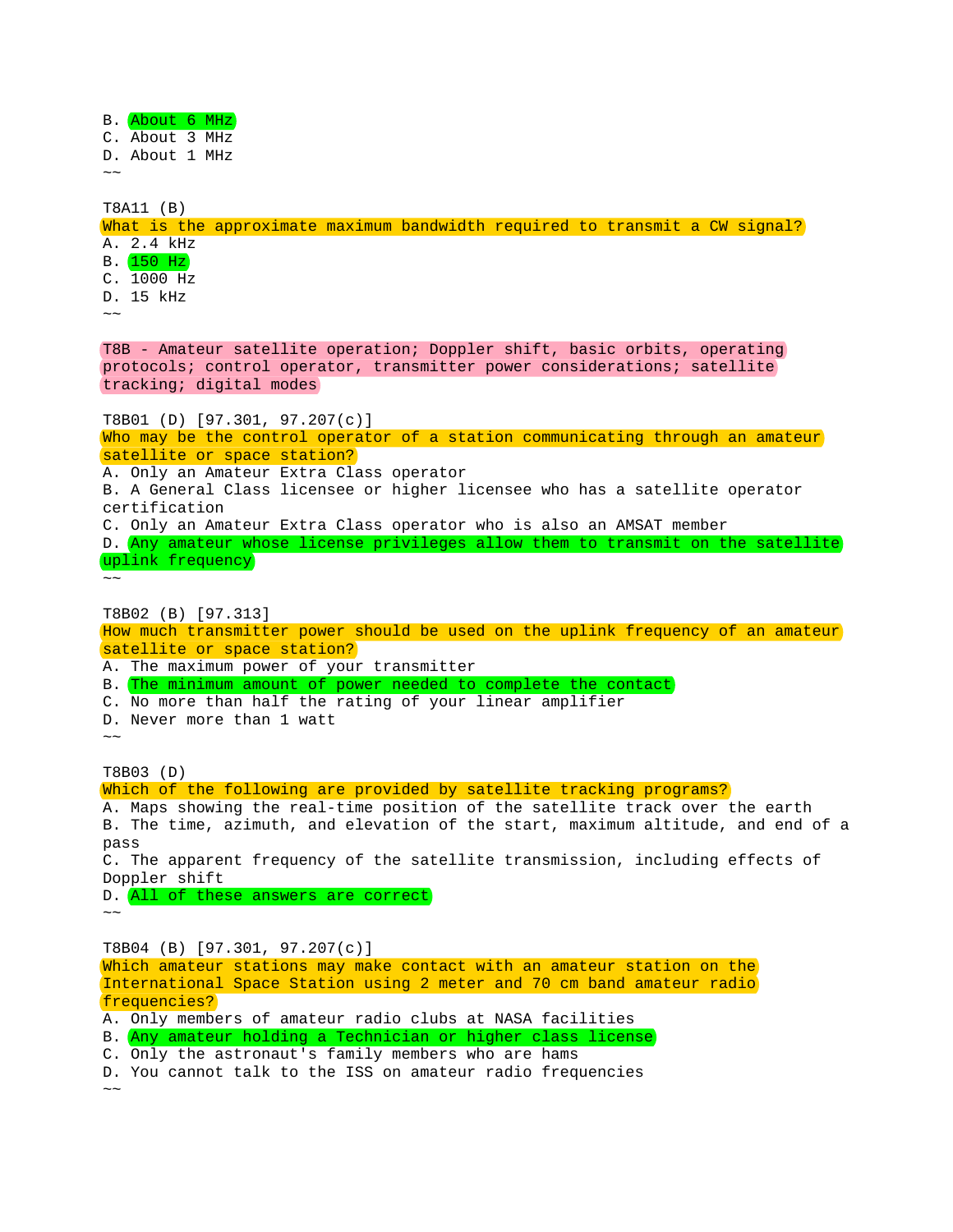| T8B05 (D)<br>What is a satellite beacon?<br>A. The primary transmit antenna on the satellite<br>B. An indicator light that that shows where to point your antenna<br>C. A reflective surface on the satellite<br>D. A transmission from a space station that contains information about a<br>satellite<br>$\sim\!\sim$<br>T8B06 (B)<br>Which of the following are inputs to a satellite tracking program?<br>A. The weight of the satellite |
|---------------------------------------------------------------------------------------------------------------------------------------------------------------------------------------------------------------------------------------------------------------------------------------------------------------------------------------------------------------------------------------------------------------------------------------------|
| B. The Keplerian elements<br>C. The last observed time of zero Doppler shift<br>D. All of these answers are correct<br>$\sim\!\sim$                                                                                                                                                                                                                                                                                                         |
| T8B07 (C)<br>With regard to satellite communications, what is Doppler shift?<br>A. A change in the satellite orbit<br>B. A mode where the satellite receives signals on one band and transmits on<br>another<br>C. An observed change in signal frequency caused by relative motion between the                                                                                                                                             |
| satellite and the earth station<br>D. A special digital communications mode for some satellites<br>$\sim\!$                                                                                                                                                                                                                                                                                                                                 |
| T8B08 (B)<br>What is meant by the statement that a satellite is operating in mode U/V?<br>A. The satellite uplink is in the 15 meter band and the downlink is in the 10<br>meter band                                                                                                                                                                                                                                                       |
| B. The satellite uplink is in the 70 cm band and the downlink is in the 2 meter)<br>band<br>C. The satellite operates using ultraviolet frequencies<br>D. The satellite frequencies are usually variable<br>$\sim\!\sim$                                                                                                                                                                                                                    |
| T8B09 (B)                                                                                                                                                                                                                                                                                                                                                                                                                                   |
| What causes spin fading when referring to satellite signals?<br>A. Circular polarized noise interference radiated from the sun<br>B. Rotation of the satellite and its antennas<br>C. Doppler shift of the received signal<br>D. Interfering signals within the satellite uplink band<br>$\sim\!$                                                                                                                                           |
| T8B10 (C)                                                                                                                                                                                                                                                                                                                                                                                                                                   |
| What do the initials LEO tell you about an amateur satellite?<br>A. The satellite battery is in Low Energy Operation mode<br>B. The satellite is performing a Lunar Ejection Orbit maneuver<br>C. The satellite is in a Low Earth Orbit<br>D. The satellite uses Light Emitting Optics<br>$\sim\! \sim$                                                                                                                                     |
| T8B11 (C)<br>What is a commonly used method of sending signals to and from a digital<br>satellite?<br>A. USB AFSK                                                                                                                                                                                                                                                                                                                           |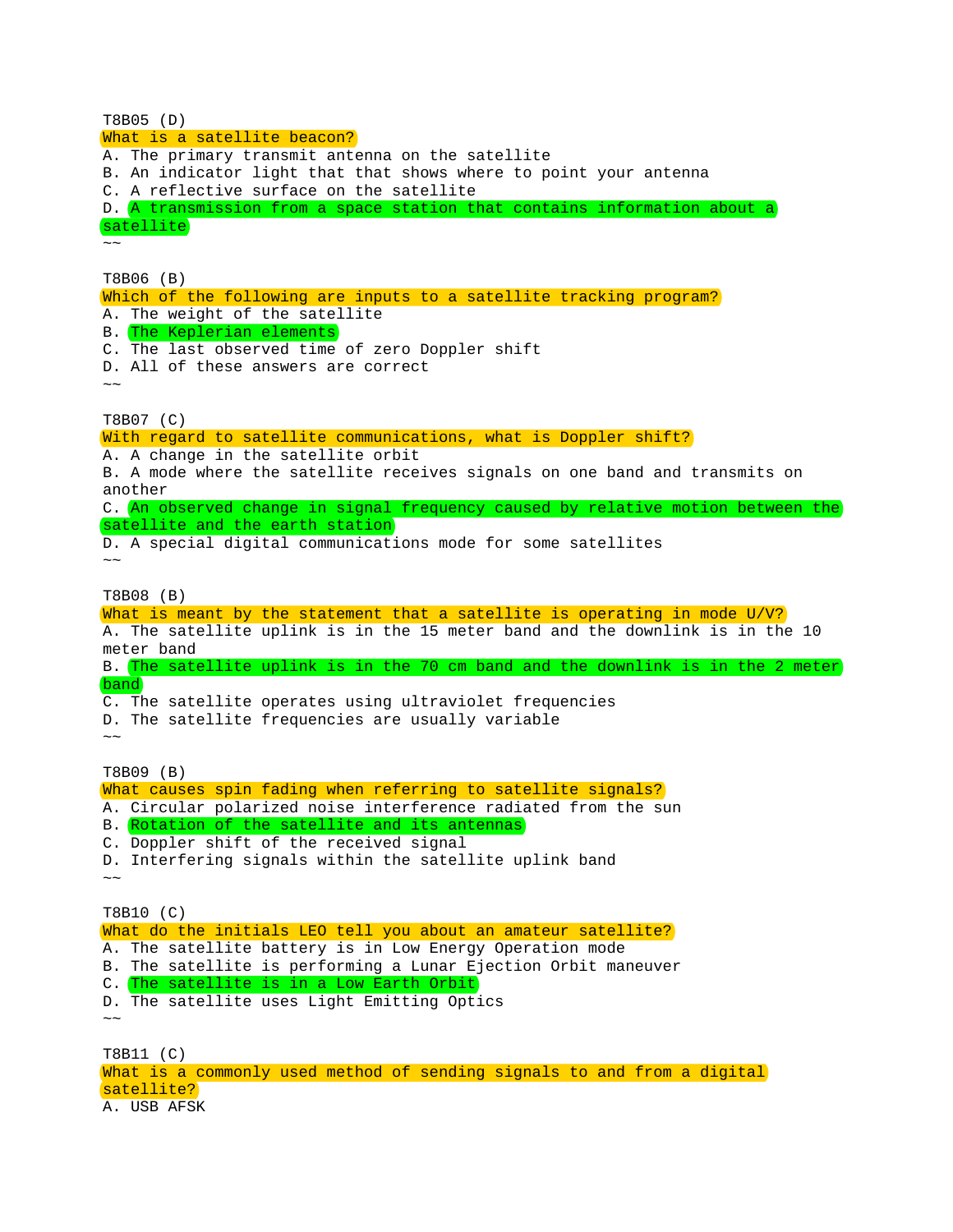B. PSK31

- C. FM Packet
- D. WSJT

 $\sim\sim$ 

T8C – Operating activities: radio direction finding; radio control; contests; linking over the Internet; grid locators

T8C01 (C)

Which of the following methods is used to locate sources of noise interference or jamming?

- A. Echolocation
- B. Doppler radar
- C. Radio direction finding
- D. Phase locking

 $\sim\sim$ 

T8C02 (B)

Which of these items would be useful for a hidden transmitter hunt? A. Calibrated SWR meter B. A directional antenna C. A calibrated noise bridge D. All of these choices are correct  $\sim\sim$ T8C03 (A) What popular operating activity involves contacting as many stations as possible during a specified period of time? A. Contesting B. Net operations C. Public service events D. Simulated emergency exercises  $\sim\sim$ T8C04 (C) Which of the following is good procedure when contacting another station in a radio contest? A. Be sure to sign only the last two letters of your call if there is a pileup calling the station B. Work the station twice to be sure that you are in his log C. Send only the minimum information needed for proper identification and the contest exchange D. All of these choices are correct  $\sim$  ~ T8C05 (A) What is a grid locator? A. A letter-number designator assigned to a geographic location B. A letter-number designator assigned to an azimuth and elevation C. An instrument for neutralizing a final amplifier D. An instrument for radio direction finding  $\sim$   $\sim$ T8C06 (B) How is access to an IRLP node accomplished? A. By obtaining a password which is sent via voice to the node

B. By using DTMF signals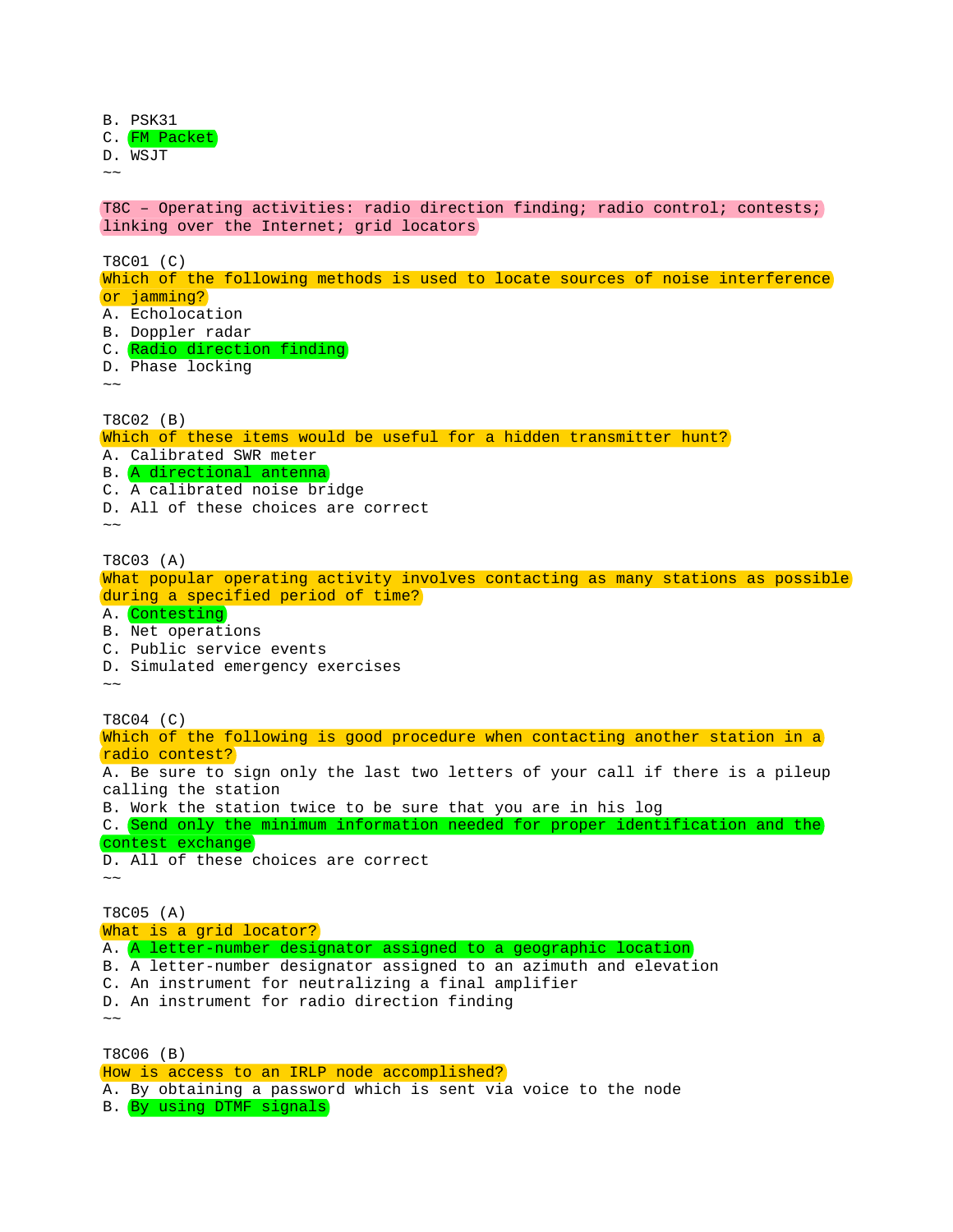```
C. By entering the proper Internet password
D. By using CTCSS tone codes
\sim\simT8C07 (B) [97.215(c)]
What is the maximum power allowed when transmitting telecommand signals to radio
controlled models?
A. 500 milliwatts
B. 1 watt
C. 25 watts
D. 1500 watts
\sim\simT8C08 (C) [97.215(a)]
What is required in place of on-air station identification when sending signals
to a radio control model using amateur frequencies?
A. Voice identification must be transmitted every 10 minutes
B. Morse code ID must be sent once per hour
C. A label indicating the licensee's name, call sign and address must be affixed
to the transmitter
D. A flag must be affixed to the transmitter antenna with the station call sign
in 1 inch high letters or larger
\sim\simT8C09 (C)
How might you obtain a list of active nodes that use VoIP?
A. From the FCC Rulebook
B. From your local emergency coordinator
C. From a repeater directory
D. From the local repeater frequency coordinator
\sim\simT8C10 (D)
How do you select a specific IRLP node when using a portable transceiver?
A. Choose a specific CTCSS tone
B. Choose the correct DSC tone
C. Access the repeater autopatch
D. Use the keypad to transmit the IRLP node ID
\sim\simT8C11 (A)
What name is given to an amateur radio station that is used to connect other
amateur stations to the Internet?
A. A gateway
B. A repeater
C. A digipeater
D. A beacon
\sim ~
T8C12 (D)
What is meant by Voice Over Internet Protocol (VoIP) as used in amateur radio?
```
A. A set of rules specifying how to identify your station when linked over the Internet to another station

B. A set of guidelines for working DX during contests using Internet access C. A technique for measuring the modulation quality of a transmitter using remote sites monitored via the Internet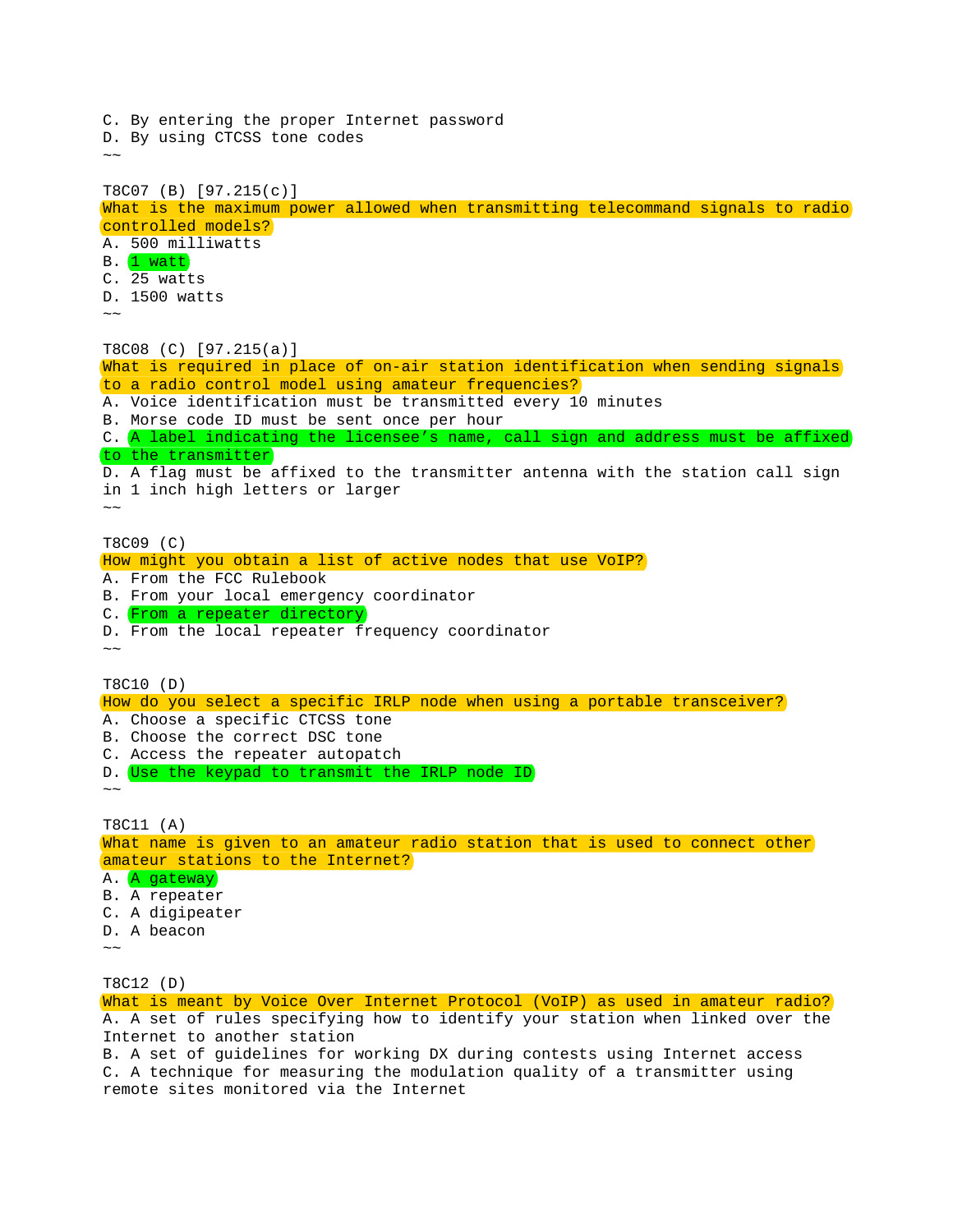D. A method of delivering voice communications over the Internet using digital techniques

 $\sim\sim$ 

T8C13 (A) What is the Internet Radio Linking Project (IRLP)? A. A technique to connect amateur radio systems, such as repeaters, via the Internet using Voice Over Internet Protocol B. A system for providing access to websites via amateur radio C. A system for informing amateurs in real time of the frequency of active DX stations D. A technique for measuring signal strength of an amateur transmitter via the Internet  $\sim$   $\sim$ T8D – Non-voice communications: image signals; digital modes; CW; packet; PSK31; APRS; error detection and correction; NTSC T8D01 (D) Which of the following is an example of a digital communications method? A. Packet B. PSK31 C. MFSK D. All of these choices are correct  $\sim\sim$ T8D02 (A) What does the term "APRS" mean? A. Automatic Packet Reporting System B. Associated Public Radio Station C. Auto Planning Radio Set-up D. Advanced Polar Radio System  $\sim$   $\sim$ T8D03 (D) Which of the following devices provides data to the transmitter when sending automatic position reports from a mobile amateur radio station? A. The vehicle speedometer B. A WWV receiver C. A connection to a broadcast FM sub-carrier receiver

D. A Global Positioning System receiver

 $\sim\sim$ 

T8D04 (C)

What type of transmission is indicated by the term NTSC?

A. A Normal Transmission mode in Static Circuit B. A special mode for earth satellite uplink

C. An analog fast scan color TV signal

D. A frame compression scheme for TV signals  $\sim\sim$ 

T8D05 (A)

Which of the following is an application of APRS (Automatic Packet Reporting System)?

A. Providing real time tactical digital communications in conjunction with a map showing the locations of stations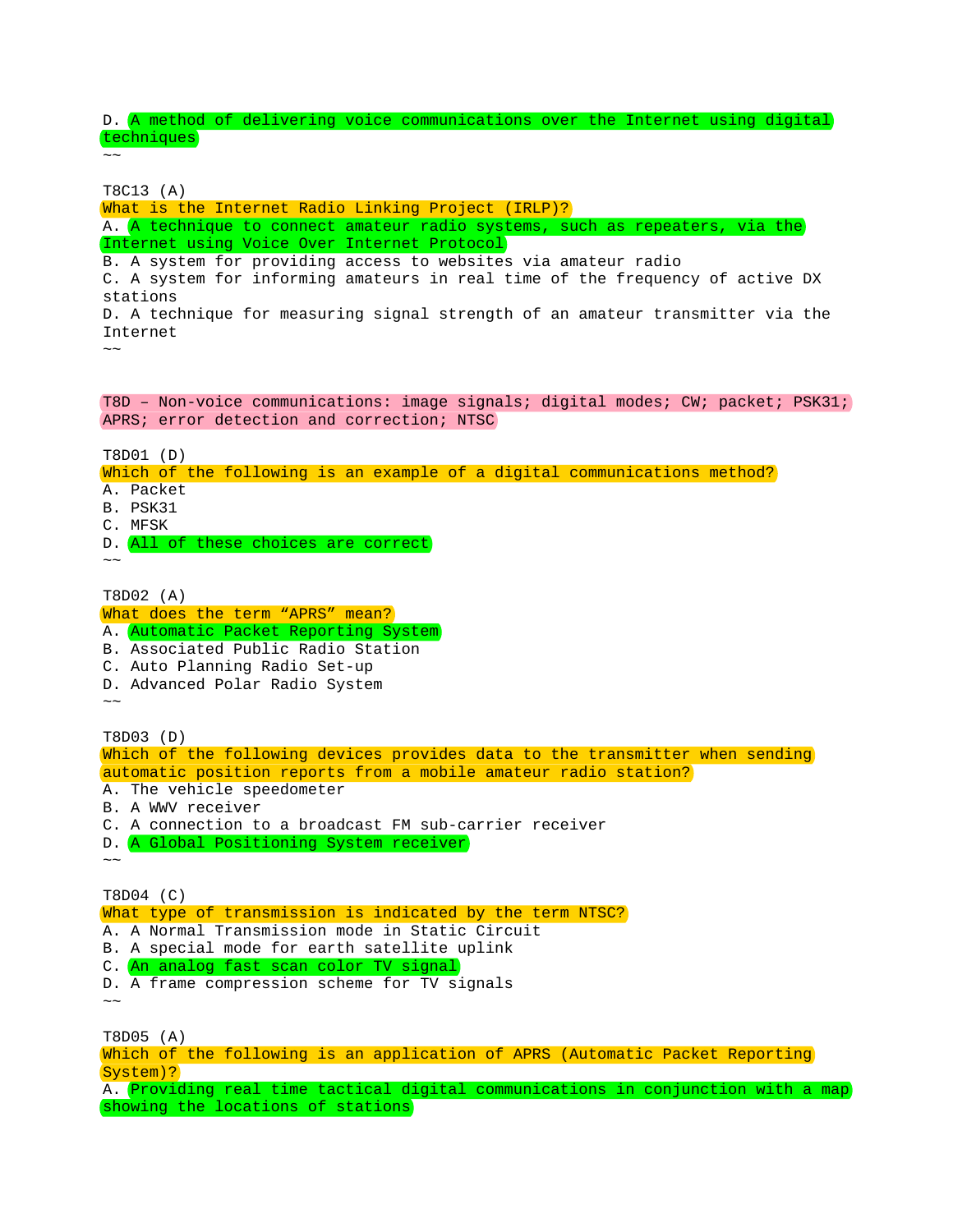B. Showing automatically the number of packets transmitted via PACTOR during a specific time interval C. Providing voice over Internet connection between repeaters D. Providing information on the number of stations signed into a repeater  $\sim$   $\sim$ T8D06 (B) What does the abbreviation PSK mean? A. Pulse Shift Keying B. Phase Shift Keying C. Packet Short Keying D. Phased Slide Keying  $\sim\, \sim$ T8D07 (D) What is PSK31? A. A high-rate data transmission mode B. A method of reducing noise interference to FM signals C. A method of compressing digital television signals D. A low-rate data transmission mode  $\sim$  ~ T8D08 (D) Which of the following may be included in packet transmissions? A. A check sum which permits error detection B. A header which contains the call sign of the station to which the information is being sent C. Automatic repeat request in case of error D. All of these choices are correct  $\sim$  ~ T8D09 (C) What code is used when sending CW in the amateur bands? A. Baudot B. Hamming C. International Morse D. Gray  $\sim\, \sim$ T8D10 (D) Which of the following can be used to transmit CW in the amateur bands? A. Straight Key B. Electronic Keyer C. Computer Keyboard D. All of these choices are correct  $\sim\sim$ T8D11 (C) What is an ARQ transmission system? A. A special transmission format limited to video signals B. A system used to encrypt command signals to an amateur radio satellite C. A digital scheme whereby the receiving station detects errors and sends a request to the sending station to retransmit the information D. A method of compressing the data in a message so more information can be sent in a shorter time  $\sim\sim$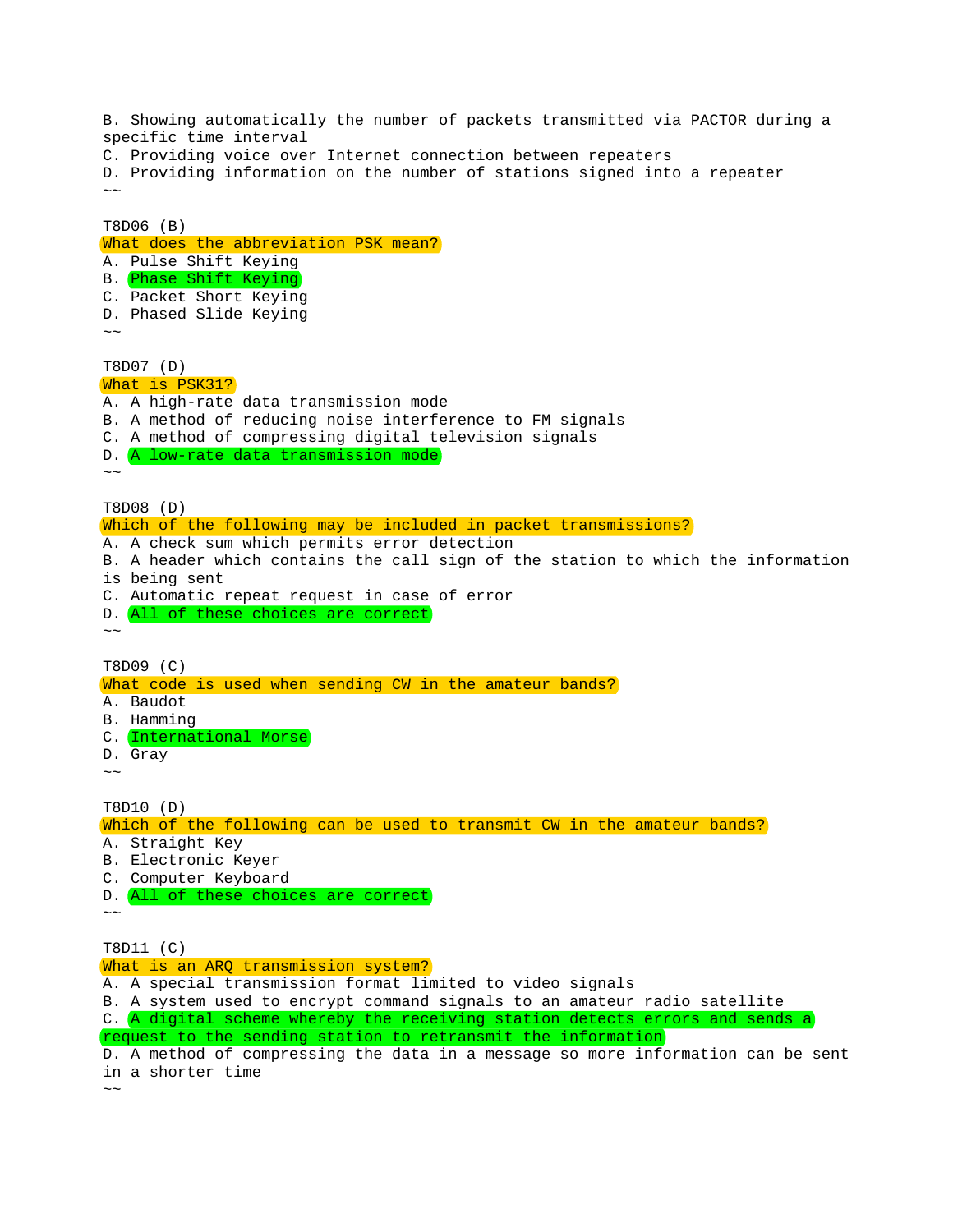SUBELEMENT T9 – Antennas and feed lines - [2 Exam Questions - 2 Groups] T9A – Antennas: vertical and horizontal polarization; concept of gain; common portable and mobile antennas; relationships between antenna length and frequency T9A01 (C) What is a beam antenna? A. An antenna built from aluminum I-beams B. An omnidirectional antenna invented by Clarence Beam C. An antenna that concentrates signals in one direction D. An antenna that reverses the phase of received signals  $\sim$  ~ T9A02 (B) Which of the following is true regarding vertical antennas? A. The magnetic field is perpendicular to the Earth B. The electric field is perpendicular to the Earth C. The phase is inverted D. The phase is reversed  $\sim\sim$ T9A03 (B) Which of the following describes a simple dipole mounted so the conductor is parallel to the Earth's surface? A. A ground wave antenna B. A horizontally polarized antenna C. A rhombic antenna D. A vertically polarized antenna  $\sim$  ~ T9A04 (A) What is a disadvantage of the "rubber duck" antenna supplied with most handheld radio transceivers? A. It does not transmit or receive as effectively as a full-sized antenna B. It transmits a circularly polarized signal C. If the rubber end cap is lost it will unravel very quickly D. All of these choices are correct  $\sim\sim$ T9A05 (C) How would you change a dipole antenna to make it resonant on a higher frequency? A. Lengthen it B. Insert coils in series with radiating wires C. Shorten it D. Add capacitive loading to the ends of the radiating wires  $\sim\sim$ T9A06 (C) What type of antennas are the quad, Yagi, and dish? A. Non-resonant antennas B. Loop antennas C. Directional antennas D. Isotropic antennas  $\sim\, \sim$ T9A07 (A) What is a good reason not to use a "rubber duck" antenna inside your car?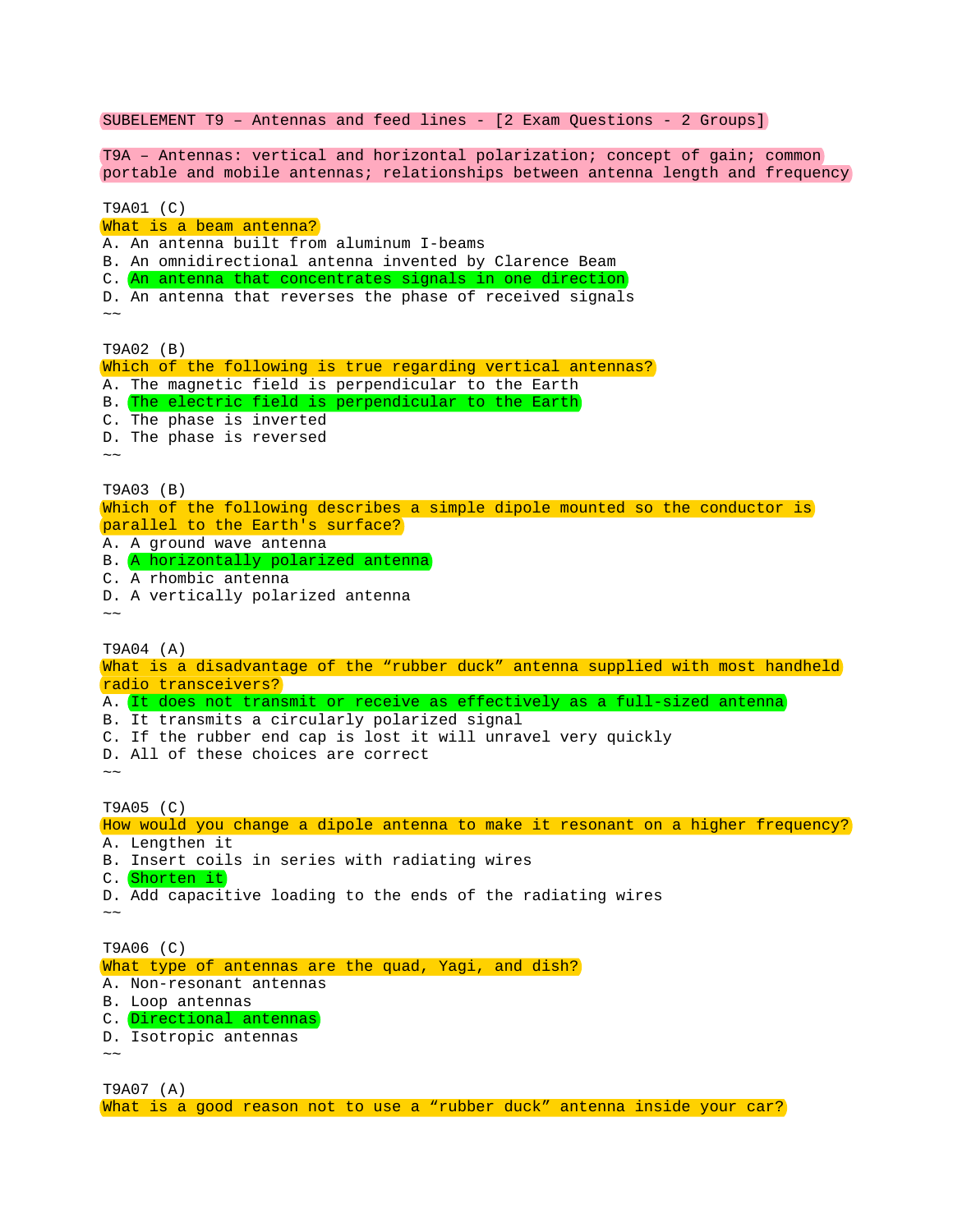```
A. Signals can be significantly weaker than when it is outside of the vehicle
B. It might cause your radio to overheat
C. The SWR might decrease, decreasing the signal strength
D. All of these choices are correct
\sim \simT9A08 (C)
What is the approximate length, in inches, of a quarter-wavelength vertical
antenna for 146 MHz?
A. 112
B. 50
C. 19
D. 12
\sim\simT9A09 (C)
What is the approximate length, in inches, of a 6 meter 1/2-wavelength wire
dipole antenna?
A. 6
B. 50
C. 112D. 236
\sim\simT9A10 (C)
In which direction is the radiation strongest from a half-wave dipole antenna in
free space?
A. Equally in all directions
B. Off the ends of the antenna
C. Broadside to the antenna
D. In the direction of the feed line
\sim\simT9A11 (C)
What is meant by the gain of an antenna?
A. The additional power that is added to the transmitter power
B. The additional power that is lost in the antenna when transmitting on a
higher frequency
C. The increase in signal strength in a specified direction when compared to a
reference antenna
D. The increase in impedance on receive or transmit compared to a reference
antenna
\sim ~
T9A12 (A)
What is a reason to use a properly mounted 5/8 wavelength antenna for VHF or UHF
mobile service?
A. It offers a lower angle of radiation and more gain than a 1/4 wavelength
antenna and usually provides improved coverage
B. It features a very high angle of radiation and is better for communicating
via a repeater
C. The 5/8 wavelength antenna completely eliminates distortion caused by
reflected signals
D. The 5/8 wavelength antenna offers a 10-times power gain over a 1/4 wavelength
design
\sim \sim
```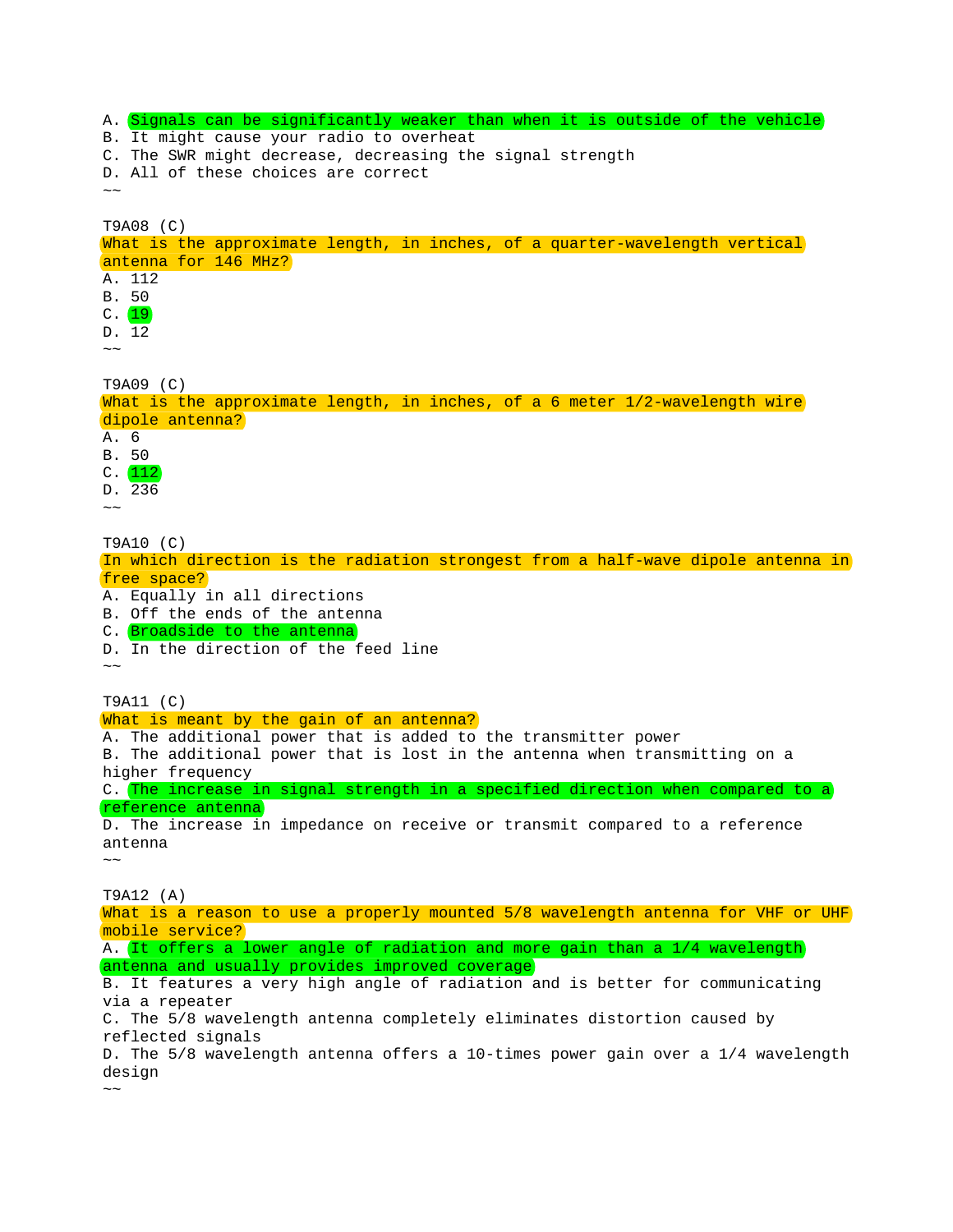T9A13 (C) Why are VHF or UHF mobile antennas often mounted in the center of the vehicle roof? A. Roof mounts have the lowest possible SWR of any mounting configuration B. Only roof mounting can guarantee a vertically polarized signal C. A roof mounted antenna normally provides the most uniform radiation pattern D. Roof mounted antennas are always the easiest to install  $\sim\sim$ T9A14 (A) Which of the following terms describes a type of loading when referring to an antenna? A. Inserting an inductor in the radiating portion of the antenna to make it electrically longer B. Inserting a resistor in the radiating portion of the antenna to make it resonant C. Installing a spring at the base of the antenna to absorb the effects of collisions with other objects D. Making the antenna heavier so it will resist wind effects when in motion  $\sim\sim$ T9B – Feed lines: types of feed lines; attenuation vs. frequency; SWR concepts; matching; weather protection; choosing RF connectors and feed lines T9B01 (B) Why is it important to have a low SWR in an antenna system that uses coaxial cable feed line? A. To reduce television interference B. To allow the efficient transfer of power and reduce losses C. To prolong antenna life D. All of these choices are correct  $\sim$  ~ T9B02 (B) What is the impedance of the most commonly used coaxial cable in typical amateur radio installations? A. 8 ohms B. 50 ohms C. 600 ohms D. 12 ohms  $\sim\, \sim$ T9B03 (A) Why is coaxial cable used more often than any other feed line for amateur radio antenna systems? A. It is easy to use and requires few special installation considerations B. It has less loss than any other type of feed line C. It can handle more power than any other type of feed line D. It is less expensive than any other types of feed line  $\sim\,$ T9B04 (A) What does an antenna tuner do? A. It matches the antenna system impedance to the transceiver's output impedance

B. It helps a receiver automatically tune in weak stations

C. It allows an antenna to be used on both transmit and receive

D. It automatically selects the proper antenna for the frequency band being used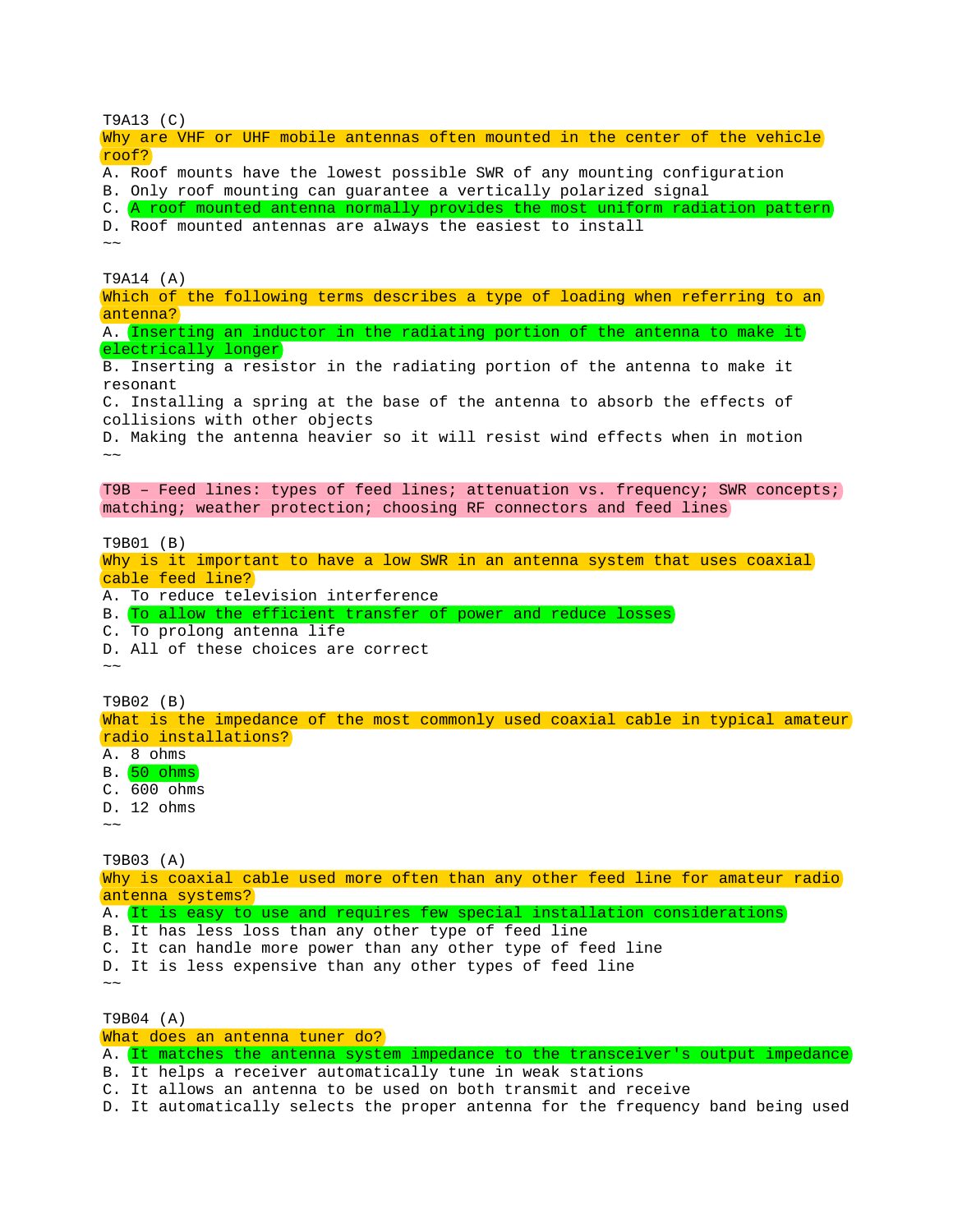$\sim$   $\sim$ 

T9B05 (D) What generally happens as the frequency of a signal passing through coaxial cable is increased? A. The apparent SWR increases B. The reflected power increases C. The characteristic impedance increases D. The loss increases  $\sim$  ~ T9B06 (B) Which of the following connectors is most suitable for frequencies above 400 MHz? A. A UHF (PL-259/SO-239) connector B. A Type N connector C. An RS-213 connector D. A DB-25 connector ~~ T9B07 (C) Which of the following is true of PL-259 type coax connectors? A. They are preferred for microwave operation B. They are water tight C. They are commonly used at HF frequencies D. They are a bayonet type connector  $\sim\sim$ T9B08 (A) Why should coax connectors exposed to the weather be sealed against water intrusion? A. To prevent an increase in feed line loss B. To prevent interference to telephones C. To keep the jacket from becoming loose D. All of these choices are correct  $\sim\sim$ T9B09 (B) What might cause erratic changes in SWR readings? A. The transmitter is being modulated B. A loose connection in an antenna or a feed line C. The transmitter is being over-modulated D. Interference from other stations is distorting your signal  $\sim\sim$ T9B10 (C) What electrical difference exists between the smaller RG-58 and larger RG-8 coaxial cables? A. There is no significant difference between the two types B. RG-58 cable has less loss at a given frequency C. RG-8 cable has less loss at a given frequency D. RG-58 cable can handle higher power levels  $\sim\sim$ T9B11 (C)

Which of the following types of feed line has the lowest loss at VHF and UHF? A. 50-ohm flexible coax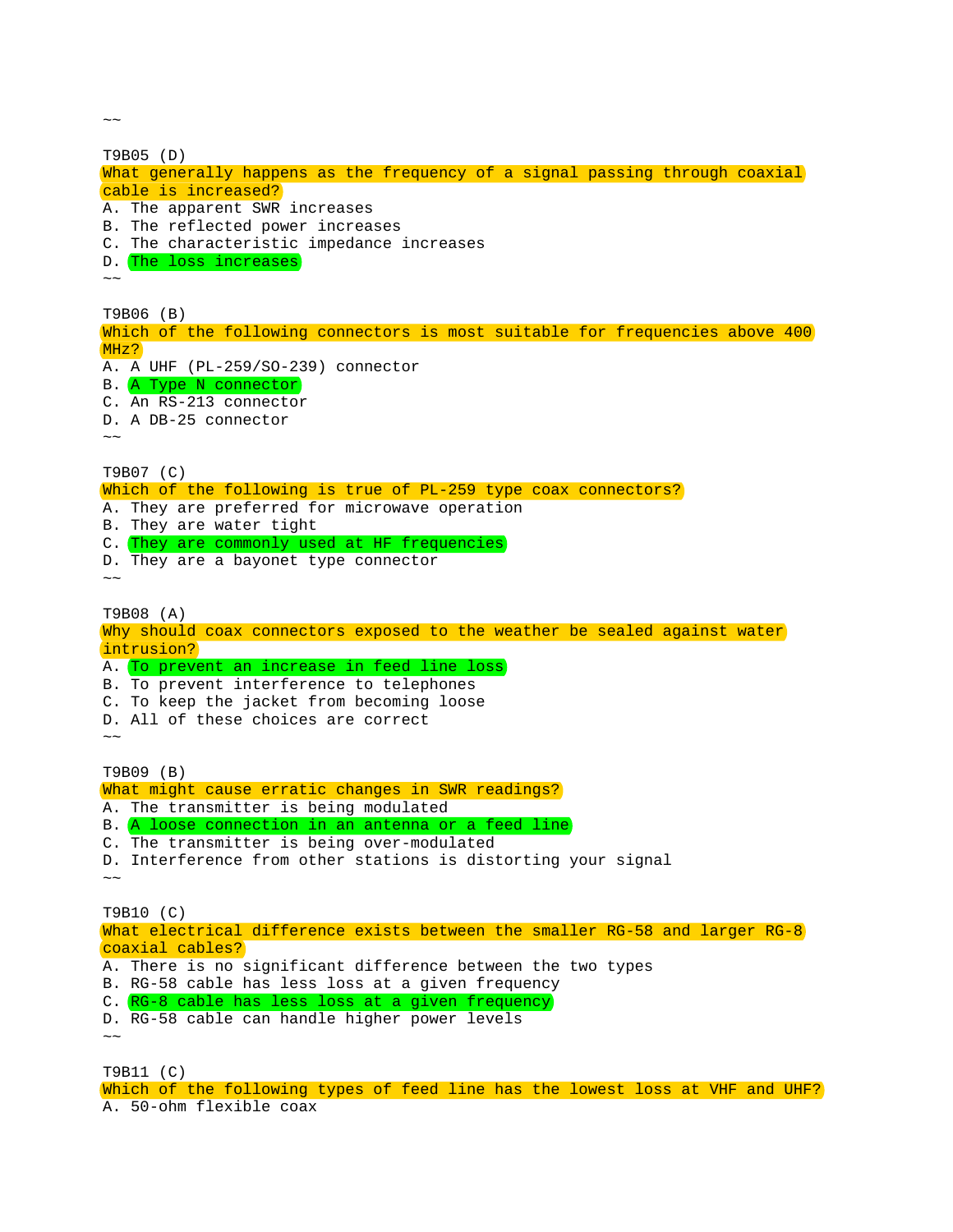```
B. Multi-conductor unbalanced cable
C. Air-insulated hard line
D. 75-ohm flexible coax
\sim\simSUBELEMENT T0 – Electrical safety: AC and DC power circuits; antenna
installation; RF hazards – [3 Exam Questions - 3 Groups]
T0A – Power circuits and hazards: hazardous voltages; fuses and circuit
breakers; grounding; lightning protection; battery safety; electrical code
compliance
T0A01 (B)
Which of the following is a safety hazard of a 12-volt storage battery?
A. Touching both terminals with the hands can cause electrical shock
B. Shorting the terminals can cause burns, fire, or an explosion
C. RF emissions from the battery
D. All of these choices are correct
\sim\simT0A02 (D)
How does current flowing through the body cause a health hazard?
A. By heating tissue
B. It disrupts the electrical functions of cells
C. It causes involuntary muscle contractions
D. All of these choices are correct
\sim\simT0A03 (C)
What is connected to the green wire in a three-wire electrical AC plug?
A. Neutral
B. Hot
C. Safety ground
D. The white wire
\sim\simT0A04 (B)
What is the purpose of a fuse in an electrical circuit?
A. To prevent power supply ripple from damaging a circuit
B. To interrupt power in case of overload
C. To limit current to prevent shocks
D. All of these choices are correct
\sim \simT0A05 (C)
Why is it unwise to install a 20-ampere fuse in the place of a 5-ampere fuse?
A. The larger fuse would be likely to blow because it is rated for higher
current
B. The power supply ripple would greatly increase
C. Excessive current could cause a fire
D. All of these choices are correct
\sim\simT0A06 (D)
What is a good way to quard against electrical shock at your station?
A. Use three-wire cords and plugs for all AC powered equipment
```
B. Connect all AC powered station equipment to a common safety ground

C. Use a circuit protected by a ground-fault interrupter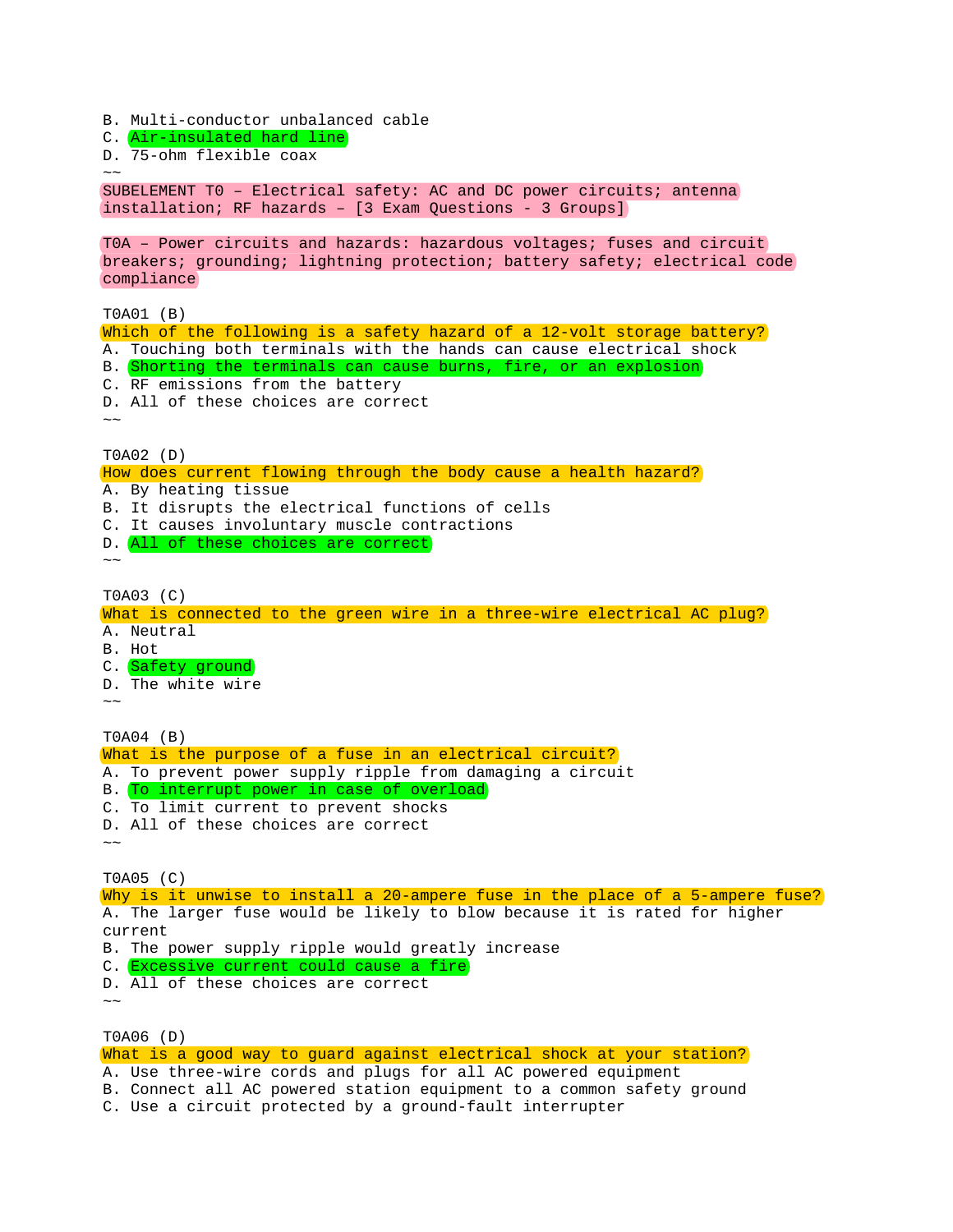## D. All of these choices are correct

T0A07 (D)

 $\sim$  ~

| 10AU / UU                                                                                                                               |
|-----------------------------------------------------------------------------------------------------------------------------------------|
| Which of these precautions should be taken when installing devices for lightning                                                        |
| protection in a coaxial cable feed line?                                                                                                |
| A. Include a parallel bypass switch for each protector so that it can be<br>switched out of the circuit when running high power         |
| B. Include a series switch in the ground line of each protector to prevent RF                                                           |
| overload from inadvertently damaging the protector                                                                                      |
| C. Keep the ground wires from each protector separate and connected to station<br>ground                                                |
| D. Ground all of the protectors to a common plate which is in turn connected to                                                         |
| an external ground                                                                                                                      |
| $\sim\sim$                                                                                                                              |
| T0A08 (A)                                                                                                                               |
| What safety equipment should always be included in home-built equipment that is                                                         |
| powered from 120V AC power circuits?                                                                                                    |
| A. A fuse or circuit breaker in series with the AC hot conductor                                                                        |
| B. An AC voltmeter across the incoming power source                                                                                     |
| C. An inductor in series with the AC power source                                                                                       |
| D. A capacitor across the AC power source                                                                                               |
| $\sim\sim$                                                                                                                              |
|                                                                                                                                         |
| T0A09 (C)                                                                                                                               |
| What kind of hazard is presented by a conventional 12-volt storage battery?<br>A. It emits ozone which can be harmful to the atmosphere |
| B. Shock hazard due to high voltage                                                                                                     |
| C. Explosive gas can collect if not properly vented                                                                                     |
| D. All of these choices are correct                                                                                                     |
| $\sim$ $\sim$                                                                                                                           |
|                                                                                                                                         |
| T0A10 (A)                                                                                                                               |
| What can happen if a lead-acid storage battery is charged or discharged too                                                             |
| quickly?                                                                                                                                |
| A. The battery could overheat and give off flammable gas or explode                                                                     |
| B. The voltage can become reversed                                                                                                      |
| C. The memory effect will reduce the capacity of the battery<br>D. All of these choices are correct                                     |
| $\sim\sim$                                                                                                                              |
|                                                                                                                                         |
| TOA11 (D)                                                                                                                               |
| What kind of hazard might exist in a power supply when it is turned off and                                                             |
| disconnected?                                                                                                                           |
| A. Static electricity could damage the grounding system                                                                                 |
| B. Circulating currents inside the transformer might cause damage                                                                       |
| C. The fuse might blow if you remove the cover                                                                                          |
| D. You might receive an electric shock from the charged stored in large                                                                 |
| capacitors                                                                                                                              |
| $\sim\!\sim$                                                                                                                            |
| TOB - Antenna safety: tower safety; erecting an antenna support; overhead power                                                         |

lines; installing an antenna

T0B01 (C) When should members of a tower work team wear a hard hat and safety glasses?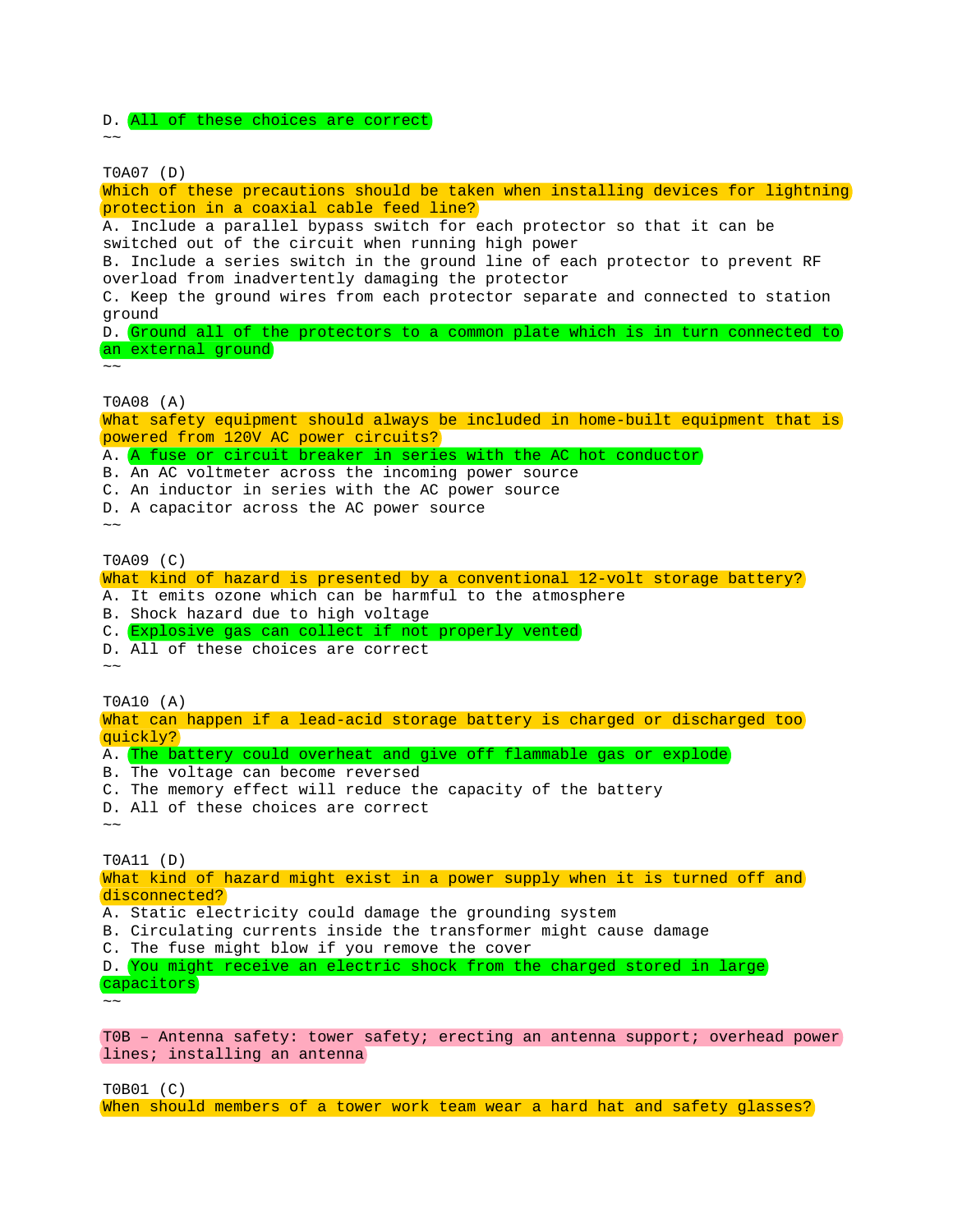A. At all times except when climbing the tower B. At all times except when belted firmly to the tower C. At all times when any work is being done on the tower D. Only when the tower exceeds 30 feet in height  $\sim\sim$ T0B02 (C) What is a good precaution to observe before climbing an antenna tower? A. Make sure that you wear a grounded wrist strap B. Remove all tower grounding connections C. Put on a climbing harness and safety glasses D. All of the these choices are correct  $\sim\sim$ T0B03 (D) Under what circumstances is it safe to climb a tower without a helper or observer? A. When no electrical work is being performed B. When no mechanical work is being performed C. When the work being done is not more than 20 feet above the ground D. Never  $\sim\sim$ T0B04 (C) Which of the following is an important safety precaution to observe when putting up an antenna tower? A. Wear a ground strap connected to your wrist at all times B. Insulate the base of the tower to avoid lightning strikes C. Look for and stay clear of any overhead electrical wires D. All of these choices are correct  $\sim\sim$ T0B05 (C) What is the purpose of a gin pole? A. To temporarily replace guy wires B. To be used in place of a safety harness C. To lift tower sections or antennas D. To provide a temporary ground  $\sim\sim$ T0B06 (D) What is the minimum safe distance from a power line to allow when installing an antenna? A. Half the width of your property B. The height of the power line above ground C. 1/2 wavelength at the operating frequency D. So that if the antenna falls unexpectedly, no part of it can come closer than 10 feet to the power wires  $\overline{\phantom{a}}$ T0B07 (C) Which of the following is an important safety rule to remember when using a crank-up tower? A. This type of tower must never be painted B. This type of tower must never be grounded C. This type of tower must never be climbed unless it is in the fully retracted position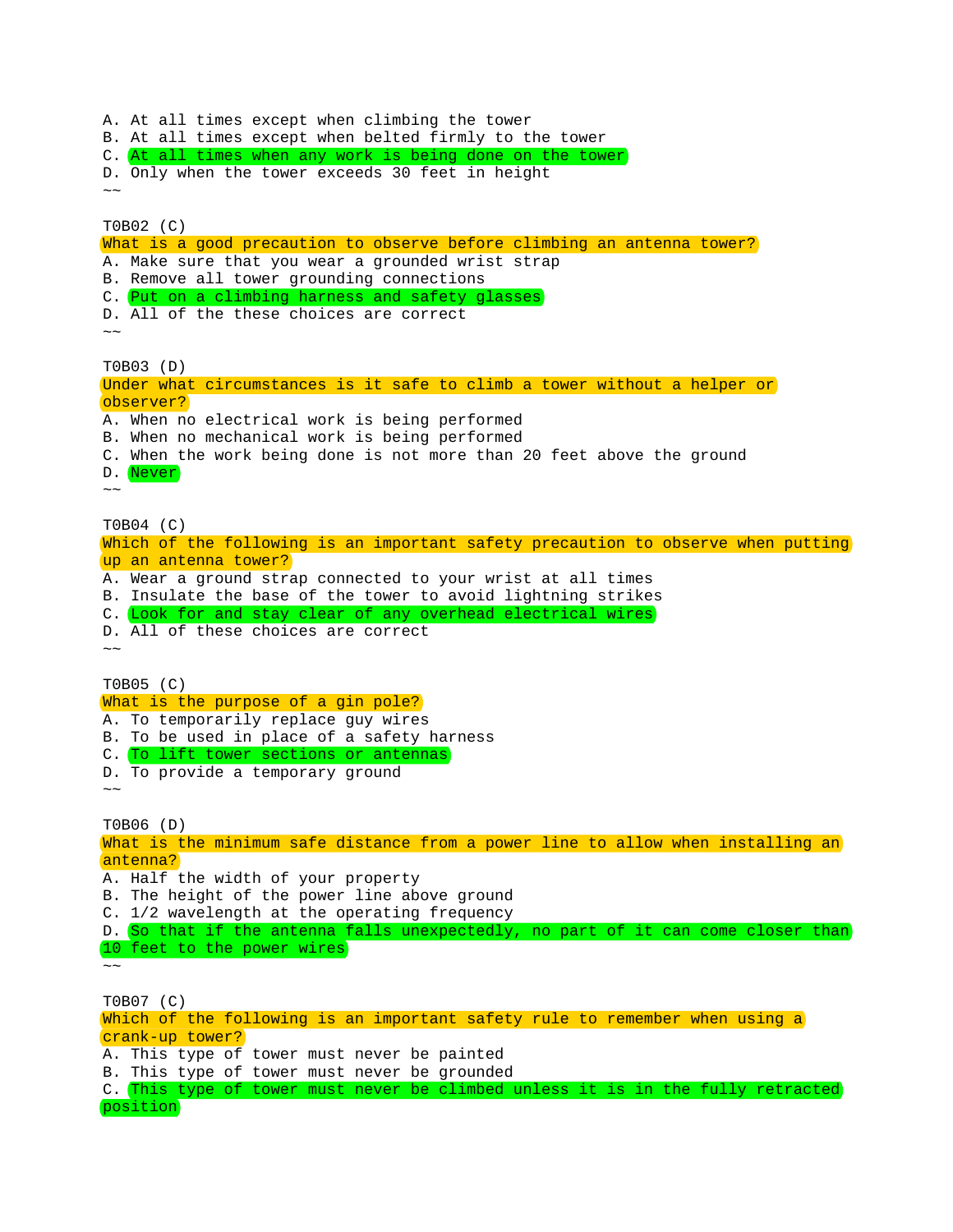D. All of these choices are correct ~~ T0B08 (C) What is considered to be a proper grounding method for a tower? A. A single four-foot ground rod, driven into the ground no more than 12 inches from the base B. A ferrite-core RF choke connected between the tower and ground C. Separate eight-foot long ground rods for each tower leg, bonded to the tower and each other D. A connection between the tower base and a cold water pipe  $\sim$   $\sim$ T0B09 (C) Why should you avoid attaching an antenna to a utility pole? A. The antenna will not work properly because of induced voltages B. The utility company will charge you an extra monthly fee C. The antenna could contact high-voltage power wires D. All of these choices are correct  $\sim\sim$ T0B10 (C) Which of the following is true concerning grounding conductors used for lightning protection? A. Only non-insulated wire must be used B. Wires must be carefully routed with precise right-angle bends C. Sharp bends must be avoided D. Common grounds must be avoided  $\sim$  ~ T0B11 (B) Which of the following establishes grounding requirements for an amateur radio tower or antenna? A. FCC Part 97 Rules B. Local electrical codes C. FAA tower lighting regulations D. Underwriters Laboratories' recommended practices  $\sim\sim$ T0B12 (C) Which of the following is good practice when installing ground wires on a tower for lightning protection? A. Put a loop in the ground connection to prevent water damage to the ground system B. Make sure that all bends in the ground wires are clean, right angle bends C. Ensure that connections are short and direct D. All of these choices are correct  $\sim$  ~ T0C - RF hazards: radiation exposure; proximity to antennas; recognized safe power levels; exposure to others; radiation types; duty cycle T0C01 (D) What type of radiation are VHF and UHF radio signals? A. Gamma radiation B. Ionizing radiation C. Alpha radiation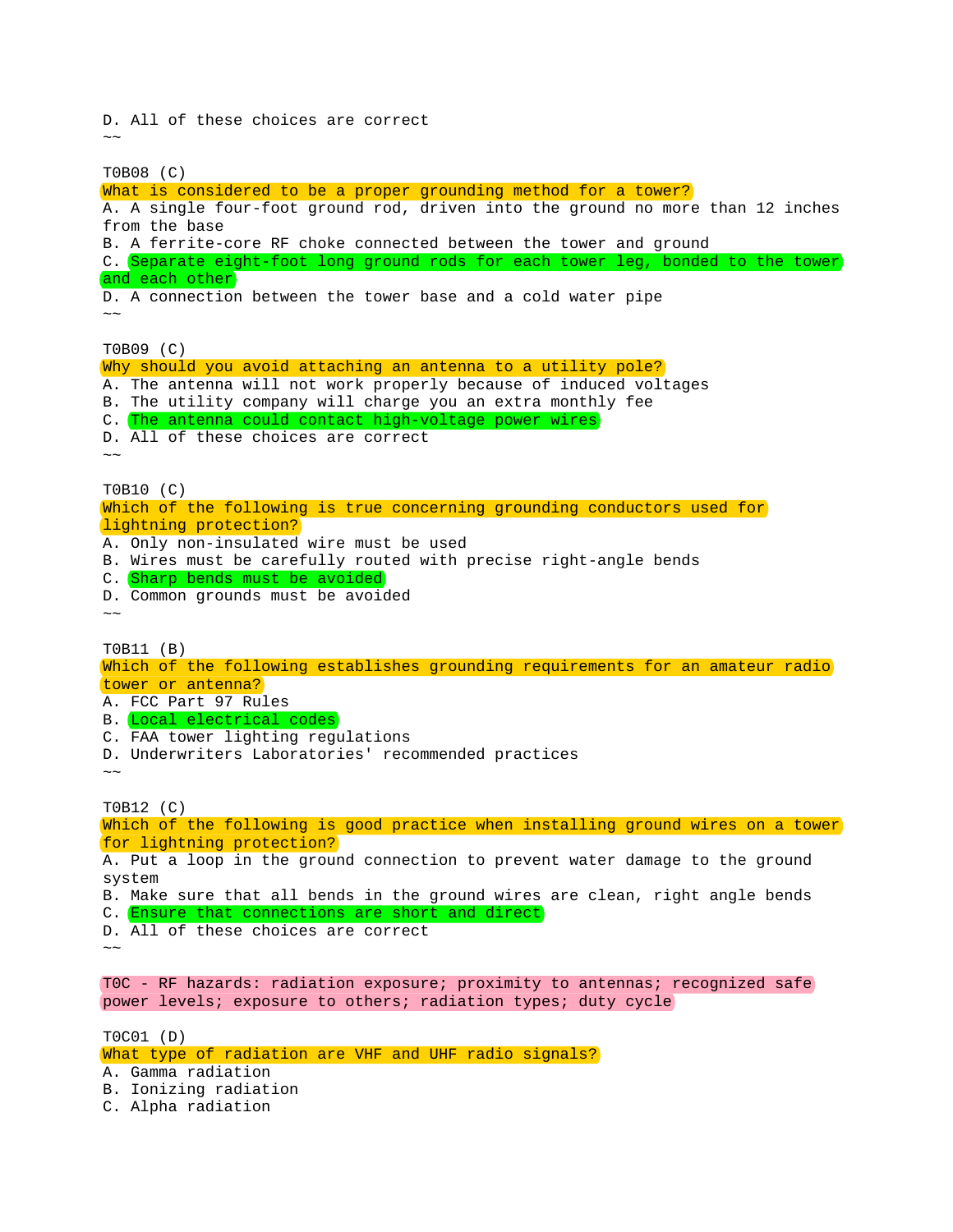## D. Non-ionizing radiation

 $\sim\sim$ 

T0C02 (B)

Which of the following frequencies has the lowest value for Maximum Permissible Exposure limit? A. 3.5 MHz B. 50 MHz C. 440 MHz D. 1296 MHz  $\sim\sim$ T0C03 (C) What is the maximum power level that an amateur radio station may use at VHF frequencies before an RF exposure evaluation is required? A. 1500 watts PEP transmitter output B. 1 watt forward power C. 50 watts PEP at the antenna D. 50 watts PEP reflected power  $\sim\sim$ T0C04 (D) What factors affect the RF exposure of people near an amateur station antenna? A. Frequency and power level of the RF field B. Distance from the antenna to a person C. Radiation pattern of the antenna D. All of these choices are correct  $\sim\sim$ T0C05 (D) Why do exposure limits vary with frequency? A. Lower frequency RF fields have more energy than higher frequency fields B. Lower frequency RF fields do not penetrate the human body C. Higher frequency RF fields are transient in nature D. The human body absorbs more RF energy at some frequencies than at others  $\sim$   $\sim$ T0C06 (D) Which of the following is an acceptable method to determine that your station complies with FCC RF exposure regulations? A. By calculation based on FCC OET Bulletin 65 B. By calculation based on computer modeling C. By measurement of field strength using calibrated equipment D. All of these choices are correct  $\sim$  ~ T0C07 (B) What could happen if a person accidentally touched your antenna while you were transmitting? A. Touching the antenna could cause television interference B. They might receive a painful RF burn C. They might develop radiation poisoning D. All of these choices are correct  $\sim\sim$ T0C08 (A)